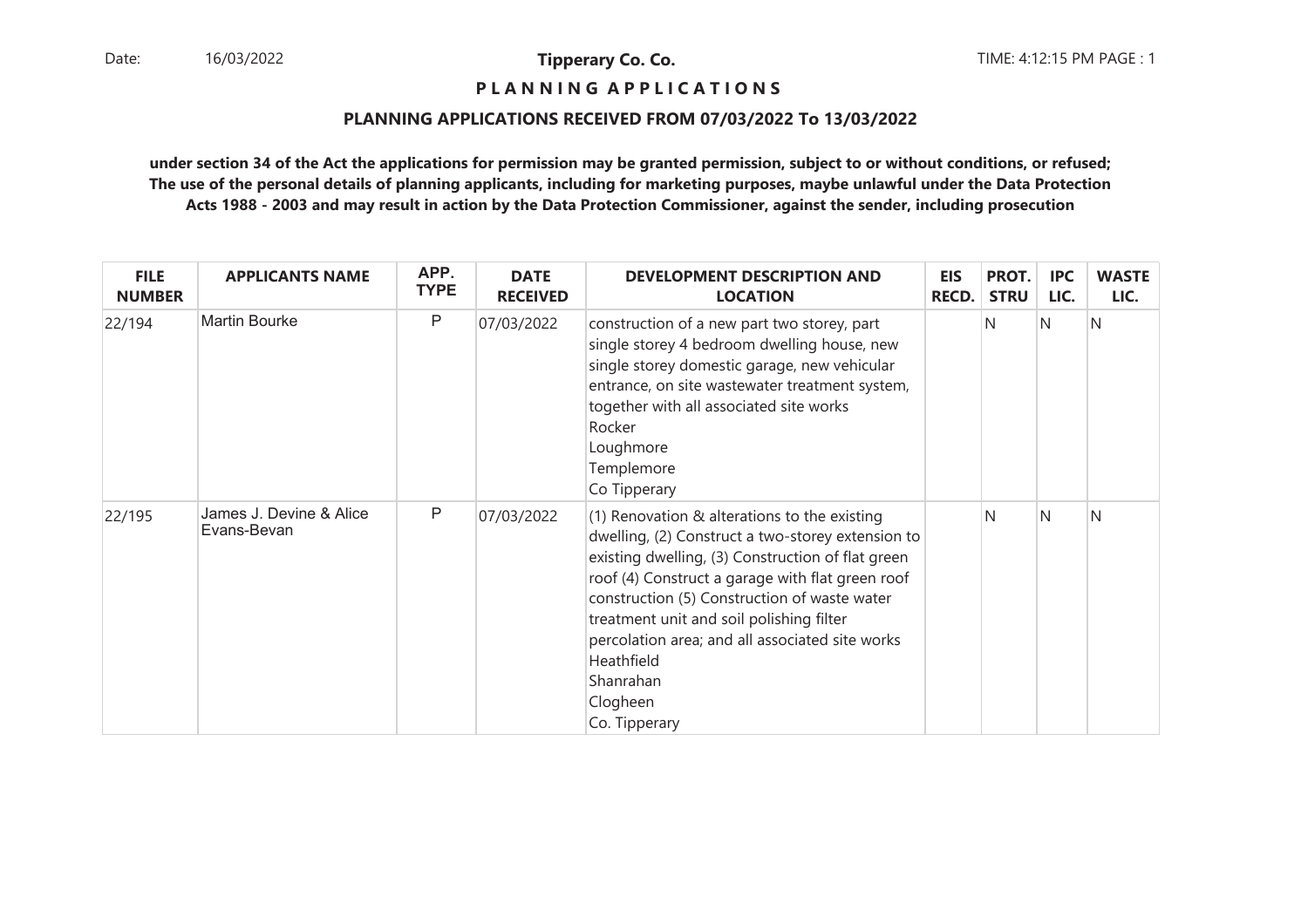**P L A N N I N G A P P L I C A T I O N S** 

## **PLANNING APPLICATIONS RECEIVED FROM 07/03/2022 To 13/03/2022**

| <b>FILE</b>   | <b>APPLICANTS NAME</b>               | APP.        | <b>DATE</b>     | <b>DEVELOPMENT DESCRIPTION AND</b>                                                                                                                                                                                                                                                                                                                                                                                                                                                                                                                                                                                                                                                                                                               | EIS          | PROT.       | IPC. | <b>WASTE</b> |
|---------------|--------------------------------------|-------------|-----------------|--------------------------------------------------------------------------------------------------------------------------------------------------------------------------------------------------------------------------------------------------------------------------------------------------------------------------------------------------------------------------------------------------------------------------------------------------------------------------------------------------------------------------------------------------------------------------------------------------------------------------------------------------------------------------------------------------------------------------------------------------|--------------|-------------|------|--------------|
| <b>NUMBER</b> |                                      | <b>TYPE</b> | <b>RECEIVED</b> | <b>LOCATION</b>                                                                                                                                                                                                                                                                                                                                                                                                                                                                                                                                                                                                                                                                                                                                  | <b>RECD.</b> | <b>STRU</b> | LIC. | LIC.         |
| 22/196        | Kashmiri Properties<br>(Ireland) Ltd | P           | 08/03/2022      | the construction of a new single storey<br>standalone coffee shop unit with an overall<br>height of 5.8m and a gross floor area of<br>204sq.m, to be used for the preparation and<br>sale of food and beverages for consumption on<br>and off the premises, to be located within the<br>South Eastern section of the car park of Nenagh<br>Retail Park, also included is signage for the unit,<br>associated outdoor seating area, bin store, a<br>new pedestrian crossing, landscaping and all<br>associated site works and the provision of 8 no.<br>cycle spaces. It is the intention that the planning<br>application will supersede planning application<br>ref 19/600485 granted 16/09/19<br>Nenagh Retail Park<br>Nenagh<br>Co. Tipperary |              | N           | N    | N            |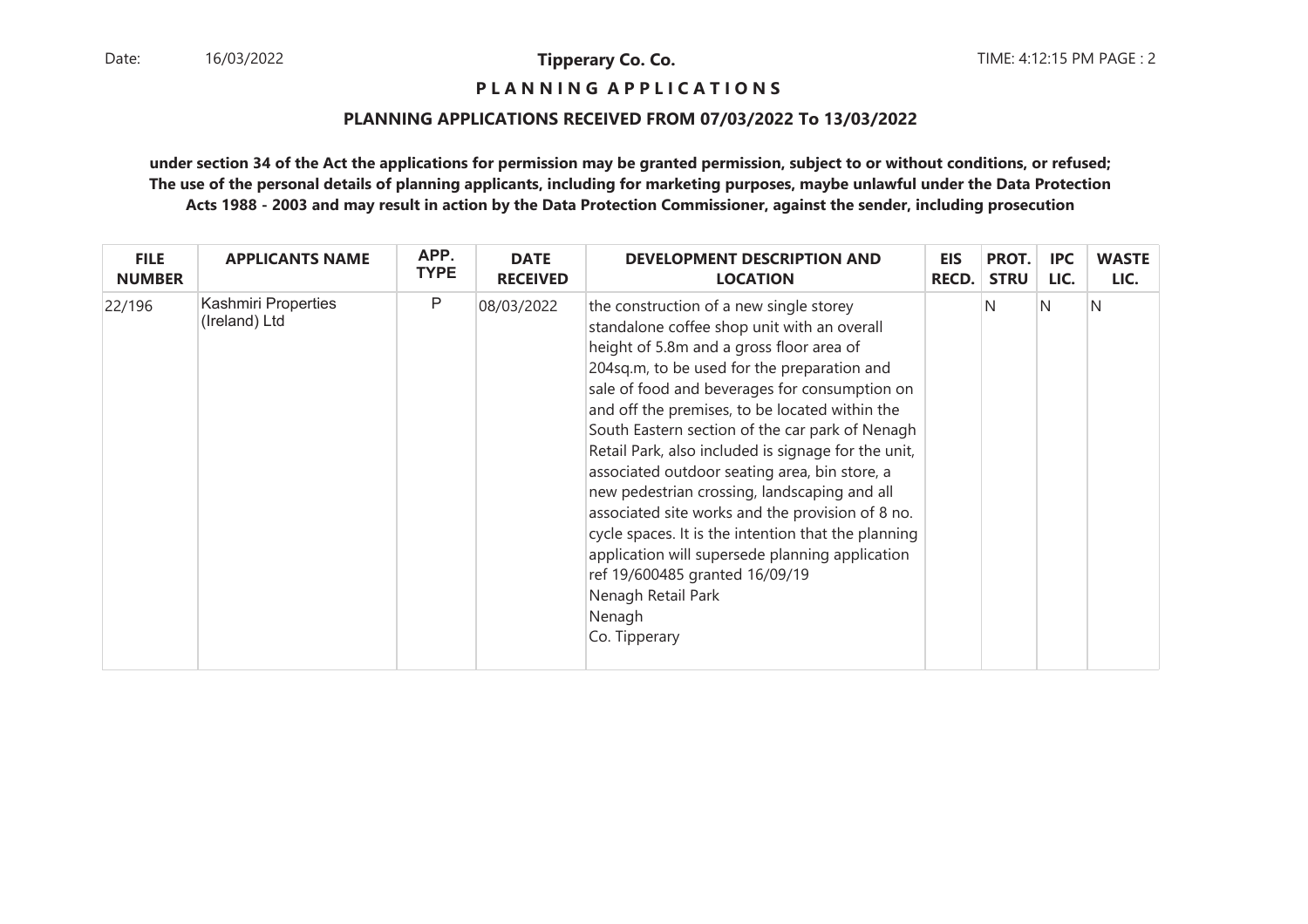**P L A N N I N G A P P L I C A T I O N S** 

## **PLANNING APPLICATIONS RECEIVED FROM 07/03/2022 To 13/03/2022**

| <b>FILE</b><br><b>NUMBER</b> | <b>APPLICANTS NAME</b>         | APP.<br><b>TYPE</b> | <b>DATE</b><br><b>RECEIVED</b> | <b>DEVELOPMENT DESCRIPTION AND</b><br><b>LOCATION</b>                                                                                                                                                                                                                                                                                                                          | <b>EIS</b><br><b>RECD.</b> | PROT.<br><b>STRU</b> | <b>IPC</b><br>LIC. | <b>WASTE</b><br>LIC. |
|------------------------------|--------------------------------|---------------------|--------------------------------|--------------------------------------------------------------------------------------------------------------------------------------------------------------------------------------------------------------------------------------------------------------------------------------------------------------------------------------------------------------------------------|----------------------------|----------------------|--------------------|----------------------|
| 22/197                       | Thurles Sarsfields GAA<br>Club | P                   | 08/03/2022                     | Consist of (a) Construction of one playing pitch<br>in addition to ancillary goal posts and ball nets<br>(b) dressing rooms (c) car park (d) previously<br>permitted septic tank and percolation area (e)<br>astro turf/wall ball area and (f) lighting for two<br>pitches, astro turf/wall area and perimeter path<br>and (g) viewing stand<br>Toor<br>Nenagh Road<br>Thurles |                            | N.                   | IN.                | N                    |
| 22/198                       | Mark & Anita Commins           | P                   | 08/03/2022                     | to remove front boundary wall, provide a car<br>parking space at the front of dwelling house and<br>carry out all associated works<br>8 McDonagh Terrace<br><b>Mitchel Street</b><br>Thurles<br>Co. Tipperary                                                                                                                                                                  |                            | N                    | N                  | N                    |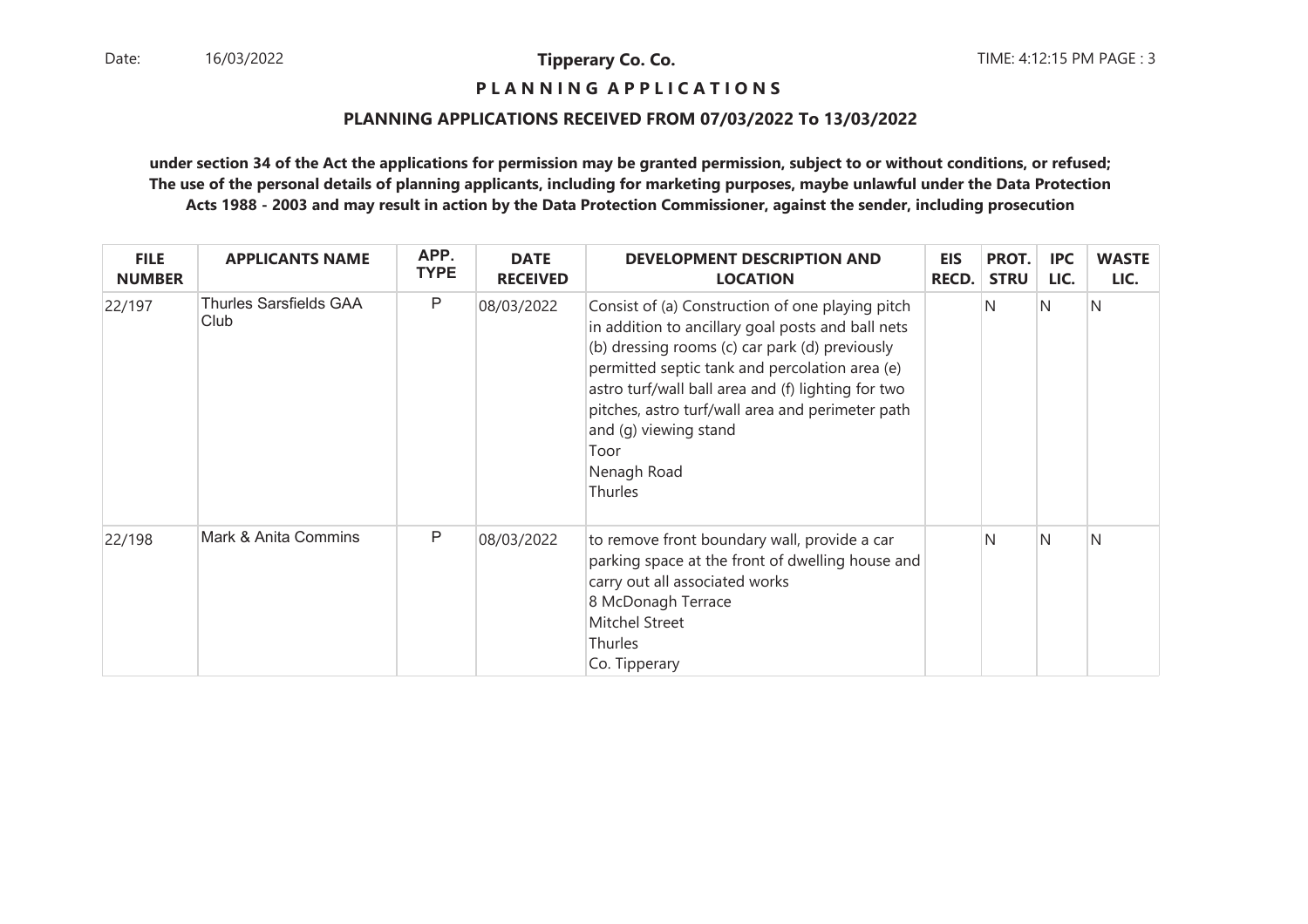## **P L A N N I N G A P P L I C A T I O N S**

## **PLANNING APPLICATIONS RECEIVED FROM 07/03/2022 To 13/03/2022**

| <b>FILE</b>   | <b>APPLICANTS NAME</b>                   | APP.        | <b>DATE</b>     | <b>DEVELOPMENT DESCRIPTION AND</b>                                                                                                                                                                                                                                                                                                                                                                                                            | <b>EIS</b>   | PROT.       | <b>IPC</b> | <b>WASTE</b> |
|---------------|------------------------------------------|-------------|-----------------|-----------------------------------------------------------------------------------------------------------------------------------------------------------------------------------------------------------------------------------------------------------------------------------------------------------------------------------------------------------------------------------------------------------------------------------------------|--------------|-------------|------------|--------------|
| <b>NUMBER</b> |                                          | <b>TYPE</b> | <b>RECEIVED</b> | <b>LOCATION</b>                                                                                                                                                                                                                                                                                                                                                                                                                               | <b>RECD.</b> | <b>STRU</b> | LIC.       | LIC.         |
| 22/199        | <b>Applus Inspection Services</b><br>Ltd | P           | 08/03/2022      | the internal modification to existing offices,<br>waiting areas, toilets and canteen and the<br>construction of new waiting / reception area,<br>toilets store at ground floor level and new first<br>floor mezzanine extension consisting of staff<br>canteen, store, open plan area and comms<br>room (107sqm) together with all associated site<br>works<br>NCT (Nenagh)<br>Lisboney Industrial Estate<br>Nenagh<br>Co. Tipperary E45 AY62 |              | N           | IN.        | N            |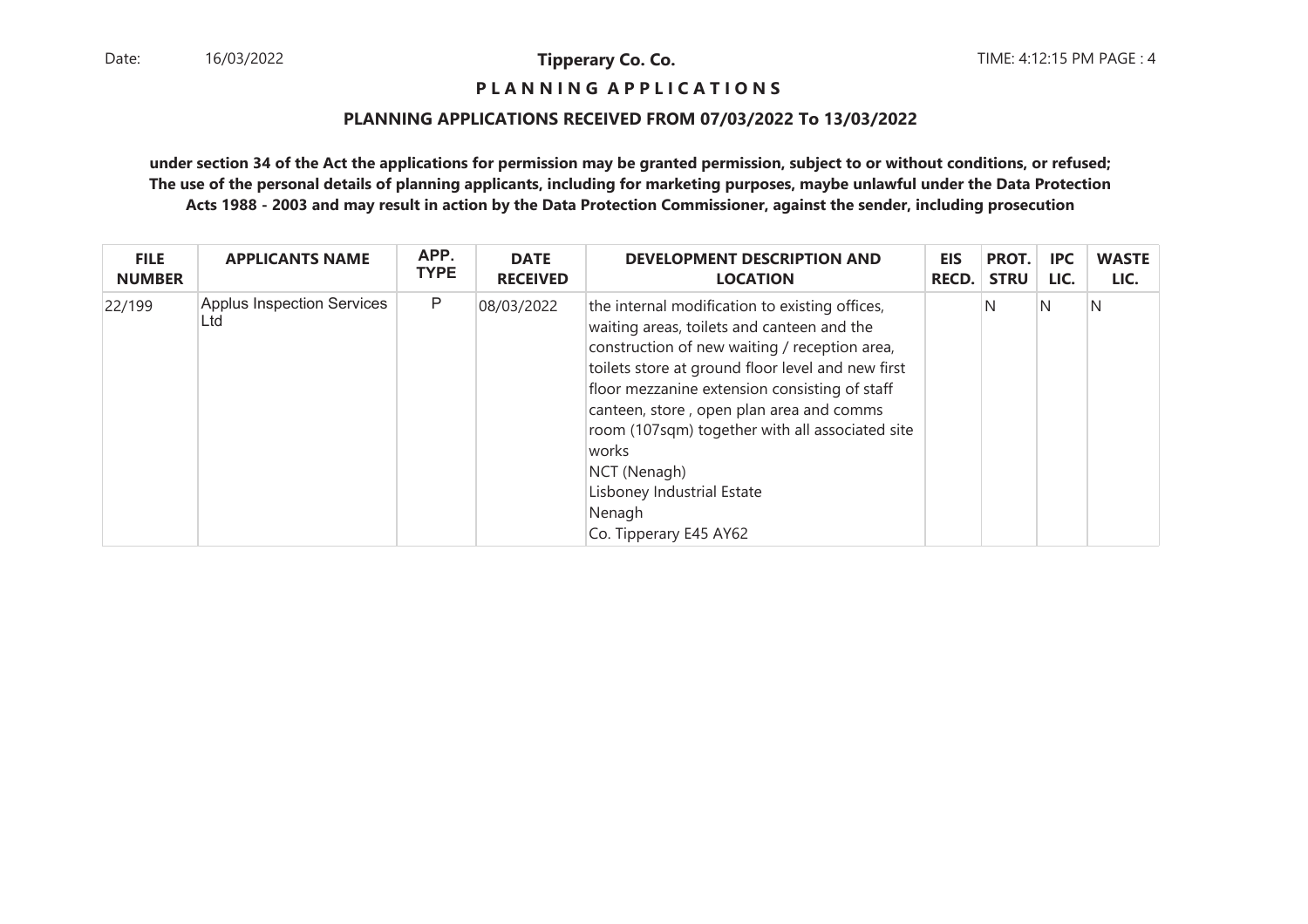**P L A N N I N G A P P L I C A T I O N S** 

## **PLANNING APPLICATIONS RECEIVED FROM 07/03/2022 To 13/03/2022**

| <b>FILE</b>   | <b>APPLICANTS NAME</b> | APP.        | <b>DATE</b>     | <b>DEVELOPMENT DESCRIPTION AND</b>                                                                                                                                                                                                                                                                                                                                                                                                                                                                                                                                                                                                 | <b>EIS</b>   | PROT.       | <b>IPC</b> | <b>WASTE</b> |
|---------------|------------------------|-------------|-----------------|------------------------------------------------------------------------------------------------------------------------------------------------------------------------------------------------------------------------------------------------------------------------------------------------------------------------------------------------------------------------------------------------------------------------------------------------------------------------------------------------------------------------------------------------------------------------------------------------------------------------------------|--------------|-------------|------------|--------------|
| <b>NUMBER</b> |                        | <b>TYPE</b> | <b>RECEIVED</b> | <b>LOCATION</b>                                                                                                                                                                                                                                                                                                                                                                                                                                                                                                                                                                                                                    | <b>RECD.</b> | <b>STRU</b> | LIC.       | LIC.         |
| 22/200        | Geared Up Limited      | P           | 09/03/2022      | change of use of the subject unit from a shop<br>(as per condition 2 of PA Ref: 17600313) to a<br>warehouse with ancillary trade counters selling<br>building related products principally to trade,<br>internally, the construction of two trade<br>counters (one for general use and one for<br>specialist use), externally the inclusion of a small<br>mechanical plant area at the rear of the<br>building, all signage including an LED<br>downlighter on the main sign at the entrance to<br>the proposed trade counters and all ancillary<br>works in relation to the deveopment<br>Martyr's Road<br>Nenagh<br>Co Tipperary |              | N           | IN.        | N            |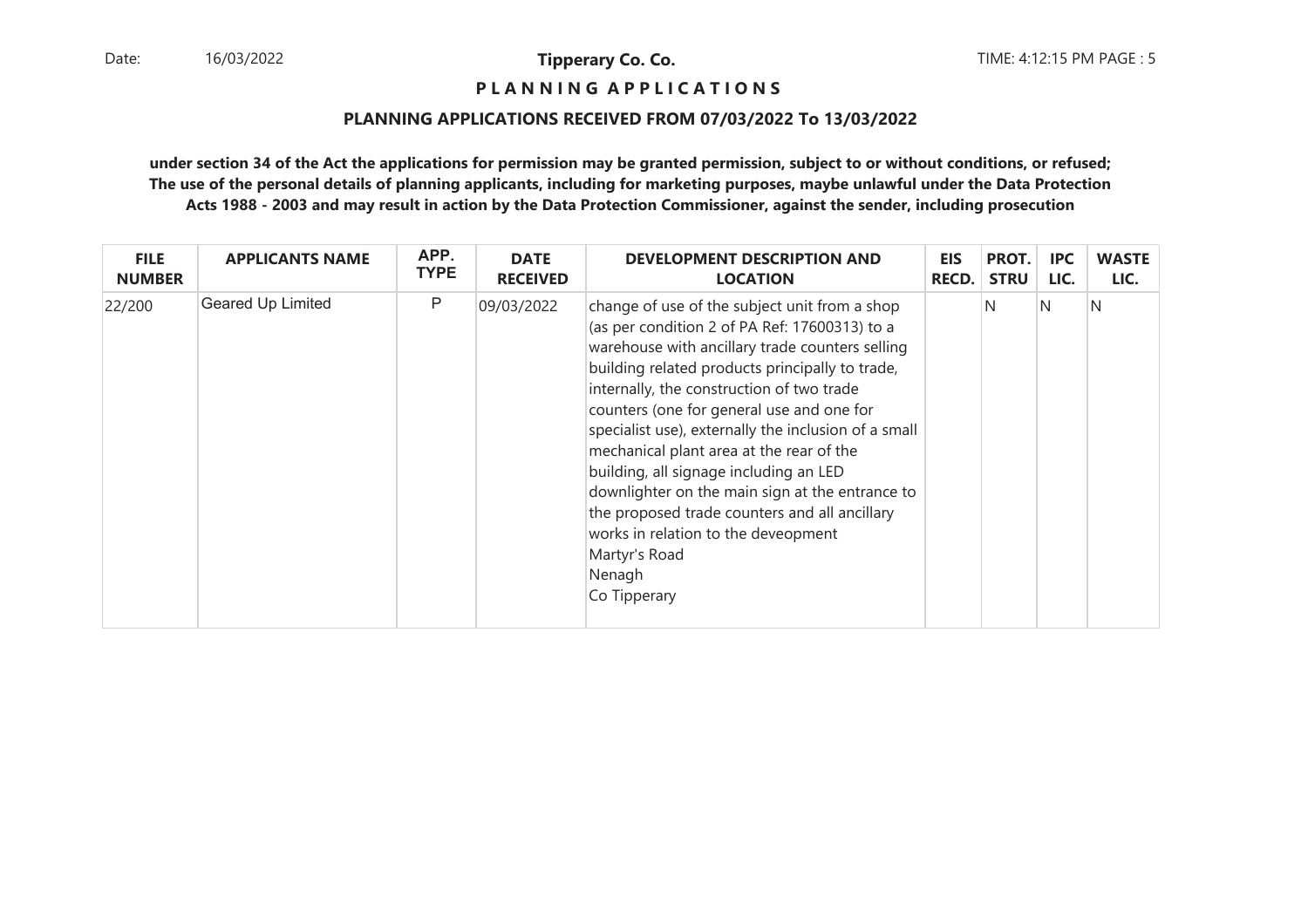**P L A N N I N G A P P L I C A T I O N S** 

## **PLANNING APPLICATIONS RECEIVED FROM 07/03/2022 To 13/03/2022**

| <b>FILE</b>   | <b>APPLICANTS NAME</b>                              | APP.        | <b>DATE</b>     | <b>DEVELOPMENT DESCRIPTION AND</b>                                                                                                                                                                                                                                                                                                                                                                                                                                                                                                                                                                                                                                                                                                                                                                                                                                           | <b>EIS</b> | PROT.       | <b>IPC</b> | <b>WASTE</b> |
|---------------|-----------------------------------------------------|-------------|-----------------|------------------------------------------------------------------------------------------------------------------------------------------------------------------------------------------------------------------------------------------------------------------------------------------------------------------------------------------------------------------------------------------------------------------------------------------------------------------------------------------------------------------------------------------------------------------------------------------------------------------------------------------------------------------------------------------------------------------------------------------------------------------------------------------------------------------------------------------------------------------------------|------------|-------------|------------|--------------|
| <b>NUMBER</b> |                                                     | <b>TYPE</b> | <b>RECEIVED</b> | <b>LOCATION</b>                                                                                                                                                                                                                                                                                                                                                                                                                                                                                                                                                                                                                                                                                                                                                                                                                                                              | RECD.      | <b>STRU</b> | LIC.       | LIC.         |
| 22/201        | Tipperary ETB & Board of<br><b>MGMT Scoil Ruain</b> | P           | 09/03/2022      | Permission for (1) a two-storey extension to the<br>front (northeast) of the existing school<br>comprising a new school entrance foyer area at<br>ground floor level, complete with<br>Reception/Admin Room, 3 No. meeting Rooms<br>and all associated sanitary & amp; storage<br>facilities together with an externally accessed<br>Boiler Room. The upper level, accessed via<br>stairs/lift area from Ground Floor, to comprise a<br>2-class room ASD unit with all associated<br>ancillary accommodation and 5 Mainstream<br>Class rooms, with connections to the existing<br>school building. (2) Internal alterations to the<br>existing school building to include the provision<br>of a new music room and modifications to<br>existing entrance foyer, together with revisions<br>to parking and all associated site works.<br>Scoil Ruain<br>Killenaule<br>Thurles |            | N           | N          | N            |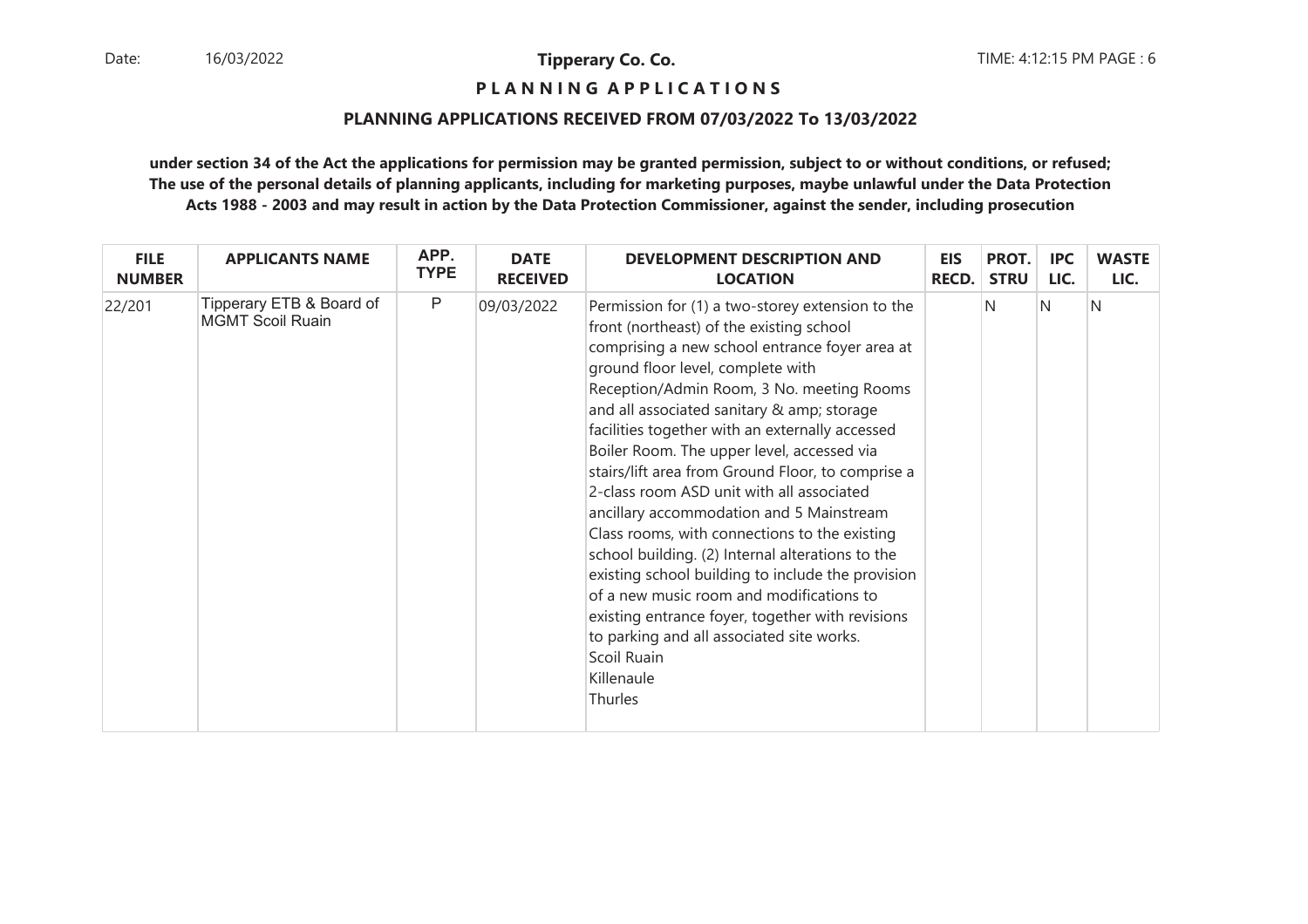**P L A N N I N G A P P L I C A T I O N S** 

## **PLANNING APPLICATIONS RECEIVED FROM 07/03/2022 To 13/03/2022**

| <b>FILE</b><br><b>NUMBER</b> | <b>APPLICANTS NAME</b>               | APP.<br><b>TYPE</b> | <b>DATE</b><br><b>RECEIVED</b> | <b>DEVELOPMENT DESCRIPTION AND</b><br><b>LOCATION</b>                                                                                                                                                                                                                                                                                 | <b>EIS</b><br><b>RECD.</b> | PROT.<br><b>STRU</b> | <b>IPC</b><br>LIC. | <b>WASTE</b><br>LIC. |
|------------------------------|--------------------------------------|---------------------|--------------------------------|---------------------------------------------------------------------------------------------------------------------------------------------------------------------------------------------------------------------------------------------------------------------------------------------------------------------------------------|----------------------------|----------------------|--------------------|----------------------|
| 22/202                       | <b>Diarmuid Delahunty</b>            | $\mathsf{P}$        | 09/03/2022                     | change of design to part single and part storey<br>and half dwelling and garage which was<br>previously granted planning ref. no. 201550,<br>consisting of a new smaller part single and part<br>storey and half dwelling, change garage roof<br>and all associated site works<br>Ballynahow<br>Ballycahill<br>Thurles, Co. Tipperary |                            | N                    | N                  | Ν                    |
| 22/203                       | JM Agrifarm Ltd. t/a John<br>Mullany | $\mathsf P$         | 09/03/2022                     | construct a machinery storage shed, demolish<br>existing lean-to structure and construct a slatted<br>cattle unit with animal handling facilities and<br>underground effluent tank and to carry out all<br>associated site works<br>Ballygorteen<br>Bansha<br>Co Tipperary                                                            |                            | N                    | N                  | N                    |
| 22/204                       | Ivan Hastings                        | $\mathsf{P}$        | 10/03/2022                     | erect 276.72 m2 or 50.4 kWp of photovoltaic<br>panels on the roof of building, with all<br>associated site works<br>Castle Holdings<br><b>Bunkers Hill</b><br>Roscrea<br>Co Tipperary                                                                                                                                                 |                            | N                    | N                  | N                    |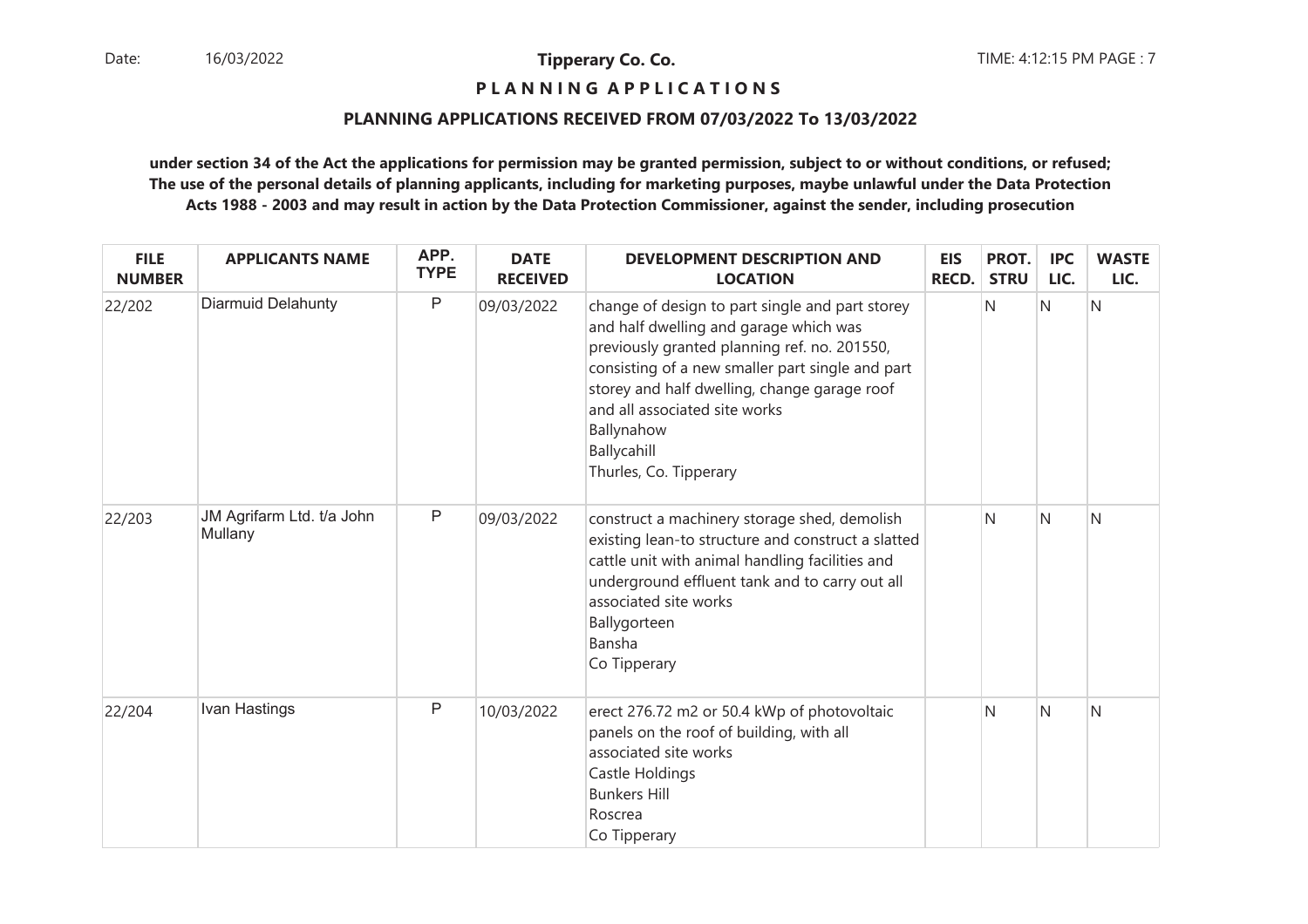**P L A N N I N G A P P L I C A T I O N S** 

## **PLANNING APPLICATIONS RECEIVED FROM 07/03/2022 To 13/03/2022**

| <b>FILE</b><br><b>NUMBER</b> | <b>APPLICANTS NAME</b>                   | APP.<br><b>TYPE</b> | <b>DATE</b><br><b>RECEIVED</b> | <b>DEVELOPMENT DESCRIPTION AND</b><br><b>LOCATION</b>                                                                                                                                                                                                                                           | <b>EIS</b><br>RECD. | PROT.<br><b>STRU</b> | <b>IPC</b><br>LIC. | <b>WASTE</b><br>LIC. |
|------------------------------|------------------------------------------|---------------------|--------------------------------|-------------------------------------------------------------------------------------------------------------------------------------------------------------------------------------------------------------------------------------------------------------------------------------------------|---------------------|----------------------|--------------------|----------------------|
| 22/205                       | Alan and Adrian Cummins                  | $\mathsf{R}$        | 10/03/2022                     | retention permission for the existing agricultural<br>roadway and Permission to construct 2 no. two-<br>storey dwellings with entrances, driveways,<br>domestic garages, wastewater treatment<br>systems, and all associated site development<br>works<br>Kilconnell<br>Cashel<br>Co. Tipperary |                     | N                    | $\mathsf{N}$       | N                    |
| 22/206                       | Roadstone Ltd                            | $\mathsf{P}$        | 10/03/2022                     | The development will consist of an aggregate<br>storage shed (area 980 m2) within the existing<br>quarry landholding<br>Killough Quarry<br>Gaile Townland<br>Holycross                                                                                                                          |                     | N                    | N                  | N                    |
| 22/207                       | Gavin Fitzgerald & Tori<br><b>Butler</b> | P                   | 10/03/2022                     | To construct a single storey dwelling house,<br>domestic garage, septic tank and percolation<br>area treatment system, site entrance and all<br>associated site works<br>Curraheenduff<br>Coalbrook<br>Thurles                                                                                  |                     | N                    | N                  | N                    |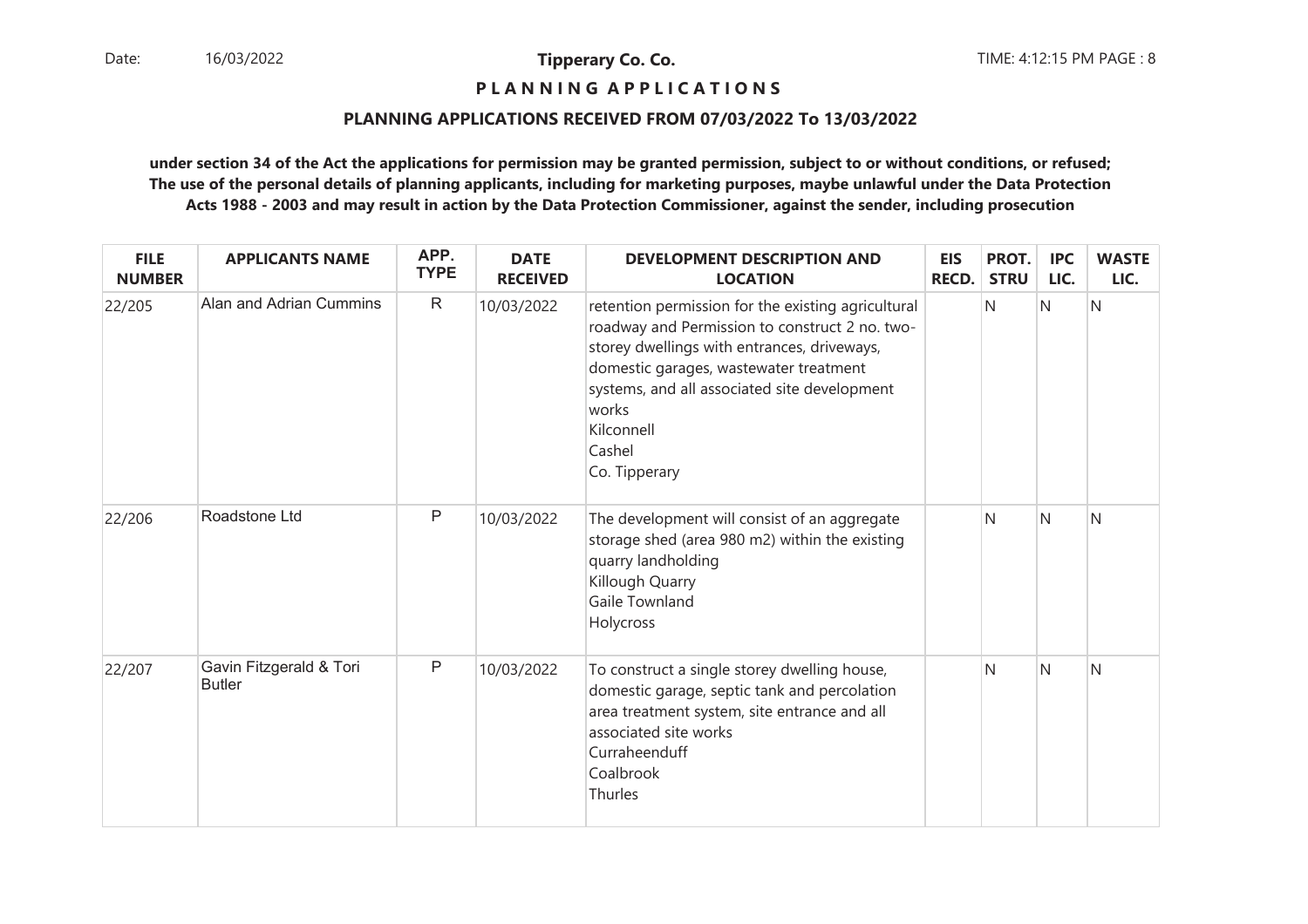**P L A N N I N G A P P L I C A T I O N S** 

## **PLANNING APPLICATIONS RECEIVED FROM 07/03/2022 To 13/03/2022**

| <b>FILE</b><br><b>NUMBER</b> | <b>APPLICANTS NAME</b>          | APP.<br><b>TYPE</b> | <b>DATE</b><br><b>RECEIVED</b> | <b>DEVELOPMENT DESCRIPTION AND</b><br><b>LOCATION</b>                                                                                                                                                                                                                                                                                                                                                                                       | <b>EIS</b><br><b>RECD.</b> | PROT.<br><b>STRU</b> | <b>IPC</b><br>LIC. | <b>WASTE</b><br>LIC. |
|------------------------------|---------------------------------|---------------------|--------------------------------|---------------------------------------------------------------------------------------------------------------------------------------------------------------------------------------------------------------------------------------------------------------------------------------------------------------------------------------------------------------------------------------------------------------------------------------------|----------------------------|----------------------|--------------------|----------------------|
| 22/208                       | John Campion & Maria<br>McGrann | P                   | 10/03/2022                     | a proposed new dwelling house and garage,<br>installation of a proprietary treatment system<br>together with all associated site works and a<br>new revised entrance<br>Gortreagh<br>Castleiney<br>Templemore<br>Co Tipperary                                                                                                                                                                                                               |                            | N                    | IN.                | N                    |
| 22/209                       | Joe and Mary Egan               | $\circ$             | 10/03/2022                     | 1) demolition of existing derelict dwelling and<br>sheds together with decommissioning of<br>substandard septic tank and soakpit and 2)<br>construction of a replacement two storey<br>dwelling, domestic garage, car port and onsite<br>waste water treatment system including<br>replacement of the existing road boundary and<br>relocation of the site entrance to enhance<br>sightlines<br>Coolnamona<br>Cloughjordan<br>Co. Tipperary |                            | N                    | $\mathsf{N}$       | N                    |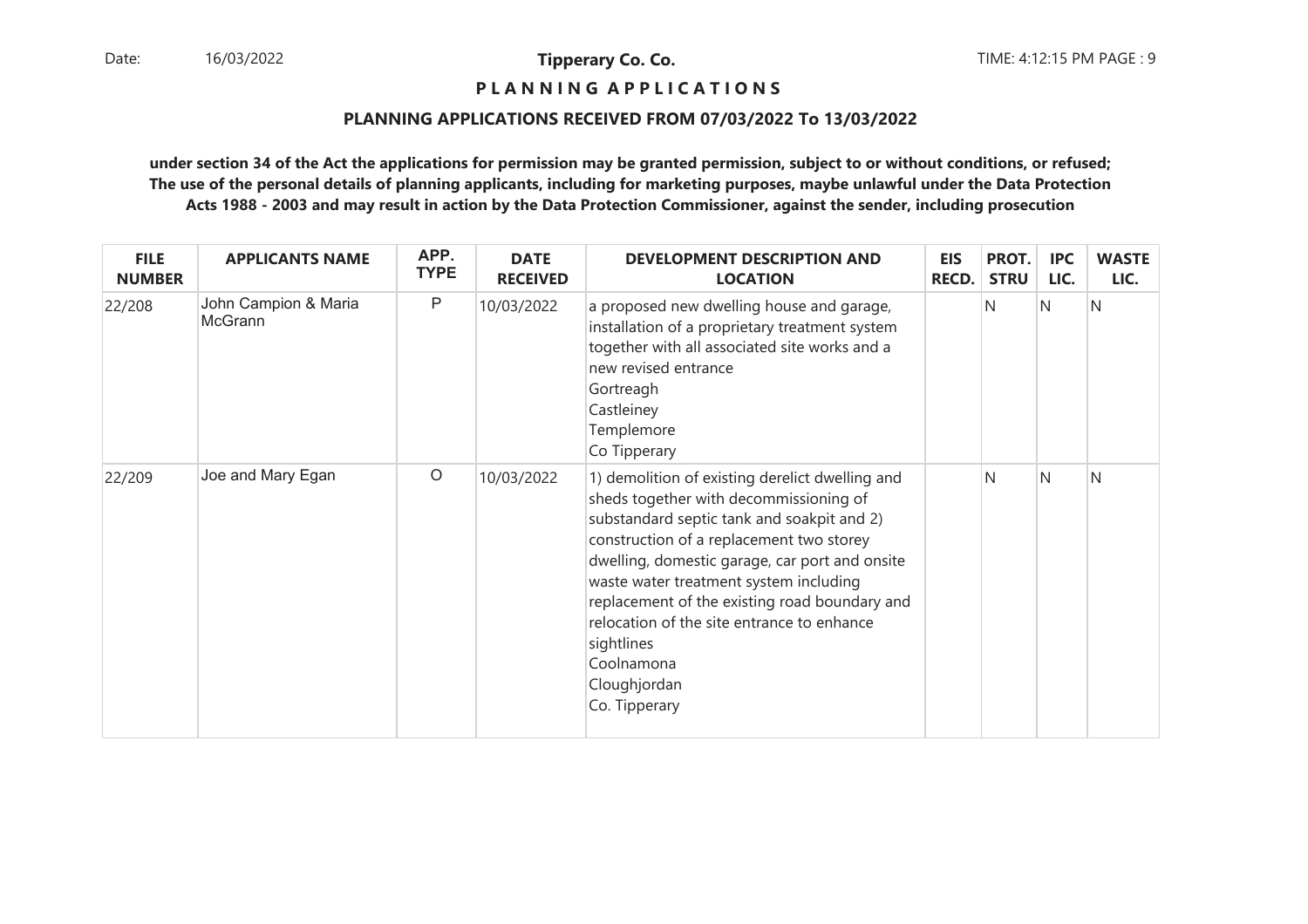**P L A N N I N G A P P L I C A T I O N S** 

## **PLANNING APPLICATIONS RECEIVED FROM 07/03/2022 To 13/03/2022**

| <b>FILE</b><br><b>NUMBER</b> | <b>APPLICANTS NAME</b> | APP.<br><b>TYPE</b> | <b>DATE</b><br><b>RECEIVED</b> | <b>DEVELOPMENT DESCRIPTION AND</b><br><b>LOCATION</b>                                                                                                                                                                                                                                                                                                                                                   | <b>EIS</b><br><b>RECD.</b> | PROT.<br><b>STRU</b> | <b>IPC</b><br>LIC. | <b>WASTE</b><br>LIC. |
|------------------------------|------------------------|---------------------|--------------------------------|---------------------------------------------------------------------------------------------------------------------------------------------------------------------------------------------------------------------------------------------------------------------------------------------------------------------------------------------------------------------------------------------------------|----------------------------|----------------------|--------------------|----------------------|
| 22/210                       | Patricia Cavanagh      | P                   | 10/03/2022                     | Permission to de-commission existing septic<br>tank and for permission to install waste water<br>treatment system and soil polishing filter and<br>associated site works<br>Clonpet<br>Tipperary                                                                                                                                                                                                        |                            | N                    | IN.                | N                    |
| 22/211                       | Camo Fuels Ltd         | $\mathsf{R}$        | 10/03/2022                     | previously constructed forecourt canopy shop<br>extension, signage and car wash and<br>PERMISSION to construct a new waste water<br>treatment system with alterations and<br>extensions consisting of a new store area, office<br>area, fuel store area and to extend the existing<br>retail area to include new off licence with all<br>associated site works<br>Clongower<br>Thurles<br>Co. Tipperary |                            | N                    | N                  | N                    |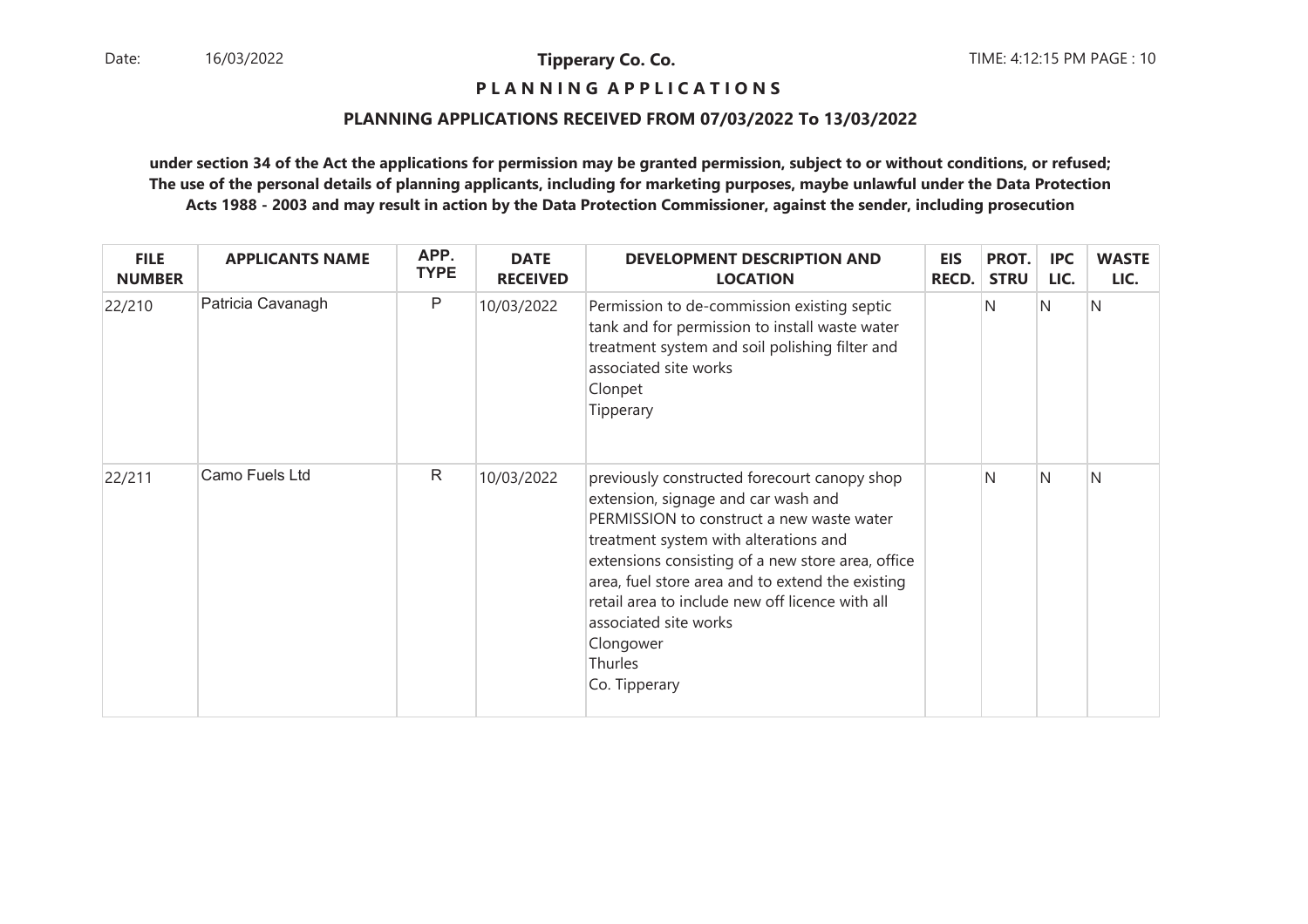**P L A N N I N G A P P L I C A T I O N S** 

## **PLANNING APPLICATIONS RECEIVED FROM 07/03/2022 To 13/03/2022**

| <b>FILE</b><br><b>NUMBER</b> | <b>APPLICANTS NAME</b>          | APP.<br><b>TYPE</b> | <b>DATE</b><br><b>RECEIVED</b> | <b>DEVELOPMENT DESCRIPTION AND</b><br><b>LOCATION</b>                                                                                                                                                                                                                                                                                                                                                                                             | <b>EIS</b><br><b>RECD.</b> | PROT.<br><b>STRU</b> | <b>IPC</b><br>LIC. | <b>WASTE</b><br>LIC. |
|------------------------------|---------------------------------|---------------------|--------------------------------|---------------------------------------------------------------------------------------------------------------------------------------------------------------------------------------------------------------------------------------------------------------------------------------------------------------------------------------------------------------------------------------------------------------------------------------------------|----------------------------|----------------------|--------------------|----------------------|
| 22/212                       | Kenneth Kennedy                 | $\mathsf{R}$        | 11/03/2022                     | elevation changes made to the front elevation<br>of the existing dwelling which includes an<br>extension to the front and side of the dwelling<br>and a new entrance porch, RETENTION<br>PERMISSION for two extensions to the rear of<br>the dwelling, a horse riding area, 2 no. horse<br>stables sheds which has a total of 6 no. horse<br>stables, a tack shed and all ancillary site works<br>12 Glencrue<br>Portroe<br>Nenagh, Co. Tipperary |                            | N                    | $\mathsf{N}$       | N                    |
| 22/213                       | Sarah Louise McMahon            | $\mathsf{P}$        | 11/03/2022                     | change of use from medical centre health care<br>use to domestic residential use<br><b>Templetuohy Medical Centre</b><br>Thurles<br>Co. Tipperary                                                                                                                                                                                                                                                                                                 |                            | N                    | N                  | N                    |
| 22/214                       | John O'Keeffe & Rachel<br>Hayes | $\mathsf{P}$        | 11/03/2022                     | Second storey extension to existing dwelling<br>house over existing garage and utility area,<br>change of use of existing garage into living<br>areas and alterations to rear stairwell window,<br>enlarging it to allow in extra light<br>64 Summercove Meadows<br>Old Road<br>Cashel<br>Co. Tipperary                                                                                                                                           |                            | N                    | N                  | Ν                    |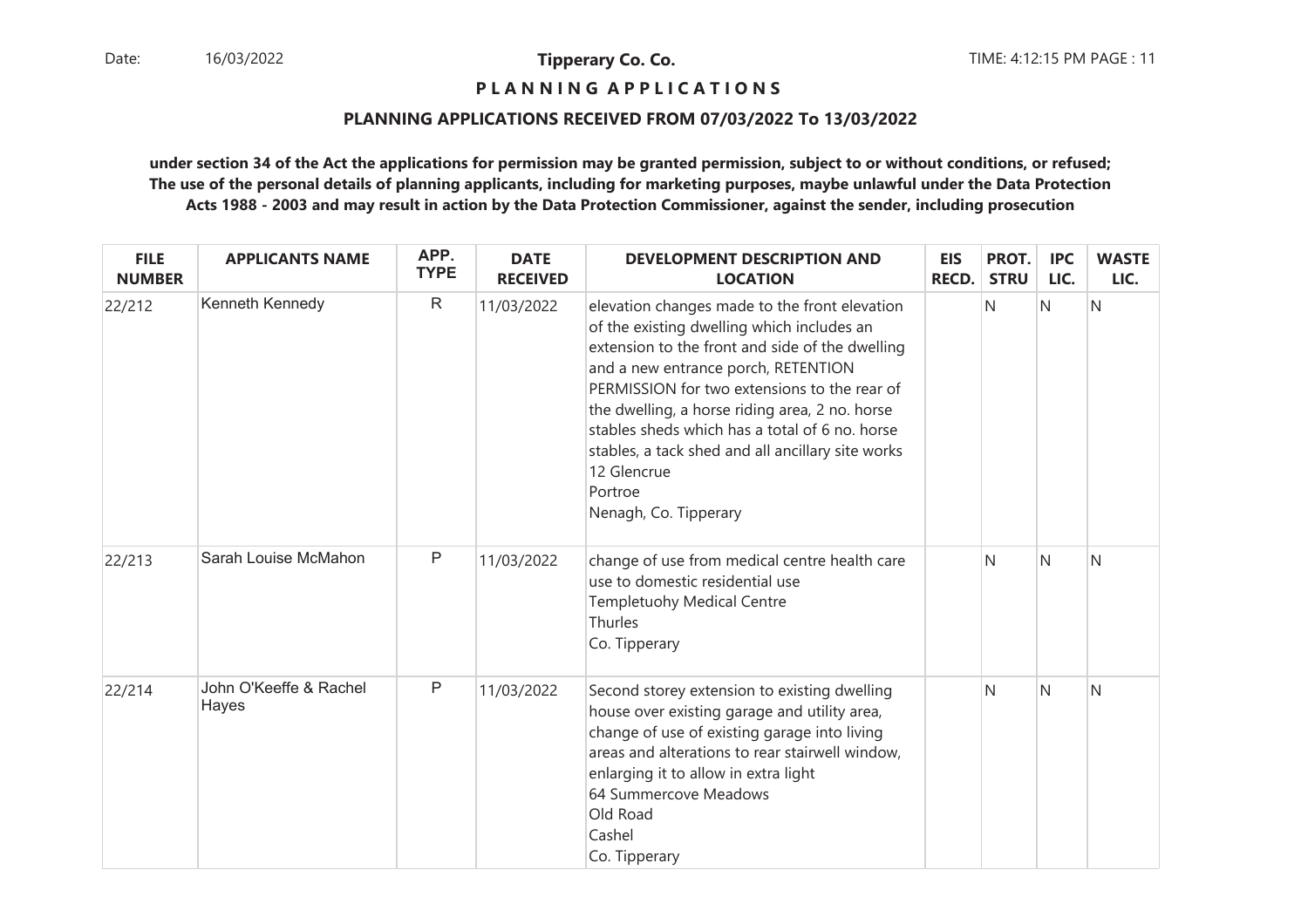## **P L A N N I N G A P P L I C A T I O N S**

## **PLANNING APPLICATIONS RECEIVED FROM 07/03/2022 To 13/03/2022**

| <b>FILE</b><br><b>NUMBER</b> | <b>APPLICANTS NAME</b>  | APP.<br><b>TYPE</b> | <b>DATE</b><br><b>RECEIVED</b> | <b>DEVELOPMENT DESCRIPTION AND</b><br><b>LOCATION</b>                                                                                                                                                                                                                                      | <b>EIS</b><br><b>RECD.</b> | PROT.<br><b>STRU</b> | <b>IPC</b><br>LIC. | <b>WASTE</b><br>LIC. |
|------------------------------|-------------------------|---------------------|--------------------------------|--------------------------------------------------------------------------------------------------------------------------------------------------------------------------------------------------------------------------------------------------------------------------------------------|----------------------------|----------------------|--------------------|----------------------|
| 22/215                       | Reza & Shenda Hassani   | P                   | 11/03/2022                     | to construct a domestic garage with alterations<br>from previously granted (Planning Reference<br>$05/631$ ).<br>Cranna<br>Cahir<br>Co Tipperary                                                                                                                                           |                            | N                    | $\mathsf{N}$       | N                    |
| 22/216                       | <b>Patrick Dalton</b>   | P                   | 11/03/2022                     | construction of a single storey A roof extension<br>to replace existing flat roof annex to the side of<br>existing dwelling house, inclusive of boundary<br>modifications and all development works<br>Knockannapisha<br>Ballylooby<br>Cahir<br>CoTipperary                                |                            | N                    | N                  | N                    |
| 22/60107                     | Mary & David Fitzgerald | P                   | 07/03/2022                     | Permission to construct a two storey extension<br>to rear of dwelling and all other ancillary site<br>works they will also be applying for retention<br>permission for a Porto cabin office and an<br>extension to the garage<br>The Bungalow<br><b>Ballina</b><br>Co Tipperary<br>V94RY7A |                            | N                    | $\mathsf{N}$       | N                    |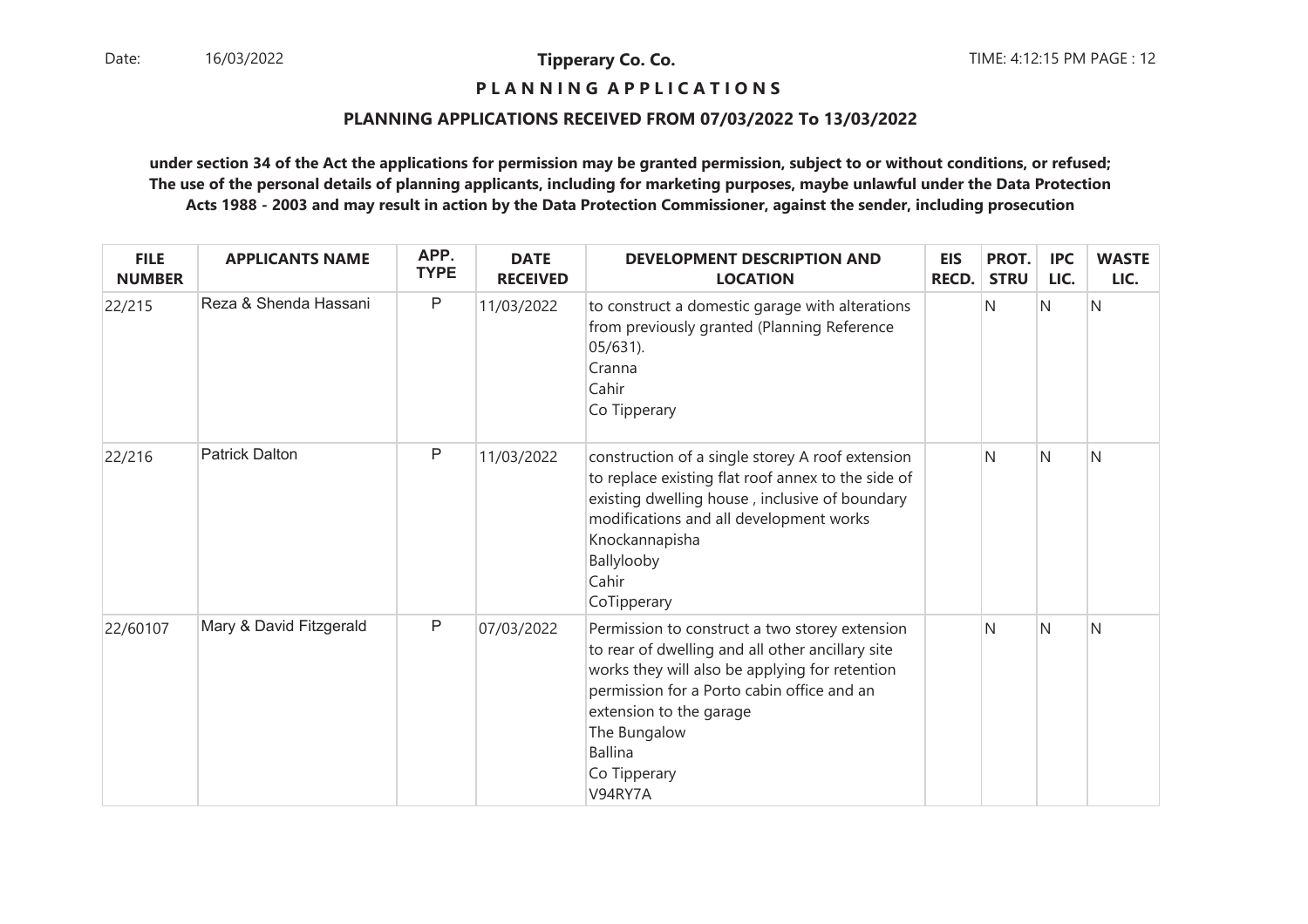## **P L A N N I N G A P P L I C A T I O N S**

## **PLANNING APPLICATIONS RECEIVED FROM 07/03/2022 To 13/03/2022**

| <b>FILE</b><br><b>NUMBER</b> | <b>APPLICANTS NAME</b>             | APP.<br><b>TYPE</b> | <b>DATE</b><br><b>RECEIVED</b> | <b>DEVELOPMENT DESCRIPTION AND</b><br><b>LOCATION</b>                                                                                                                                                                                                                                             | <b>EIS</b><br><b>RECD.</b> | PROT.<br><b>STRU</b> | <b>IPC</b><br>LIC. | <b>WASTE</b><br>LIC. |
|------------------------------|------------------------------------|---------------------|--------------------------------|---------------------------------------------------------------------------------------------------------------------------------------------------------------------------------------------------------------------------------------------------------------------------------------------------|----------------------------|----------------------|--------------------|----------------------|
| 22/60108                     | Patrick O Halloran                 | $\mathsf{P}$        | 08/03/2022                     | garage, renovate existing cottage and extend to<br>the rear and right hand side and all associated<br>site works.<br>Goatinstown<br>Ballykisteen<br>Co. Tipperary                                                                                                                                 |                            | N                    | IN.                | N                    |
| 22/60109                     | Niamh & Eoghan Franks              | $\mathsf{R}$        | 08/03/2022                     | a ground floor extension to the rear of our<br>existing dwelling and all associated site works<br>1 The Paddocks<br>Stradavoher<br><b>Thurles</b><br>E41R9C6                                                                                                                                      |                            | N                    | N                  | N                    |
| 22/60110                     | Dearbhla Kennedy &<br>Gerald Hogan | P                   | 08/03/2022                     | the following: a) to demolish existing dwelling<br>and outbuildings, b) to construct replacement<br>dwelling with garage and wastewater treatment<br>system and relocate existing entrance to<br>improve sightline with all associated siteworks<br>Regaile<br>Thurles<br>Co Tipperary<br>E41PA06 |                            | N                    | $\mathsf{N}$       | N                    |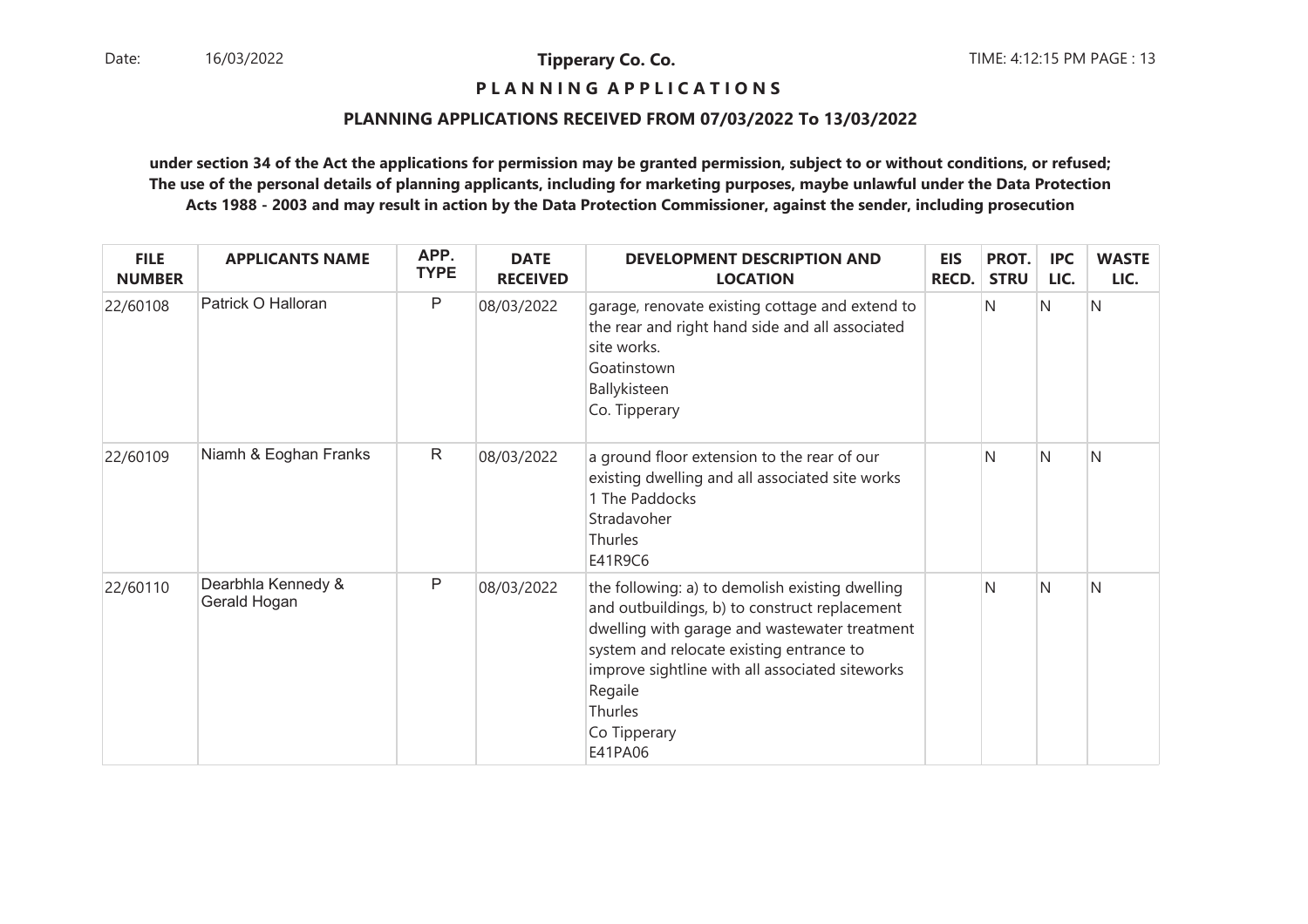**P L A N N I N G A P P L I C A T I O N S** 

## **PLANNING APPLICATIONS RECEIVED FROM 07/03/2022 To 13/03/2022**

| <b>FILE</b><br><b>NUMBER</b> | <b>APPLICANTS NAME</b>                               | APP.<br><b>TYPE</b> | <b>DATE</b><br><b>RECEIVED</b> | <b>DEVELOPMENT DESCRIPTION AND</b><br><b>LOCATION</b>                                                                                                                                                                                                                                                                                                                                                                                                                                                                                                                                                                                                                                                                                                                                       | <b>EIS</b><br><b>RECD.</b> | PROT.<br><b>STRU</b> | <b>IPC</b><br>LIC. | <b>WASTE</b><br>LIC. |
|------------------------------|------------------------------------------------------|---------------------|--------------------------------|---------------------------------------------------------------------------------------------------------------------------------------------------------------------------------------------------------------------------------------------------------------------------------------------------------------------------------------------------------------------------------------------------------------------------------------------------------------------------------------------------------------------------------------------------------------------------------------------------------------------------------------------------------------------------------------------------------------------------------------------------------------------------------------------|----------------------------|----------------------|--------------------|----------------------|
| 22/60111                     | Colm Hanly & Michelle<br><b>Boland</b>               | P                   | 08/03/2022                     | a new dwelling house with garage and new<br>entrance to public road and Septic tanks and<br>percolation area treatment system with all<br>associated site works<br>Rathordan<br>Cashel<br>Co. Tipperary                                                                                                                                                                                                                                                                                                                                                                                                                                                                                                                                                                                     |                            | N                    | IN.                | IN.                  |
| 22/60112                     | South Eastern Cattle<br><b>Breeding Society Ltd.</b> | $\mathsf{P}$        | 09/03/2022                     | The development will consist of works as<br>follows: 1) Repair and renovation of existing<br>disused asbestos slated single storey laboratory<br>storage facilities.<br>2 Provision of new single storey laboratory<br>building in former 19th. C farm yard flanking the<br>disused single storey laboratory store<br>3) Demolition of a) two redundant single storey<br>lean-to roofed sheds flanking the former 19th.C<br>farm yard and b) one additional separate mid<br>20th.C single storey asbestos roofed laboratory<br>store.<br>4) Connection of associated electrical and<br>drainage services to existing and proposed main<br>campus facilities a protected structure no. S155<br>South Eastern Cattle Breeding Society Ltd<br>Dovea House, Thurles<br>Co. Tipperary<br>E41FH28 |                            | ٧                    | N                  | N                    |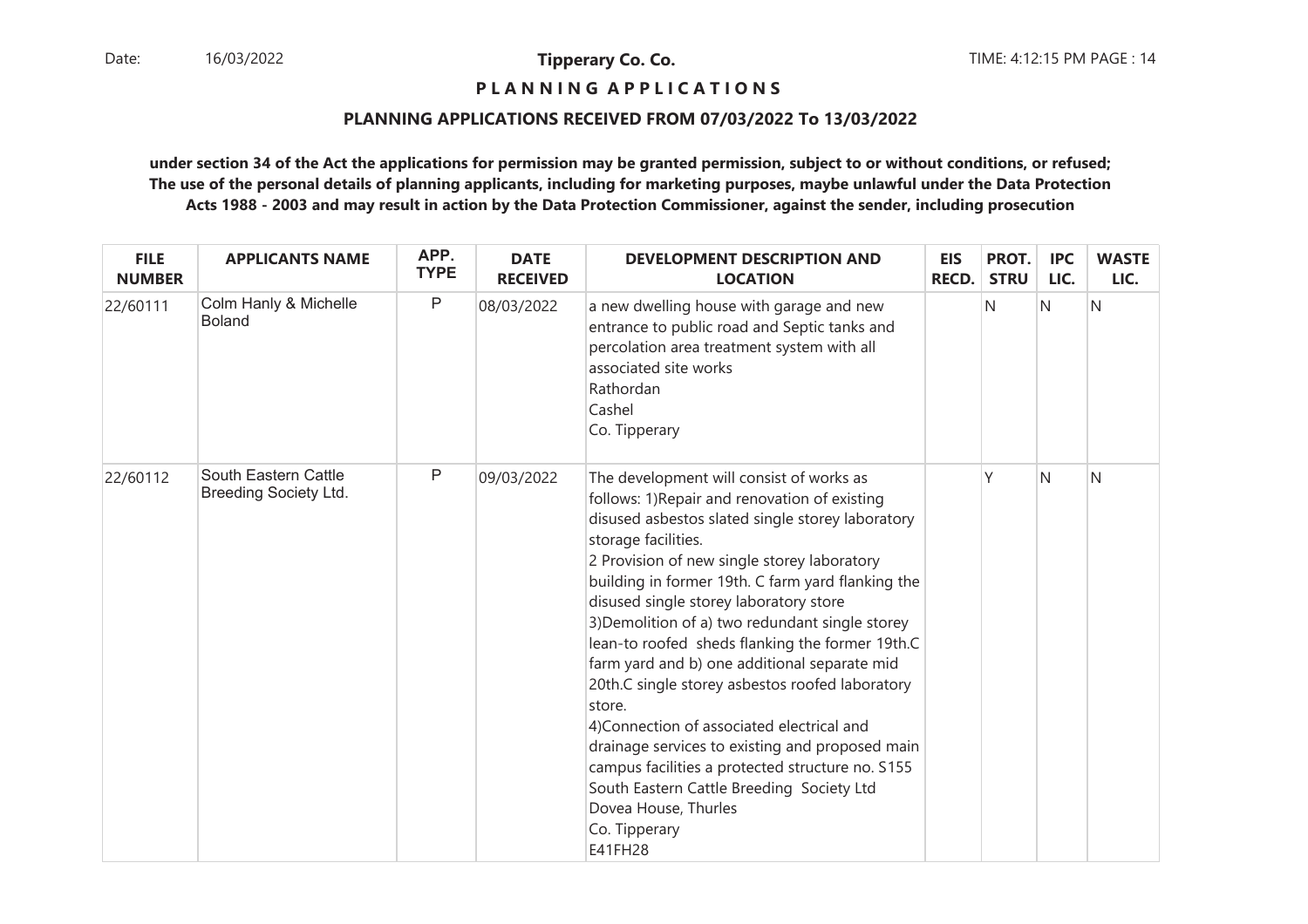**P L A N N I N G A P P L I C A T I O N S** 

## **PLANNING APPLICATIONS RECEIVED FROM 07/03/2022 To 13/03/2022**

| <b>FILE</b><br><b>NUMBER</b> | <b>APPLICANTS NAME</b>        | APP.<br><b>TYPE</b> | <b>DATE</b><br><b>RECEIVED</b> | <b>DEVELOPMENT DESCRIPTION AND</b><br><b>LOCATION</b>                                                                                                                                                                                                           | <b>EIS</b><br><b>RECD.</b> | PROT.<br><b>STRU</b> | <b>IPC</b><br>LIC. | <b>WASTE</b><br>LIC. |
|------------------------------|-------------------------------|---------------------|--------------------------------|-----------------------------------------------------------------------------------------------------------------------------------------------------------------------------------------------------------------------------------------------------------------|----------------------------|----------------------|--------------------|----------------------|
| 22/60113                     | Mike McCarthy                 | $\mathsf{R}$        | 09/03/2022                     | Retention permission for dwelling, garage and<br>entrance as constructed and the location on site<br>of dwelling, garage and entrance<br>Urra<br>Ballycommon,<br>Nenagh, Co Tipperary<br>E45FH70                                                                |                            | N                    | Ν                  | N                    |
| 22/60114                     | Sheena Purcell & Colm<br>Ryan | P                   | 09/03/2022                     | To construct a single storey dwelling house,<br>garage, waste water treatment and disposal<br>system, entrance and associated site works<br>Gortatooda, Upperchurch<br><b>Thurles</b><br>Co. Tipperary                                                          |                            | N                    | N                  | N                    |
| 22/60115                     | Mary & David Fitzgerald       | P                   | 10/03/2022                     | a two storey extension to rear of dwelling and<br>all other ancillary site works they will also be<br>applying for retention permission for a Porto<br>cabin office and an extension to the garage<br>The Bungalow<br><b>Ballina</b><br>Co Tipperary<br>V94RY7A |                            | N                    | N                  | N                    |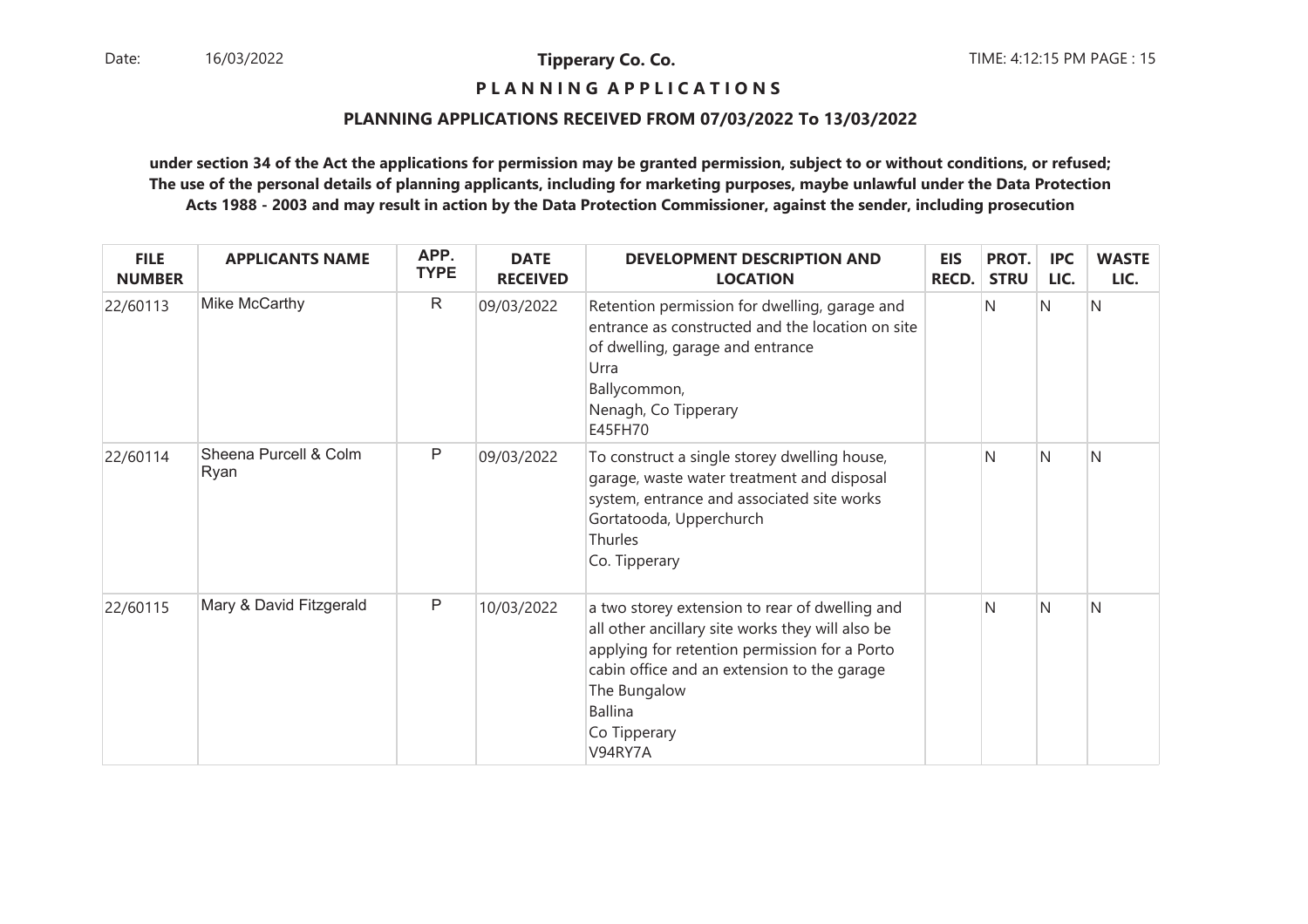## **P L A N N I N G A P P L I C A T I O N S**

## **PLANNING APPLICATIONS RECEIVED FROM 07/03/2022 To 13/03/2022**

| <b>FILE</b><br><b>NUMBER</b> | <b>APPLICANTS NAME</b>    | APP.<br><b>TYPE</b> | <b>DATE</b><br><b>RECEIVED</b> | <b>DEVELOPMENT DESCRIPTION AND</b><br><b>LOCATION</b>                                                                                                                        | <b>EIS</b><br><b>RECD.</b> | PROT.<br><b>STRU</b> | <b>IPC</b><br>LIC. | <b>WASTE</b><br>LIC. |
|------------------------------|---------------------------|---------------------|--------------------------------|------------------------------------------------------------------------------------------------------------------------------------------------------------------------------|----------------------------|----------------------|--------------------|----------------------|
| 22/60116                     | Pairc Rua Investments LTD | $\mathsf P$         | 10/03/2022                     | This development will consist of a loose and<br>slatted house with underground slurry storage<br>and all associated site works.<br>Monagee/Camas,<br>Cashel,<br>Co.Tipperary |                            | N                    | IN.                | N                    |
| 22/60117                     | Aidan Heffernan           | P                   | 10/03/2022                     | a dwelling, garage, effluent treatment system,<br>entrance and all associated Site Works<br>Poulaculleare,<br>Kilcoran<br>Cahir                                              |                            | N                    | IN.                | N                    |
| 22/60118                     | Mike McCarthy             | $\mathsf{R}$        | 11/03/2022                     | dwelling, garage and entrance as constructed<br>and the location on site of dwelling, garage and<br>entrance<br>Urra<br>Ballycommon,<br>Nenagh, Co Tipperary<br>E45FH70      |                            | N                    | IN.                | N                    |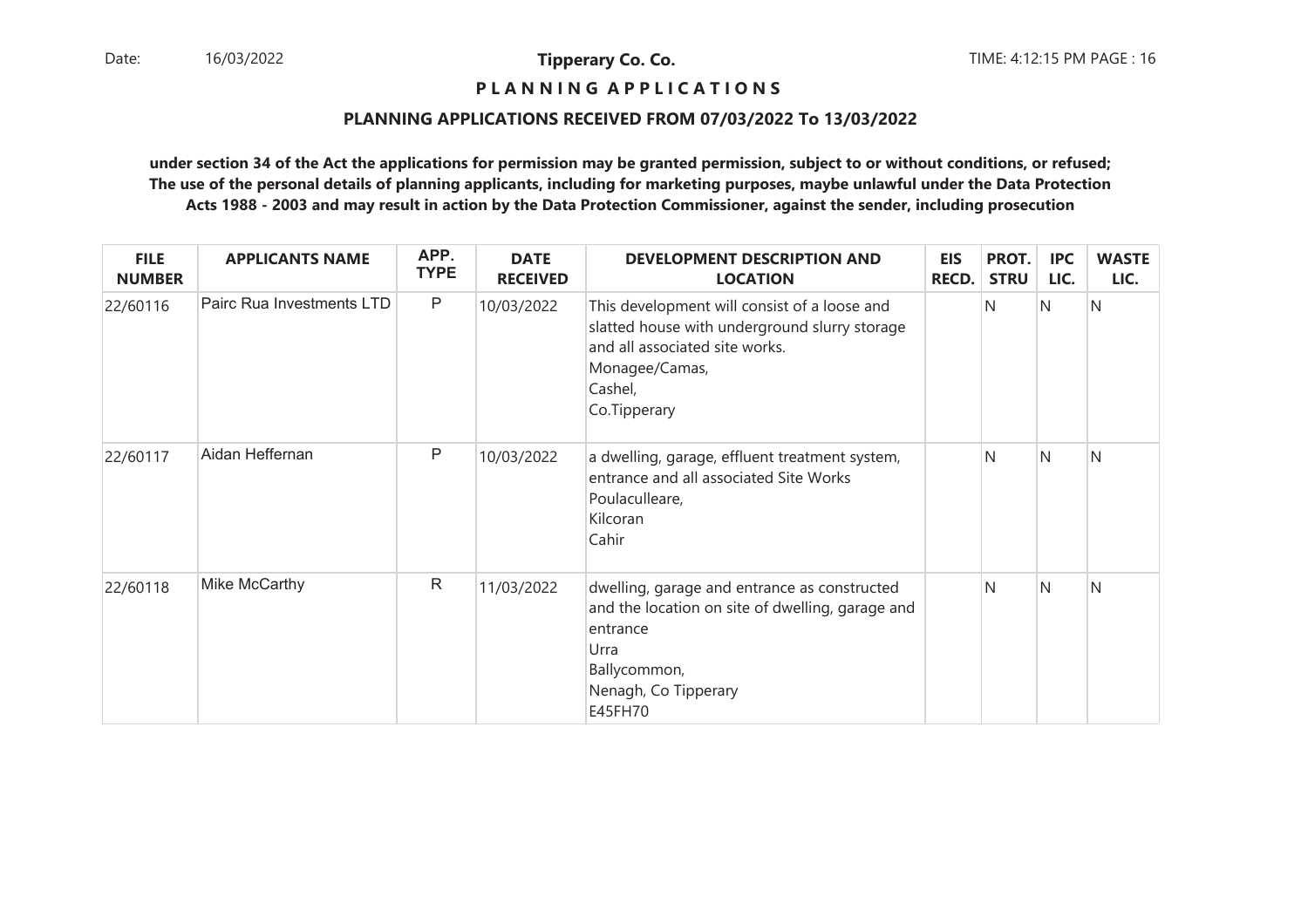## **P L A N N I N G A P P L I C A T I O N S**

#### **PLANNING APPLICATIONS RECEIVED FROM 07/03/2022 To 13/03/2022**

**under section 34 of the Act the applications for permission may be granted permission, subject to or without conditions, or refused; The use of the personal details of planning applicants, including for marketing purposes, maybe unlawful under the Data ProtectionActs 1988 - 2003 and may result in action by the Data Protection Commissioner, against the sender, including prosecution**

| <b>FILE</b><br><b>NUMBER</b> | <b>APPLICANTS NAME</b>             | APP.<br><b>TYPE</b> | <b>DATE</b><br><b>RECEIVED</b> | <b>DEVELOPMENT DESCRIPTION AND</b><br><b>LOCATION</b>                                                                                                                                                          | <b>EIS</b><br><b>RECD.</b> | PROT.<br><b>STRU</b> | <b>IPC</b><br>LIC. | <b>WASTE</b><br>LIC. |
|------------------------------|------------------------------------|---------------------|--------------------------------|----------------------------------------------------------------------------------------------------------------------------------------------------------------------------------------------------------------|----------------------------|----------------------|--------------------|----------------------|
| 22/60119                     | Kevin Fitzpatirck Nicole<br>Fallon | $\mathsf{P}$        | 11/03/2022                     | a new dwelling, domestic garage, wastewater<br>treatment system, polishing filter, entrance,<br>removal of existing dwelling subfloor & all<br>associated site works<br>Rossaguile<br>Newport<br>Co. Tipperary |                            | N                    | N                  | N                    |
| 22/60120                     | Softwash Laundrette Ltd            | $\mathsf{R}$        | 11/03/2022                     | The development consists of Two standalone<br>Laundrette Kiosks and all associated works<br><b>Upper Friar Street</b><br>Cashel<br>Co. Tipperary                                                               |                            | 'N                   | N                  | N                    |

**37Total:**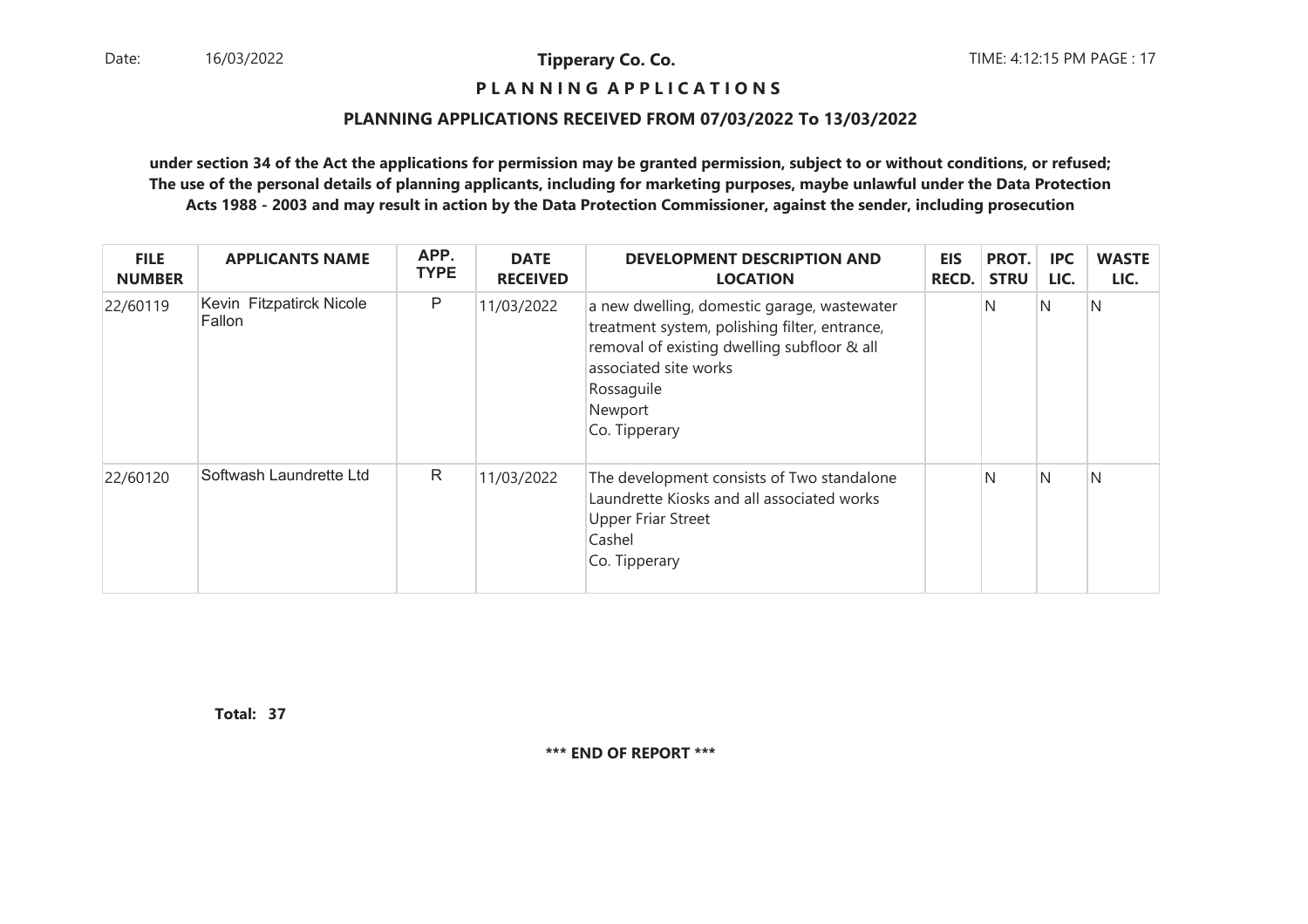## **P L A N N I N G A P P L I C A T I O N S**

## **PLANNING APPLICATIONS GRANTED FROM 07/03/2022 To 13/03/2022**

**in deciding a planning application the planning authority, in accordance with section 34(3) of the Act, has had regard to submissionsor observations recieved in accordance with these Regulations;**

| <b>FILE</b><br><b>NUMBER</b> | <b>APPLICANTS NAME</b>        | APP.<br><b>TYPE</b> | <b>DATE</b><br><b>RECEIVED</b> | <b>DEVELOPMENT DESCRIPTION</b><br><b>AND LOCATION</b>                                                                                                                                                                                                                                        | <b>M.O.</b><br><b>DATE</b> | <b>M.O.</b><br><b>NUMBER</b> |
|------------------------------|-------------------------------|---------------------|--------------------------------|----------------------------------------------------------------------------------------------------------------------------------------------------------------------------------------------------------------------------------------------------------------------------------------------|----------------------------|------------------------------|
| 21/910                       | Cyril and Ailish Darmody      | $\mathsf R$         | 23/06/2021                     | existing farm access road and existing hard<br>surface yard and PERMISSION to relocate the<br>existing agricultural entrance to provide a<br>new agricultural entrance and for agricultural<br>shed and all associated site works<br>Drumgower<br>Horse and Jockey<br>Thurles, Co. Tipperary | 10/03/2022                 |                              |
| 21/1250                      | <b>Martin and Ciara Bowes</b> | $\mathsf{P}$        | 23/08/2021                     | (1) extend the ridge line of existing roof and<br>construct a first floor extension within the<br>attic space (2) carry out alterations to the<br>existing entrance<br>Whitethorn Cottage<br>Roesborough<br>Emly Road<br>Tipperary E34 RY61                                                  | 09/03/2022                 |                              |
| 21/1489                      | Margaret O'Meara              | $\mathsf{P}$        | 08/10/2021                     | new dormer type dwelling house with<br>adjoining domestic garage, entrance on site,<br>waste water treatment system, percolation<br>area and all associated site works<br>Kilkeary<br>Nenagh<br>Co. Tipperary                                                                                | 08/03/2022                 |                              |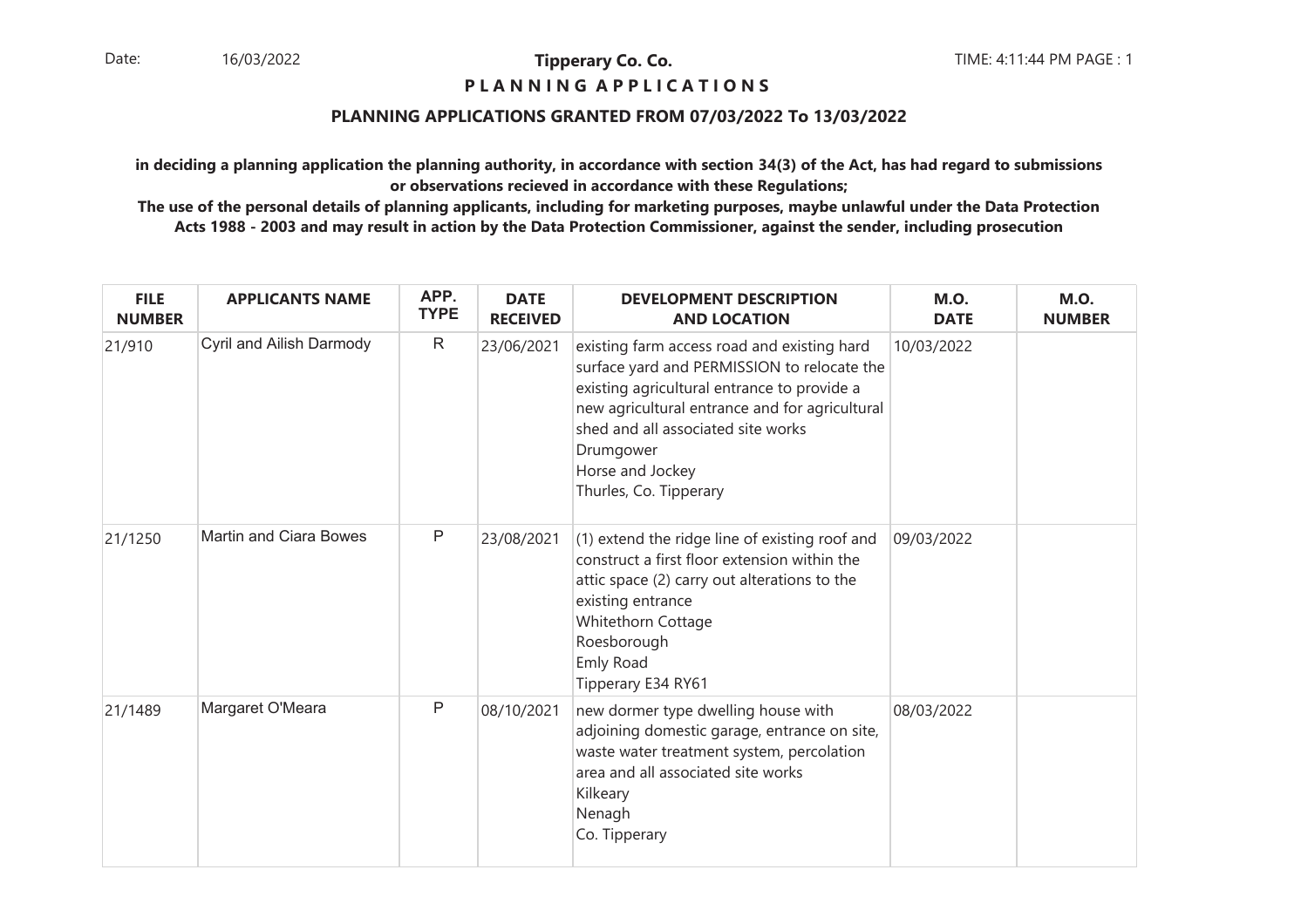## **P L A N N I N G A P P L I C A T I O N S**

## **PLANNING APPLICATIONS GRANTED FROM 07/03/2022 To 13/03/2022**

**in deciding a planning application the planning authority, in accordance with section 34(3) of the Act, has had regard to submissionsor observations recieved in accordance with these Regulations;**

| <b>FILE</b><br><b>NUMBER</b> | <b>APPLICANTS NAME</b>   | APP.<br><b>TYPE</b> | <b>DATE</b><br><b>RECEIVED</b> | <b>DEVELOPMENT DESCRIPTION</b><br><b>AND LOCATION</b>                                                                                                                                                                                                                                                                                                                                                                                                                                                                                                                                                            | <b>M.O.</b><br><b>DATE</b> | <b>M.O.</b><br><b>NUMBER</b> |
|------------------------------|--------------------------|---------------------|--------------------------------|------------------------------------------------------------------------------------------------------------------------------------------------------------------------------------------------------------------------------------------------------------------------------------------------------------------------------------------------------------------------------------------------------------------------------------------------------------------------------------------------------------------------------------------------------------------------------------------------------------------|----------------------------|------------------------------|
| 21/1497                      | Liam O'Neill             | $\mathsf{R}$        | 11/10/2021                     | (a) Retention of existing milking parlour,<br>dairy and calving shed (b) Retention of<br>extended cubicle shed (c) Permission to<br>construct a calf rearing shed (d) Permission<br>to construct 2 no. silage pits and a<br>dungstead (e) Permission to construct<br>underground slatted slurry storage tanks<br>with a roofed feeding passage overhead (f)<br>Permission for a new drafting and handling<br>area adjacent to existing milking parlour,<br>extended collecting yard and an<br>underground slatted soiled water tank and<br>all associated siteworks<br>Roesborough<br>Tipperary<br>Co. Tipperary | 08/03/2022                 |                              |
| 21/1498                      | Thomas and Nuala Gleeson | $\mathsf{P}$        | 11/10/2021                     | erect a single-story granny flat extension to<br>the side of our dwelling<br>Corrogemore<br>Cashel Road<br>Tipperary Town E34 W135<br>Co. Tipperary                                                                                                                                                                                                                                                                                                                                                                                                                                                              | 11/03/2022                 |                              |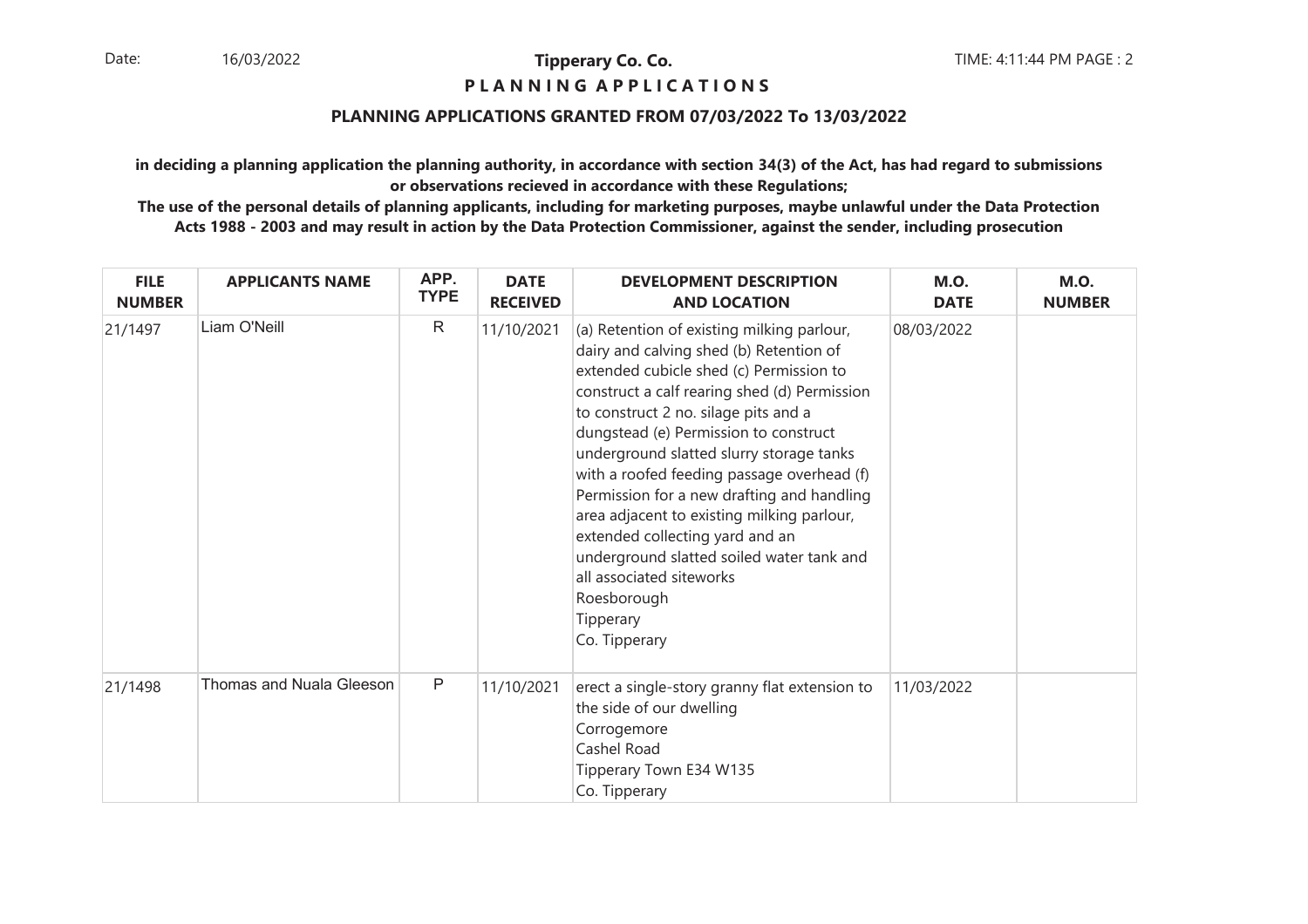## **P L A N N I N G A P P L I C A T I O N S**

## **PLANNING APPLICATIONS GRANTED FROM 07/03/2022 To 13/03/2022**

**in deciding a planning application the planning authority, in accordance with section 34(3) of the Act, has had regard to submissionsor observations recieved in accordance with these Regulations;**

| <b>FILE</b><br><b>NUMBER</b> | <b>APPLICANTS NAME</b> | APP.<br><b>TYPE</b> | <b>DATE</b><br><b>RECEIVED</b> | <b>DEVELOPMENT DESCRIPTION</b><br><b>AND LOCATION</b>                                                                                                                                                                                                                 | <b>M.O.</b><br><b>DATE</b> | <b>M.O.</b><br><b>NUMBER</b> |
|------------------------------|------------------------|---------------------|--------------------------------|-----------------------------------------------------------------------------------------------------------------------------------------------------------------------------------------------------------------------------------------------------------------------|----------------------------|------------------------------|
| 21/1601                      | Noel Delaney           | P                   | 03/11/2021                     | open slatted unit with underground slurry<br>storage tank and all associated site works<br>Rockforest<br>Knock<br>Roscrea, Co. Tipperary                                                                                                                              | 07/03/2022                 |                              |
| 21/1735                      | Fr. Michael Toomey     | P                   | 01/12/2021                     | construct a new waste water treatment<br>system to serve an existing dwelling and all<br>associated site development works<br>Clashganny West<br>Newcastle<br>Co. Tipperary                                                                                           | 07/03/2022                 |                              |
| 22/26                        | Mark & Marisa Tuohy    | P                   | 17/01/2022                     | demolition of existing dwelling house and<br>permission to construct a replacement<br>dwelling house, detached garage, effluent<br>treatment system, new entrance, together<br>with all associated site works<br>Ballinaclogh (E.D. Golden)<br>Golden<br>Co Tipperary | 08/03/2022                 |                              |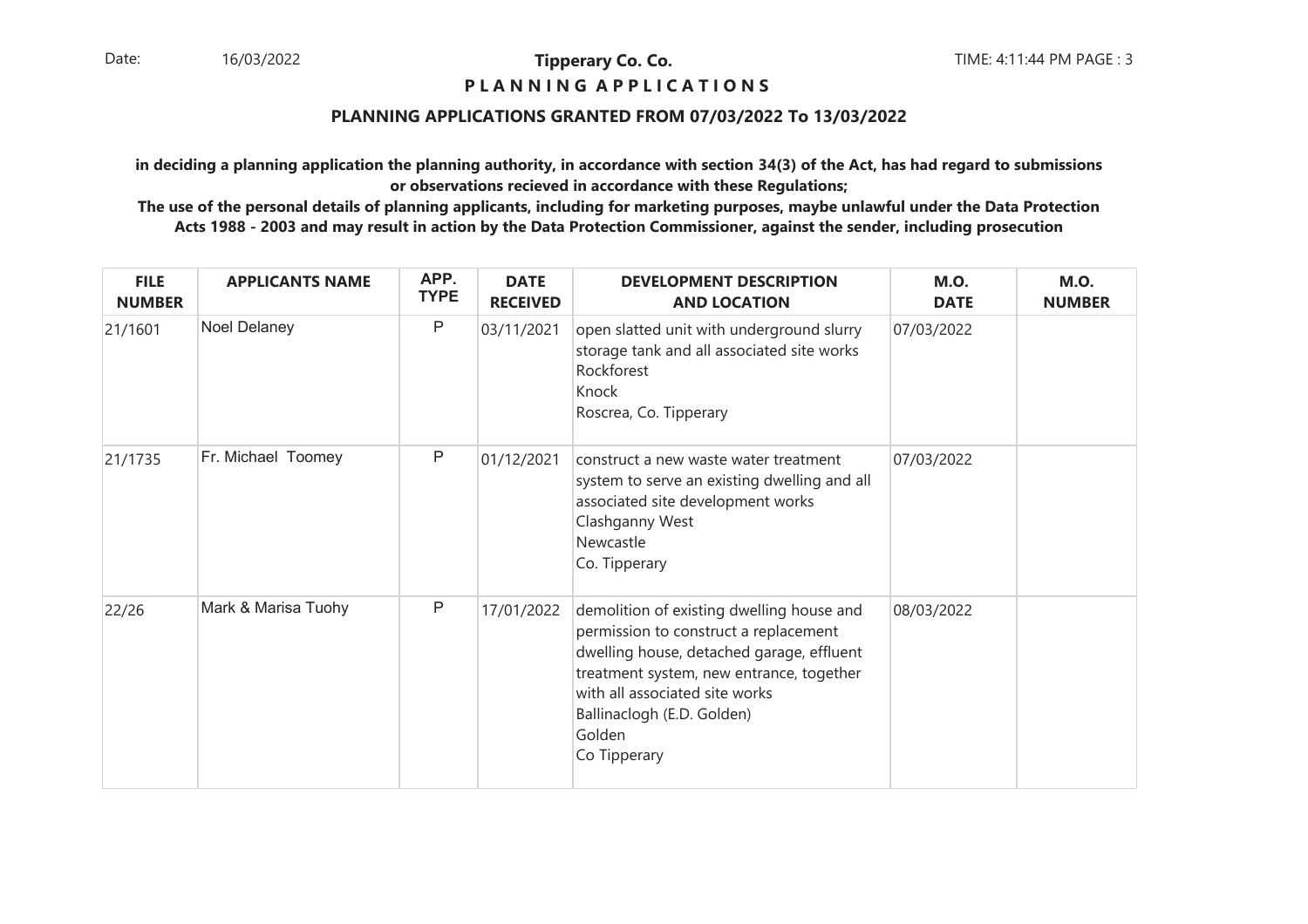## **P L A N N I N G A P P L I C A T I O N S**

## **PLANNING APPLICATIONS GRANTED FROM 07/03/2022 To 13/03/2022**

**in deciding a planning application the planning authority, in accordance with section 34(3) of the Act, has had regard to submissionsor observations recieved in accordance with these Regulations;**

| <b>FILE</b><br><b>NUMBER</b> | <b>APPLICANTS NAME</b> | APP.<br><b>TYPE</b> | <b>DATE</b><br><b>RECEIVED</b> | <b>DEVELOPMENT DESCRIPTION</b><br><b>AND LOCATION</b>                                                                                                                                                                                                                                                               | <b>M.O.</b><br><b>DATE</b> | <b>M.O.</b><br><b>NUMBER</b> |
|------------------------------|------------------------|---------------------|--------------------------------|---------------------------------------------------------------------------------------------------------------------------------------------------------------------------------------------------------------------------------------------------------------------------------------------------------------------|----------------------------|------------------------------|
| 22/27                        | Tom Barry              | $\mathsf{R}$        | 17/01/2022                     | extension to existing dwelling house<br>including associated site works<br>Gortnacrannamore<br>Upperchurch<br>Co Tipperary                                                                                                                                                                                          | 08/03/2022                 |                              |
| 22/32                        | Paul Wright            | $\mathsf{R}$        | 18/01/2022                     | 1) ground floor extension to an existing<br>detached residence and a storage shed in<br>the rear garden and 2) PERMISSION for<br>Photovoltaic Solar Panels on front roof and<br>the extension roof and an awning between<br>the main house and garage<br>44 The Brook<br><b>Ballina</b><br>Co Tipperary<br>V94 X8F1 | 08/03/2022                 |                              |
| 22/41                        | Rodger Hanly           | $\mathsf{P}$        | 20/01/2022                     | to construct a part storey and a half/part<br>single storey dwelling house, onsite<br>wastewater treatment system and site<br>entrance, together with associated siteworks<br>Kilkeary<br>Nenagh<br>Co Tipperary                                                                                                    | 10/03/2022                 |                              |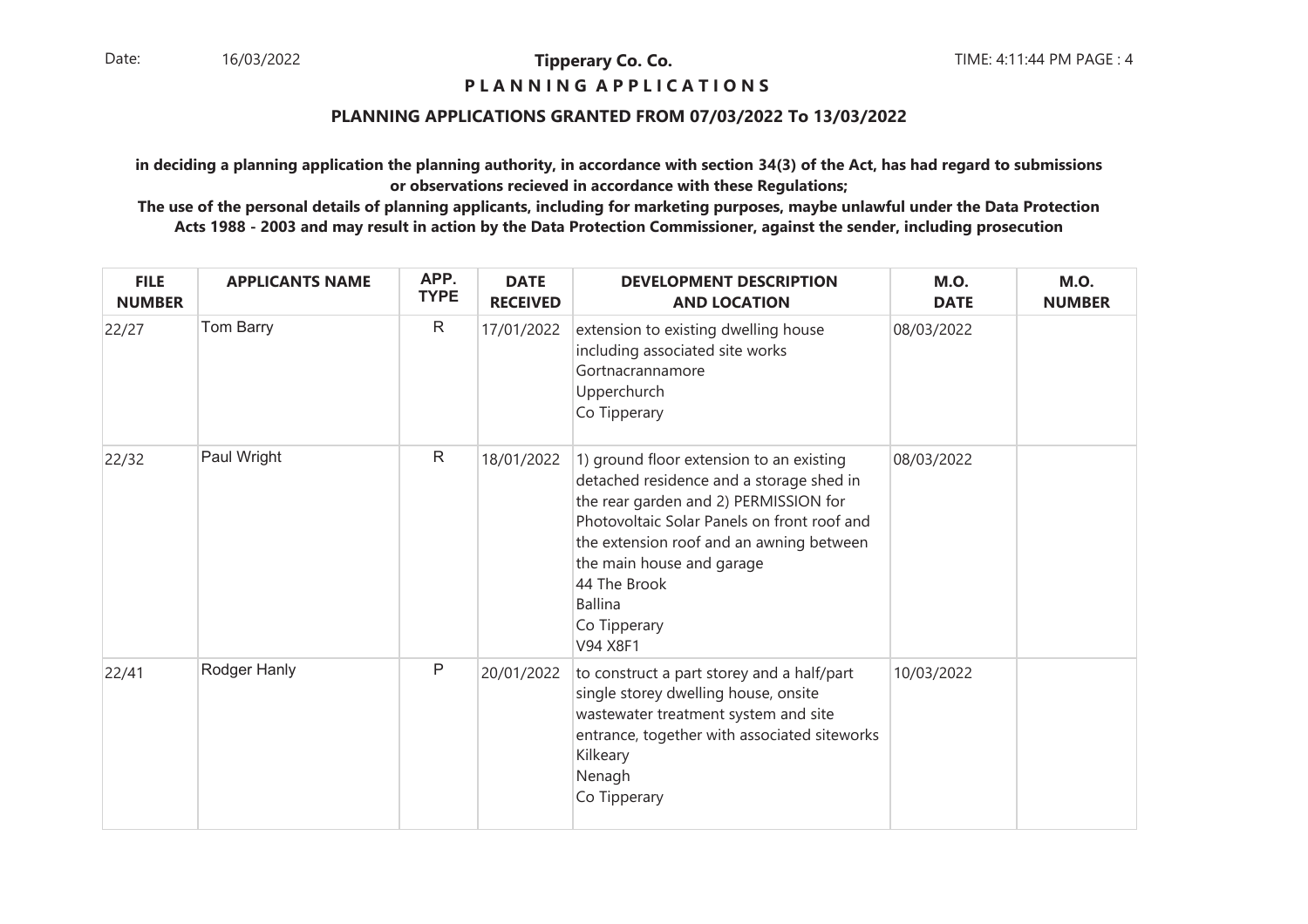## **P L A N N I N G A P P L I C A T I O N S**

## **PLANNING APPLICATIONS GRANTED FROM 07/03/2022 To 13/03/2022**

**in deciding a planning application the planning authority, in accordance with section 34(3) of the Act, has had regard to submissionsor observations recieved in accordance with these Regulations;**

| <b>FILE</b><br><b>NUMBER</b> | <b>APPLICANTS NAME</b>              | APP.<br><b>TYPE</b> | <b>DATE</b><br><b>RECEIVED</b> | <b>DEVELOPMENT DESCRIPTION</b><br><b>AND LOCATION</b>                                                                                                                                                                                                                                                                                                                                                                                                                                                                                                                 | <b>M.O.</b><br><b>DATE</b> | <b>M.O.</b><br><b>NUMBER</b> |
|------------------------------|-------------------------------------|---------------------|--------------------------------|-----------------------------------------------------------------------------------------------------------------------------------------------------------------------------------------------------------------------------------------------------------------------------------------------------------------------------------------------------------------------------------------------------------------------------------------------------------------------------------------------------------------------------------------------------------------------|----------------------------|------------------------------|
| 22/45                        | Teagasc Solohead Farm               | P                   | 21/01/2022                     | (a) Decommission 2 no. existing slurry<br>lagoons and a dungstead, (b) Construct an<br>extension to the side of existing cubicle shed<br>with new underground slatted slurry storage<br>tanks, (c) Demolish existing straw bedded<br>shed and construct a new calving shed in<br>place of it, (d) Construct a new roofed;<br>drafting & handling area adjacent to existing<br>milking parlour, extended collecting yard and<br>an underground slatted soiled water tank<br>and all associated siteworks<br>Solohead Farm<br>Knockaneduff<br>Donohill<br>Co. Tipperary | 09/03/2022                 |                              |
| 22/59                        | Marian Fitzgerald and Shay<br>Reade | $\mathsf{P}$        | 24/01/2022                     | construct entrance, dwelling house, domestic 11/03/2022<br>garage, waste water treatment system, soil<br>polishing filter and associated site works<br>Rathclogheen<br>Golden<br>Co. Tipperary                                                                                                                                                                                                                                                                                                                                                                        |                            |                              |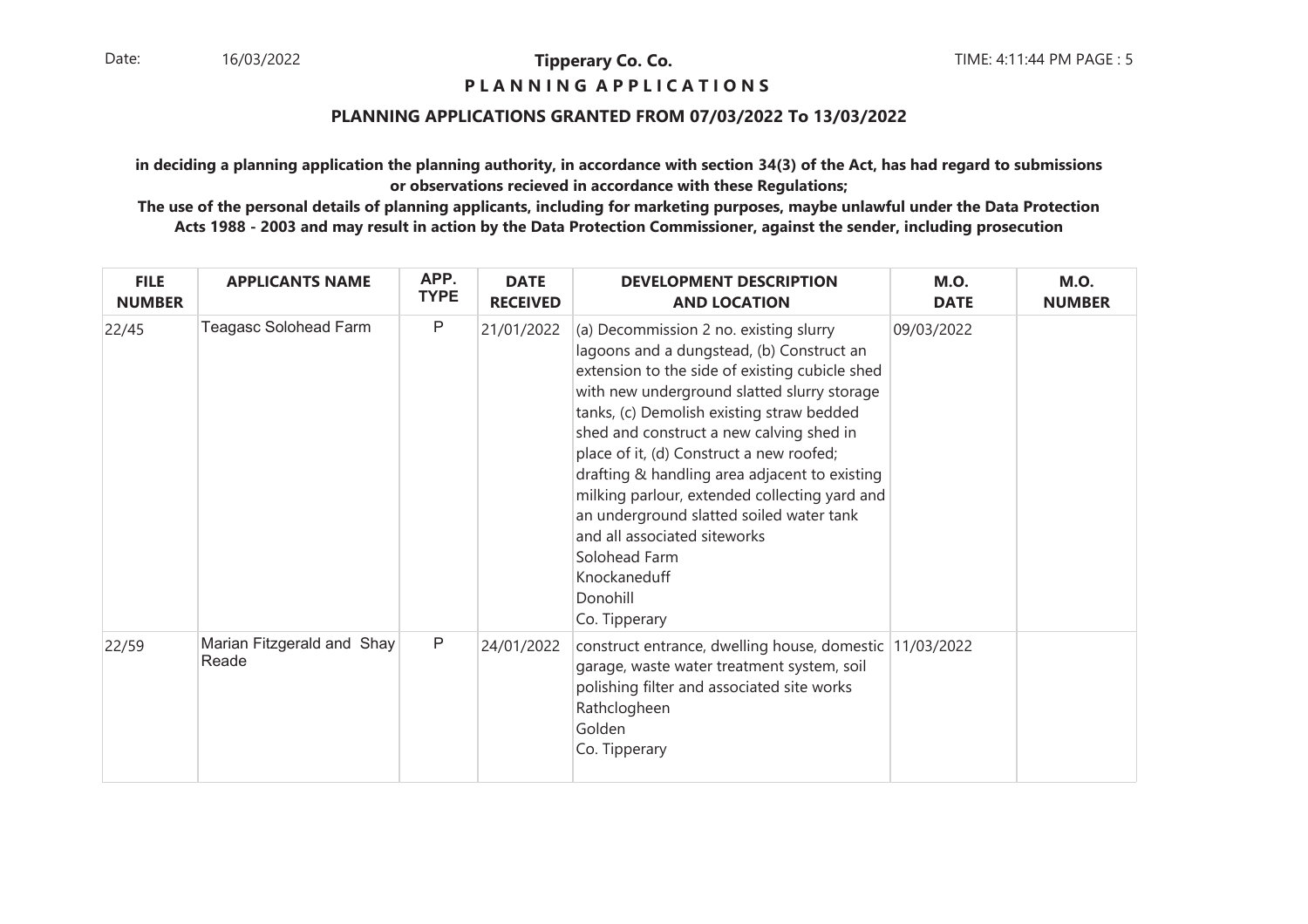## **P L A N N I N G A P P L I C A T I O N S**

## **PLANNING APPLICATIONS GRANTED FROM 07/03/2022 To 13/03/2022**

**in deciding a planning application the planning authority, in accordance with section 34(3) of the Act, has had regard to submissionsor observations recieved in accordance with these Regulations;**

| <b>FILE</b><br><b>NUMBER</b> | <b>APPLICANTS NAME</b>                | APP.<br><b>TYPE</b> | <b>DATE</b><br><b>RECEIVED</b> | <b>DEVELOPMENT DESCRIPTION</b><br><b>AND LOCATION</b>                                                                                                                                                                                                                                                                                        | <b>M.O.</b><br><b>DATE</b> | <b>M.O.</b><br><b>NUMBER</b> |
|------------------------------|---------------------------------------|---------------------|--------------------------------|----------------------------------------------------------------------------------------------------------------------------------------------------------------------------------------------------------------------------------------------------------------------------------------------------------------------------------------------|----------------------------|------------------------------|
| 22/60016                     | Jim O Connor                          | $\mathsf{R}$        | 17/01/2022                     | Retention permission to retain as<br>constructed minor elevational & plan<br>changes to previously granted permission<br>(ref no 17600147) to the<br>sunroom/conservatory extension to the side<br>of my dwelling with all associated siteworks<br>Beakstown House,<br>Beakstown,<br>Holycross,<br>E41FD30                                   | 08/03/2022                 |                              |
| 22/60023                     | Sharon O'Reilly and Gerard<br>Kennedy | P                   | 21/01/2022                     | following works: a) construction of a new,<br>part two-storey, part single-storey detached<br>dwelling; b) new detached garage; c) new<br>site entrance; d) new connections to existing<br>utilities; e) new waste-water treatment<br>system & percolation area; f) all associated<br>site works<br><b>Ballinree</b><br>Boherlahan<br>Cashel | 10/03/2022                 |                              |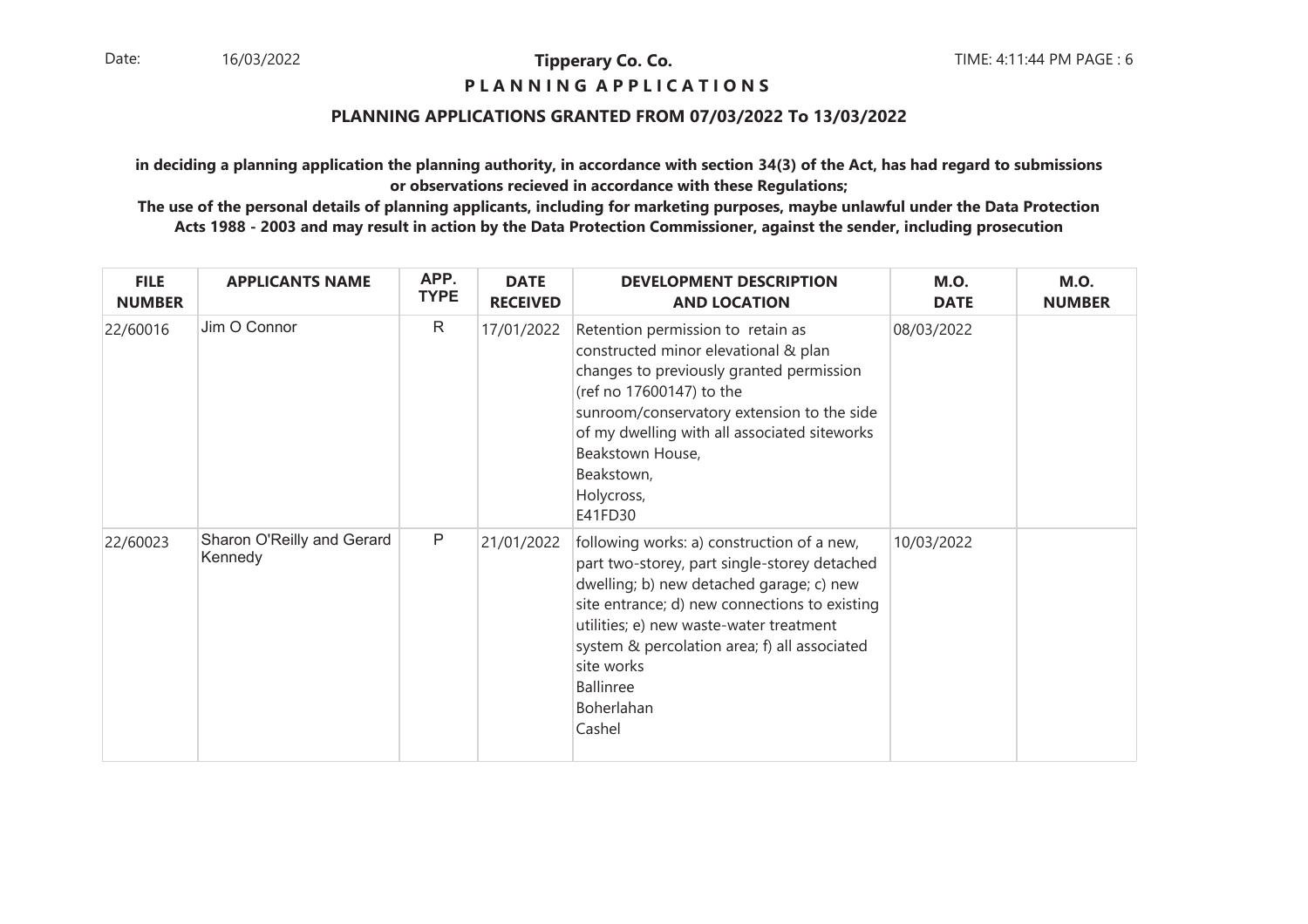## **P L A N N I N G A P P L I C A T I O N S**

## **PLANNING APPLICATIONS GRANTED FROM 07/03/2022 To 13/03/2022**

**in deciding a planning application the planning authority, in accordance with section 34(3) of the Act, has had regard to submissionsor observations recieved in accordance with these Regulations;**

 **The use of the personal details of planning applicants, including for marketing purposes, maybe unlawful under the Data ProtectionActs 1988 - 2003 and may result in action by the Data Protection Commissioner, against the sender, including prosecution**

| <b>FILE</b>   | <b>APPLICANTS NAME</b> | APP.        | <b>DATE</b>     | <b>DEVELOPMENT DESCRIPTION</b>                                                                                                                                                                 | <b>M.O.</b> | <b>M.O.</b>   |
|---------------|------------------------|-------------|-----------------|------------------------------------------------------------------------------------------------------------------------------------------------------------------------------------------------|-------------|---------------|
| <b>NUMBER</b> |                        | <b>TYPE</b> | <b>RECEIVED</b> | <b>AND LOCATION</b>                                                                                                                                                                            | <b>DATE</b> | <b>NUMBER</b> |
| 22/60026      | Tim Maher              | O           |                 | 26/01/2022 to construct a dwelling house and garage<br>with access via existing entrance along with<br>all ancillary site works<br>Shesheraghkeale<br>Limerick Road<br>Nenagh<br>Co. Tipperary | 11/03/2022  |               |

**16Total:**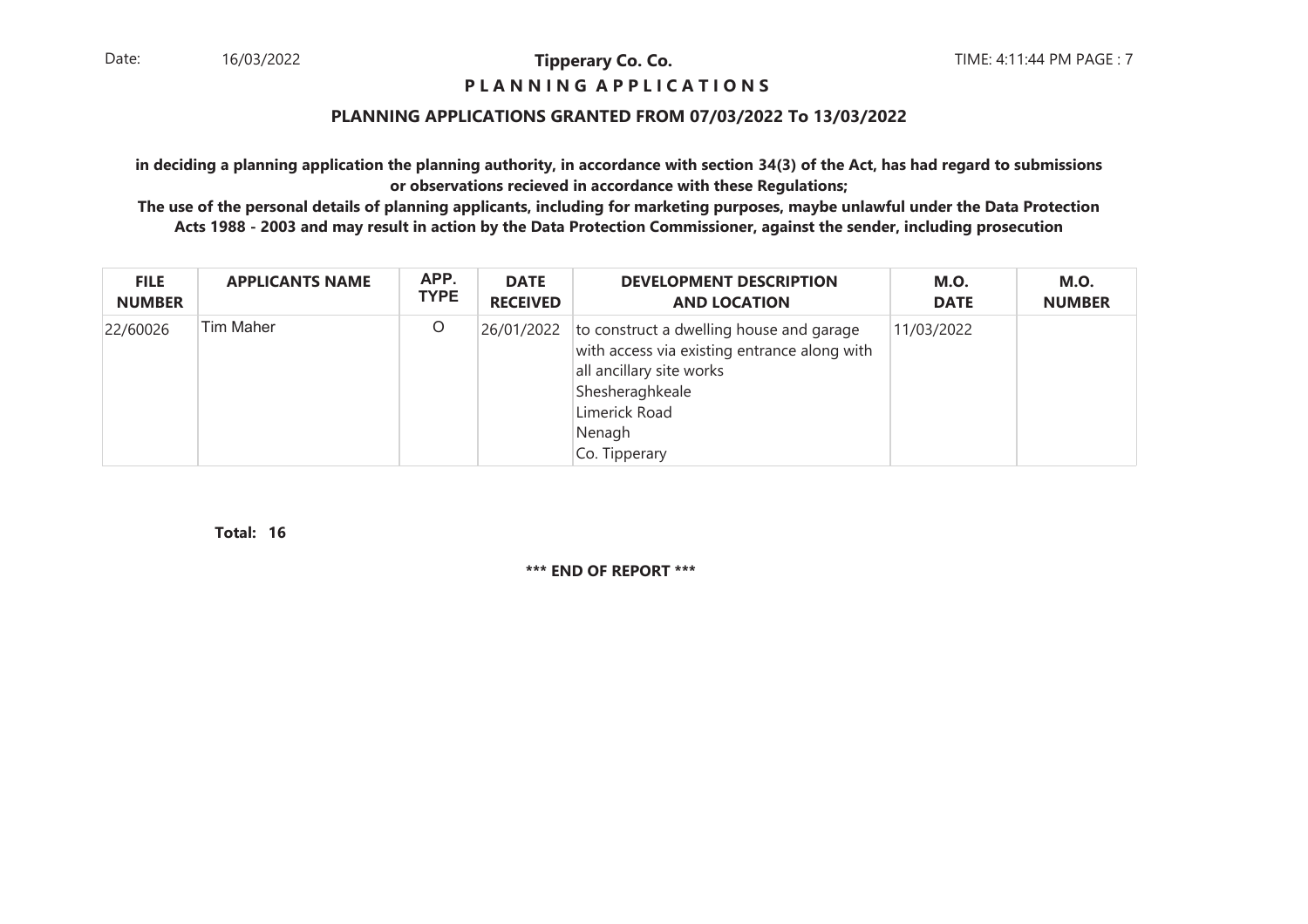## **P L A N N I N G A P P L I C A T I O N S**

#### **PLANNING APPLICATIONS REFUSED FROM 07/03/2022 To 13/03/2022**

**in deciding a planning application the planning authority, in accordance with section 34(3) of the Act, has had regard to submissionsor observations recieved in accordance with these Regulations;**

 **The use of the personal details of planning applicants, including for marketing purposes, maybe unlawful under the Data ProtectionActs 1988 - 2003 and may result in action by the Data Protection Commissioner, against the sender, including prosecution**

| - .<br>╌╻┖╌╘  | <b>NAME</b><br>ΔΡΡΙ ΙΛΔΝΤΚ | מם מ<br>mі. | <b>DATE</b><br>TVDC        | <b>FDESCRIPTION AND LOCATION</b><br><b>DEVELOPMENT</b> | M.O         | M.C          |
|---------------|----------------------------|-------------|----------------------------|--------------------------------------------------------|-------------|--------------|
| <b>NUMBER</b> |                            |             | <b>CEIVED</b><br><b>RF</b> |                                                        | <b>DATE</b> | <b>NUMBE</b> |

**0Total:**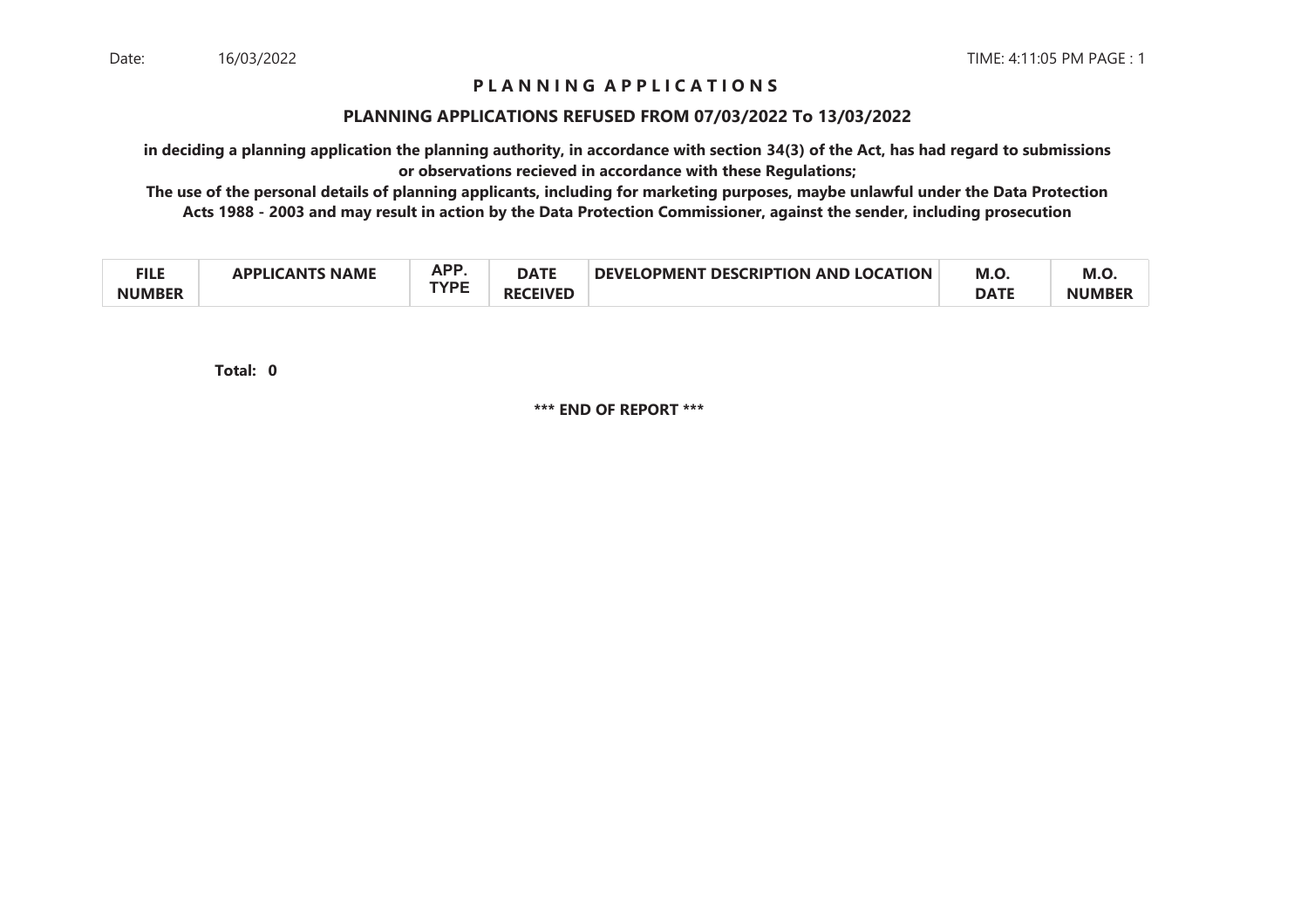## **P L A N N I N G A P P L I C A T I O N S**

### **PLANNING APPLICATIONS REFUSED FROM 07/03/2022 To 13/03/2022**

**in deciding a planning application the planning authority, in accordance with section 34(3) of the Act, has had regard to submissionsor observations recieved in accordance with these Regulations;**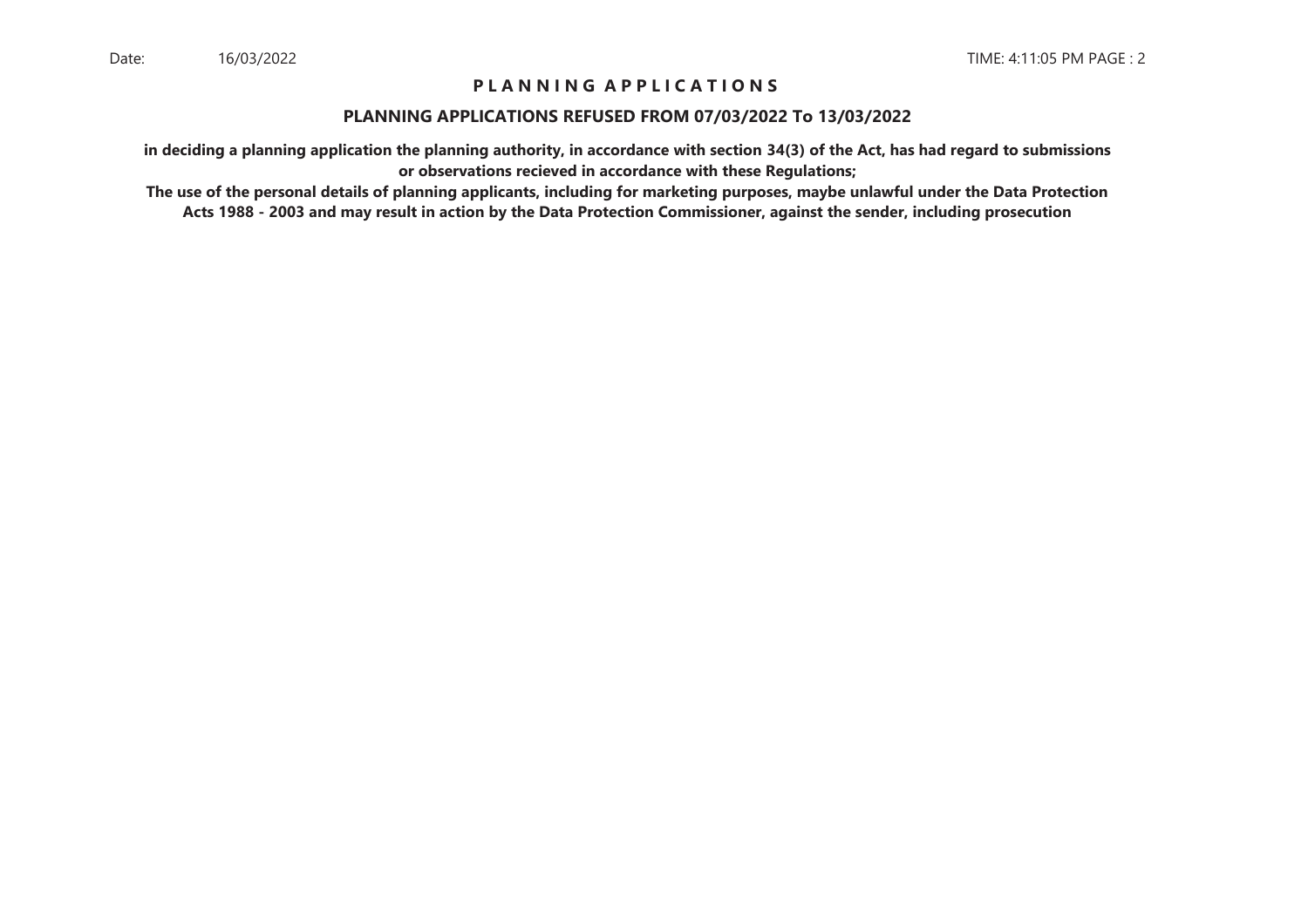Date: 16/03/2022 **Tipperary Co. Co. The Co. Co.** TIME: 4:10:09 PM PAGE : 1 16/03/2022

**Tipperary Co. Co.**

## **P L A N N I N G A P P L I C A T I O N S**

#### **FURTHER INFORMATION RECEIVED/VALIDATED APPLICATIONS FROM 07/03/2022 To 13/03/2022**

| <b>FILE</b><br><b>NUMBER</b> | <b>APPLICANTS NAME</b>                | APP.<br><b>TYPE</b> | <b>DATE</b><br><b>INVALID</b> | <b>DATE</b><br><b>RECEIVED</b> |    | <b>DEVELOPMENT DESCRIPTION</b><br><b>AND LOCATION</b>                                                                                                                                                                                                                                                                                                                                                                                                                                                                                                                                                                                                                                                                        |
|------------------------------|---------------------------------------|---------------------|-------------------------------|--------------------------------|----|------------------------------------------------------------------------------------------------------------------------------------------------------------------------------------------------------------------------------------------------------------------------------------------------------------------------------------------------------------------------------------------------------------------------------------------------------------------------------------------------------------------------------------------------------------------------------------------------------------------------------------------------------------------------------------------------------------------------------|
| 21/1014                      | Renewable Energy Systems<br>(RES) Ltd | P                   |                               | 09/03/2022                     | F. | a period of 5 years to construct and complete a Solar<br>PV Energy Development with a total site area of 42.68<br>hectares, to include a single storey electrical<br>substation building, electrical transformer and<br>inverter substation modules, solar PV panels ground<br>mounted on support structures, internal access tracks,<br>security fencing, electrical cabling and ducting, CCTV<br>and other ancillary infrastructure, drainage, additional<br>landscaping and habitat enhancement as required<br>and associated site development works including<br>works relating to the access to the site. The<br>development would be operational for 35 years<br>Rathduff<br>Thomastown Demesne South<br>Co. Tipperary |
| 21/1144                      | Thomas O'Donnell                      | R                   |                               | 11/03/2022                     | F. | existing 2-storey building for Permission for the<br>aforementioend 2-storey building to be used as<br>storage in connection with the existing farm and all<br>associated site works<br>Kilnacarriga<br>Newcastle<br>Clonmel<br>Co. Tipperary                                                                                                                                                                                                                                                                                                                                                                                                                                                                                |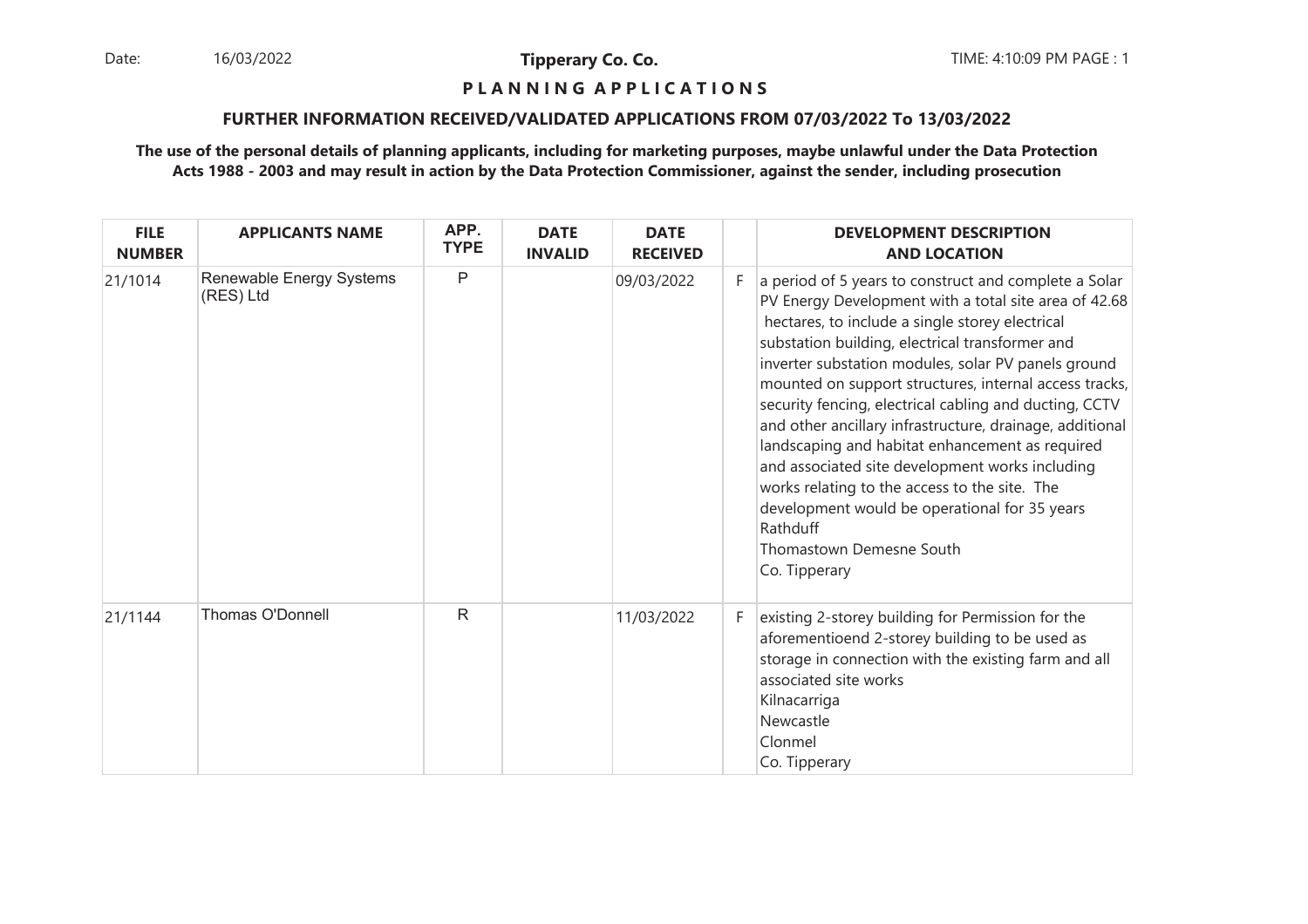Date: 16/03/2022 **Tipperary Co. Co. Co.** The TIME: 4:10:09 PM PAGE : 2 16/03/2022

**Tipperary Co. Co.**

## **P L A N N I N G A P P L I C A T I O N S**

### **FURTHER INFORMATION RECEIVED/VALIDATED APPLICATIONS FROM 07/03/2022 To 13/03/2022**

| <b>FILE</b><br><b>NUMBER</b> | <b>APPLICANTS NAME</b>           | APP.<br><b>TYPE</b> | <b>DATE</b><br><b>INVALID</b> | <b>DATE</b><br><b>RECEIVED</b> |    | <b>DEVELOPMENT DESCRIPTION</b><br><b>AND LOCATION</b>                                                                                                                                                            |
|------------------------------|----------------------------------|---------------------|-------------------------------|--------------------------------|----|------------------------------------------------------------------------------------------------------------------------------------------------------------------------------------------------------------------|
| 21/1290                      | <b>Cathy Morrissey</b>           | P                   |                               | 08/03/2022                     | F. | construction of an extension to existing dwelling<br>house including all ancillary site works<br>Rathkea<br>Mount Bruis<br>Co. Tipperary                                                                         |
| 21/1304                      | Maurice and Bernadette<br>Whelan | R                   |                               | 10/03/2022                     | F. | detached garage and for change of use of part of the<br>detached garage to workshop for use by our son<br>Conor Whelan as a part time hurley making workshop<br>Ballynagrana<br>Carrick-on-Suir<br>Co. Tipperary |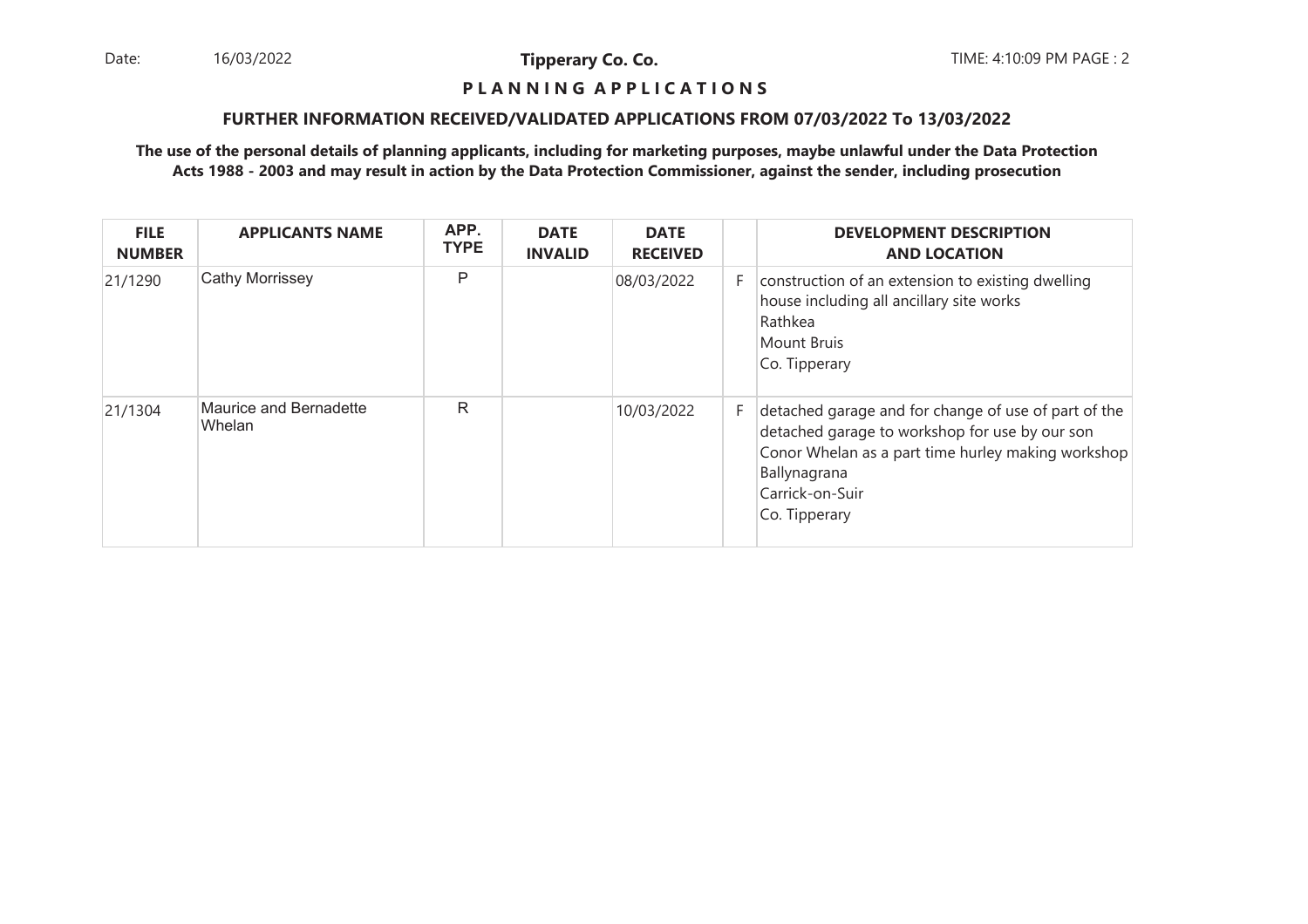Date: 16/03/2022 **Tipperary Co. Co. Co.** The TIME: 4:10:09 PM PAGE : 3 16/03/2022

**Tipperary Co. Co.**

## **P L A N N I N G A P P L I C A T I O N S**

## **FURTHER INFORMATION RECEIVED/VALIDATED APPLICATIONS FROM 07/03/2022 To 13/03/2022**

| <b>FILE</b><br><b>NUMBER</b> | <b>APPLICANTS NAME</b>                                          | APP.<br><b>TYPE</b> | <b>DATE</b><br><b>INVALID</b> | <b>DATE</b><br><b>RECEIVED</b> |    | <b>DEVELOPMENT DESCRIPTION</b><br><b>AND LOCATION</b>                                                                                                                                                                                                                                                                                                                                                                                                                                                                                                                                                                                                                                                                                                                                                                                                                                                               |
|------------------------------|-----------------------------------------------------------------|---------------------|-------------------------------|--------------------------------|----|---------------------------------------------------------------------------------------------------------------------------------------------------------------------------------------------------------------------------------------------------------------------------------------------------------------------------------------------------------------------------------------------------------------------------------------------------------------------------------------------------------------------------------------------------------------------------------------------------------------------------------------------------------------------------------------------------------------------------------------------------------------------------------------------------------------------------------------------------------------------------------------------------------------------|
| 21/1462                      | William O'Sullivan on behalf of<br>Laurel Lodge Care Homes Ltd. | R                   |                               | 08/03/2022                     | F. | 1) single storey stand alone boiler house and store, 2)<br>internal layout changes to portion of the first floor<br>attic area, 3) installed waste water treatment system<br>and percolation area to EPA Small Communities<br>Guidelines 2009 and PERMISSION to 1) demolish<br>existing laundry room and store, 2) construction<br>single storey extensions to the rear and side of the<br>existing nursing home consisting of 44 bedrooms<br>(being 36 single and 8 doubles to cater for 52<br>residents maximum in the nursing home) and<br>ancillary areas, 3) convert existing attic storage to<br>staff habitable area, 4) new site road entrance, 5)<br>elevational changes to the existing nursing home and<br>all associated material alterations to the existing<br>nursing home and all ancillary associated site works<br>St. Kieran's Nursing Home<br>Lisballyard<br>Rathcabbin, Roscrea, Co. Tipperary |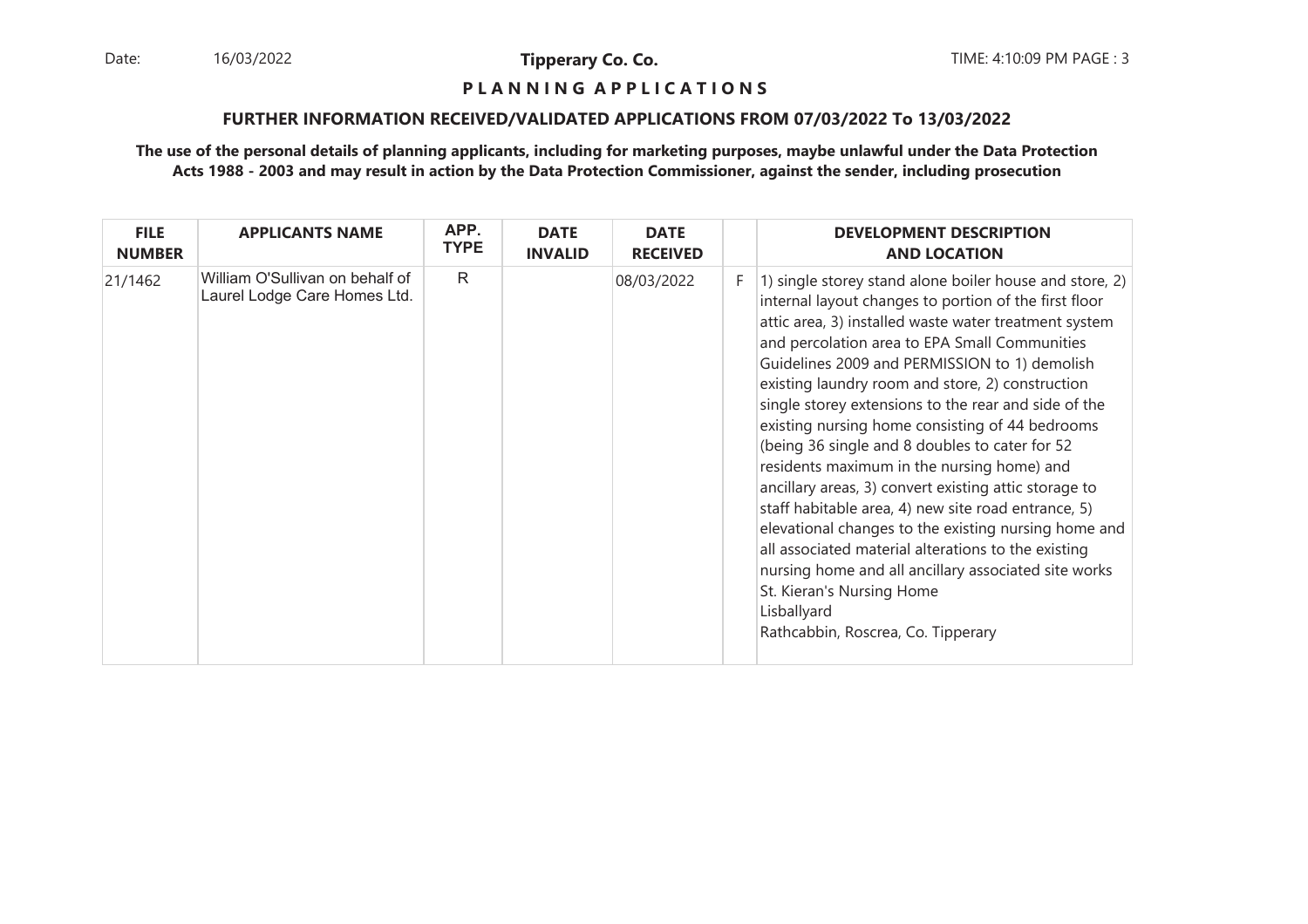Date: 16/03/2022 **Tipperary Co. Co. Co.** The TIME: 4:10:09 PM PAGE : 4 16/03/2022

**Tipperary Co. Co.**

## **P L A N N I N G A P P L I C A T I O N S**

## **FURTHER INFORMATION RECEIVED/VALIDATED APPLICATIONS FROM 07/03/2022 To 13/03/2022**

| <b>FILE</b><br><b>NUMBER</b> | <b>APPLICANTS NAME</b>            | APP.<br><b>TYPE</b> | <b>DATE</b><br><b>INVALID</b> | <b>DATE</b><br><b>RECEIVED</b> |    | <b>DEVELOPMENT DESCRIPTION</b><br><b>AND LOCATION</b>                                                                                                                                                                                                                                                                                                                                                                                                                                                                                                              |
|------------------------------|-----------------------------------|---------------------|-------------------------------|--------------------------------|----|--------------------------------------------------------------------------------------------------------------------------------------------------------------------------------------------------------------------------------------------------------------------------------------------------------------------------------------------------------------------------------------------------------------------------------------------------------------------------------------------------------------------------------------------------------------------|
| 21/1584                      | <b>Rocktop Consulting Limited</b> | P                   |                               | 08/03/2022                     | F  | a change of use from current office use to light<br>industrial use with associated offices to the existing<br>detached outbuilding (Annex 2) and provision of an<br>electric compressor to the front left of the property,<br>which will be housed within a sound proofed<br>enclosure. This (Annex 2) building is to the rear of<br>Birchgrove House (recorded protected structure REF<br>S94). No material changes to the existing building<br>are proposed either internally or externally<br><b>Birchgrove House</b><br>Birchgrove<br>Roscrea<br>Co. Tipperary |
| 21/1617                      | Odran Floyd                       | $\mathsf{P}$        |                               | 07/03/2022                     | F. | construction of (a) part single storey, part two storey<br>dwelling house measuring 240 sq m, (b) single storey<br>domestic garage measuring 47 sq m, (c) new<br>boundary wall and vehicular entrance to public road,<br>(d) wastewater treatment and all associated site<br>services and works<br>Cooleen<br>Birdhill<br>Co. Tipperary                                                                                                                                                                                                                            |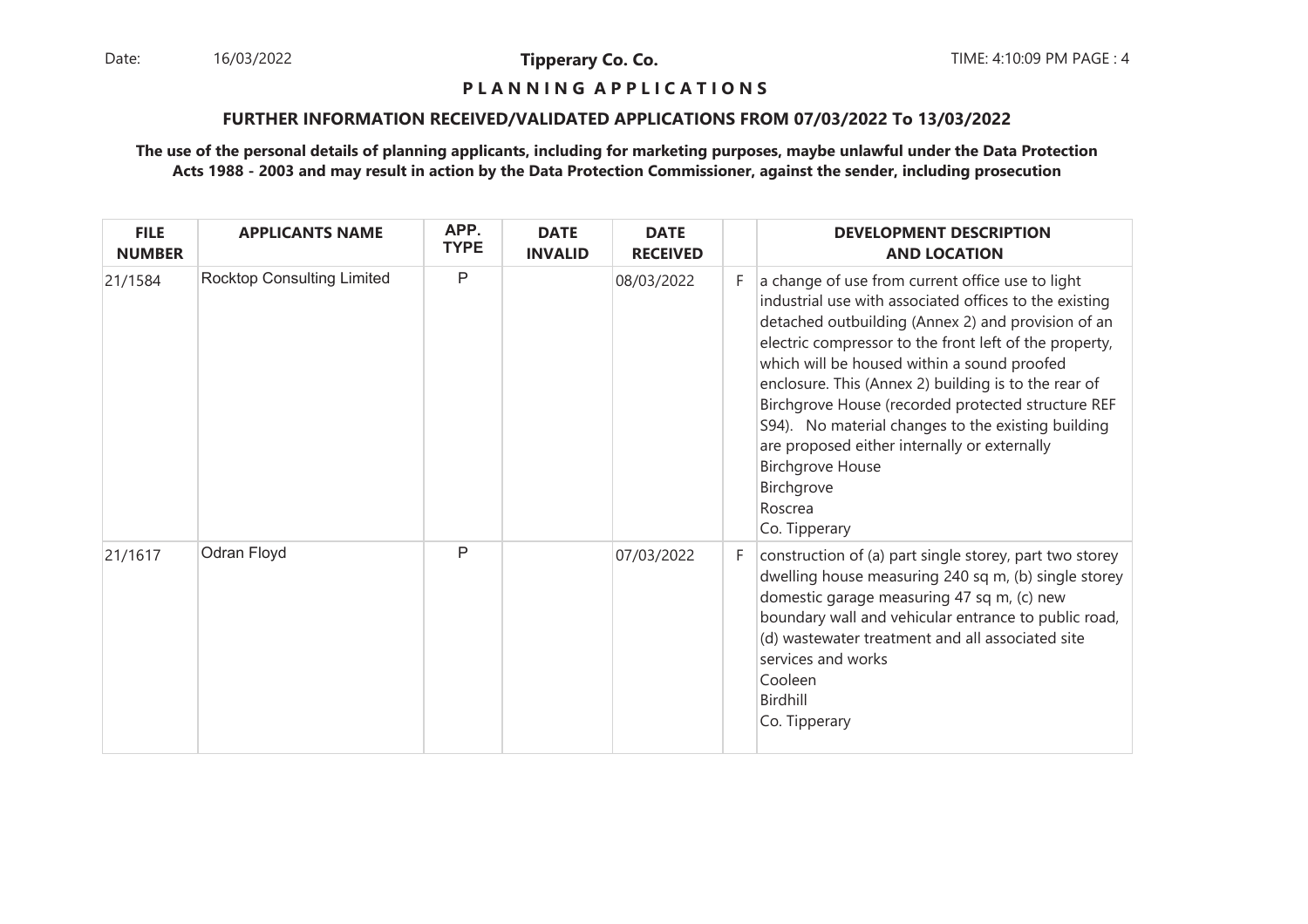Date: 16/03/2022 **Tipperary Co. Co. The Co. Co.** TIME: 4:10:09 PM PAGE : 5 16/03/2022

**Tipperary Co. Co.**

## **P L A N N I N G A P P L I C A T I O N S**

## **FURTHER INFORMATION RECEIVED/VALIDATED APPLICATIONS FROM 07/03/2022 To 13/03/2022**

| <b>FILE</b><br><b>NUMBER</b> | <b>APPLICANTS NAME</b>            | APP.<br><b>TYPE</b> | <b>DATE</b><br><b>INVALID</b> | <b>DATE</b><br><b>RECEIVED</b> |    | <b>DEVELOPMENT DESCRIPTION</b><br><b>AND LOCATION</b>                                                                                                                                                                         |
|------------------------------|-----------------------------------|---------------------|-------------------------------|--------------------------------|----|-------------------------------------------------------------------------------------------------------------------------------------------------------------------------------------------------------------------------------|
| 21/1635                      | Paul Hensey & Emma Slattery       | P                   |                               | 11/03/2022                     | F. | new bungalow style dwelling house with attic<br>conversion, domestic garage, septic tank and<br>percolation area, new site entrance and all associated<br>site works<br>Clonmakilladuff<br>Coolbawn<br>Nenagh<br>Co Tipperary |
| 21/1639                      | Morgan Conway & Leanne<br>O'Dwyer | $\mathsf{P}$        |                               | 08/03/2022                     | F. | construction of a vehicular entrance, dwelling house,<br>garage, septic tank & percolation area together with<br>all associated site works<br>Graigue Upper<br>Nenagh<br>Co Tipperary                                         |
| 21/1677                      | Oliver and Mary Walsh             | P                   |                               | 10/03/2022                     | F. | construct a new two storey dwelling, connection to<br>public services and new domestic garage with all<br>associated site works<br>The Green<br>Cashel<br>Co. Tipperary                                                       |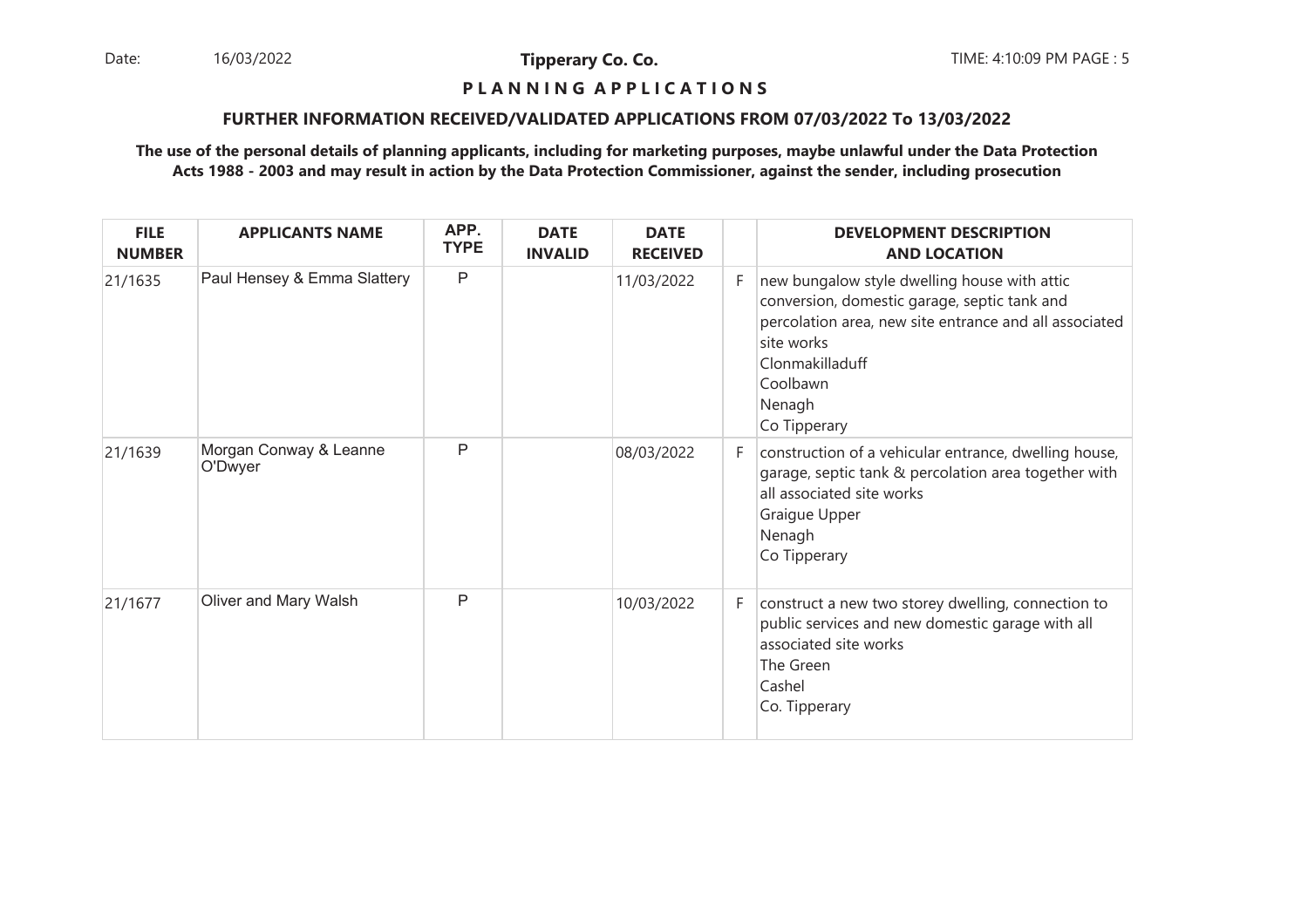Date: 16/03/2022 **Tipperary Co. Co. The Co. Co.** TIME: 4:10:09 PM PAGE : 6 16/03/2022

**Tipperary Co. Co.**

## **P L A N N I N G A P P L I C A T I O N S**

### **FURTHER INFORMATION RECEIVED/VALIDATED APPLICATIONS FROM 07/03/2022 To 13/03/2022**

| <b>FILE</b><br><b>NUMBER</b> | <b>APPLICANTS NAME</b>                   | APP.<br><b>TYPE</b> | <b>DATE</b><br><b>INVALID</b> | <b>DATE</b><br><b>RECEIVED</b> |    | <b>DEVELOPMENT DESCRIPTION</b><br><b>AND LOCATION</b>                                                                                                                                                                                                                       |
|------------------------------|------------------------------------------|---------------------|-------------------------------|--------------------------------|----|-----------------------------------------------------------------------------------------------------------------------------------------------------------------------------------------------------------------------------------------------------------------------------|
| 21/1732                      | Stephen Mulcahy and Maria<br>Ryan        | P                   |                               | 09/03/2022                     | F. | construction of a single storey dwelling house with<br>detached domestic garage, front boundary entrance<br>walls, installation of a mechanical aeration system<br>with polishing filter system and all associated site<br>works<br>Boher<br><b>Ballina</b><br>Co Tipperary |
| 21/1826                      | David Fogarty of All Star Tiling<br>Ltd. | P                   |                               | 10/03/2022                     | F. | for change of use from residential dwelling to office<br>use with car parking and signage with all connection<br>to existing services and all associated siteworks and<br>ancillary works<br>Kavanagh Place<br>Thurles<br>Co Tipperary                                      |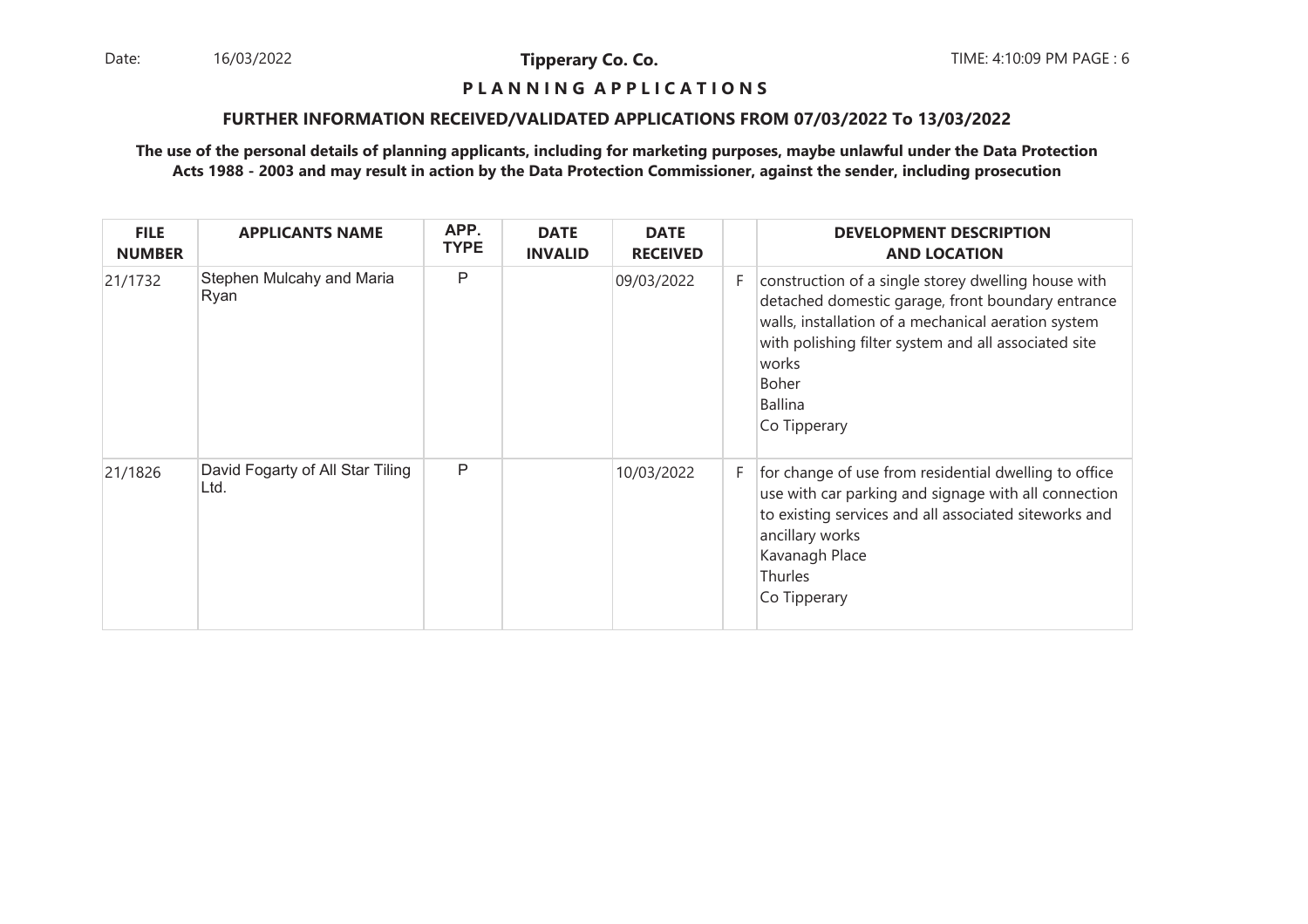Date: 16/03/2022 **Tipperary Co. Co. The Co. Co.** TIME: 4:10:09 PM PAGE : 7 16/03/2022

**Tipperary Co. Co.**

## **P L A N N I N G A P P L I C A T I O N S**

## **FURTHER INFORMATION RECEIVED/VALIDATED APPLICATIONS FROM 07/03/2022 To 13/03/2022**

| <b>FILE</b><br><b>NUMBER</b> | <b>APPLICANTS NAME</b>                         | APP.<br><b>TYPE</b> | <b>DATE</b><br><b>INVALID</b> | <b>DATE</b><br><b>RECEIVED</b> |   | <b>DEVELOPMENT DESCRIPTION</b><br><b>AND LOCATION</b>                                                                                                                                                                                                                                                                                                                                                                                                                                |
|------------------------------|------------------------------------------------|---------------------|-------------------------------|--------------------------------|---|--------------------------------------------------------------------------------------------------------------------------------------------------------------------------------------------------------------------------------------------------------------------------------------------------------------------------------------------------------------------------------------------------------------------------------------------------------------------------------------|
| 21/1833                      | <b>Cantwell Quality Water</b><br>Services Ltd. | P                   |                               | 10/03/2022                     | F | extension and design of previous granted permission<br>for extension to workshops (planning ref. no. 201258)<br>which related to the enlarging of workshop area of a<br>portal steel frame building and permission for a<br>storage yard area to the rear of this workshop area<br>for storage of both vehicles and materials in<br>connection with the business etc. with all associated<br>site works and ancillary works<br>Graiguepadeen<br>Urlingford<br>Thurles, Co. Tipperary |
| 21/1840                      | Sara Darcy and Damien Mann                     | $\circ$             |                               | 09/03/2022                     | F | dwelling house, garage, waste water treatment<br>system, entrance, driveway along with all ancillary site<br>works<br>Tullaheady<br>Nenagh<br>Co. Tipperary                                                                                                                                                                                                                                                                                                                          |
| 21/1854                      | Danielle (Maher) and Kieran<br>O'Dowd          | P                   |                               | 07/03/2022                     | F | construction of new dwelling with a new entrance, a<br>new garage, a new well, a new septic tank and<br>percolation area and all associated site works<br>Sallsquarter<br>Horse and Jokcey<br>Co. Tipperary                                                                                                                                                                                                                                                                          |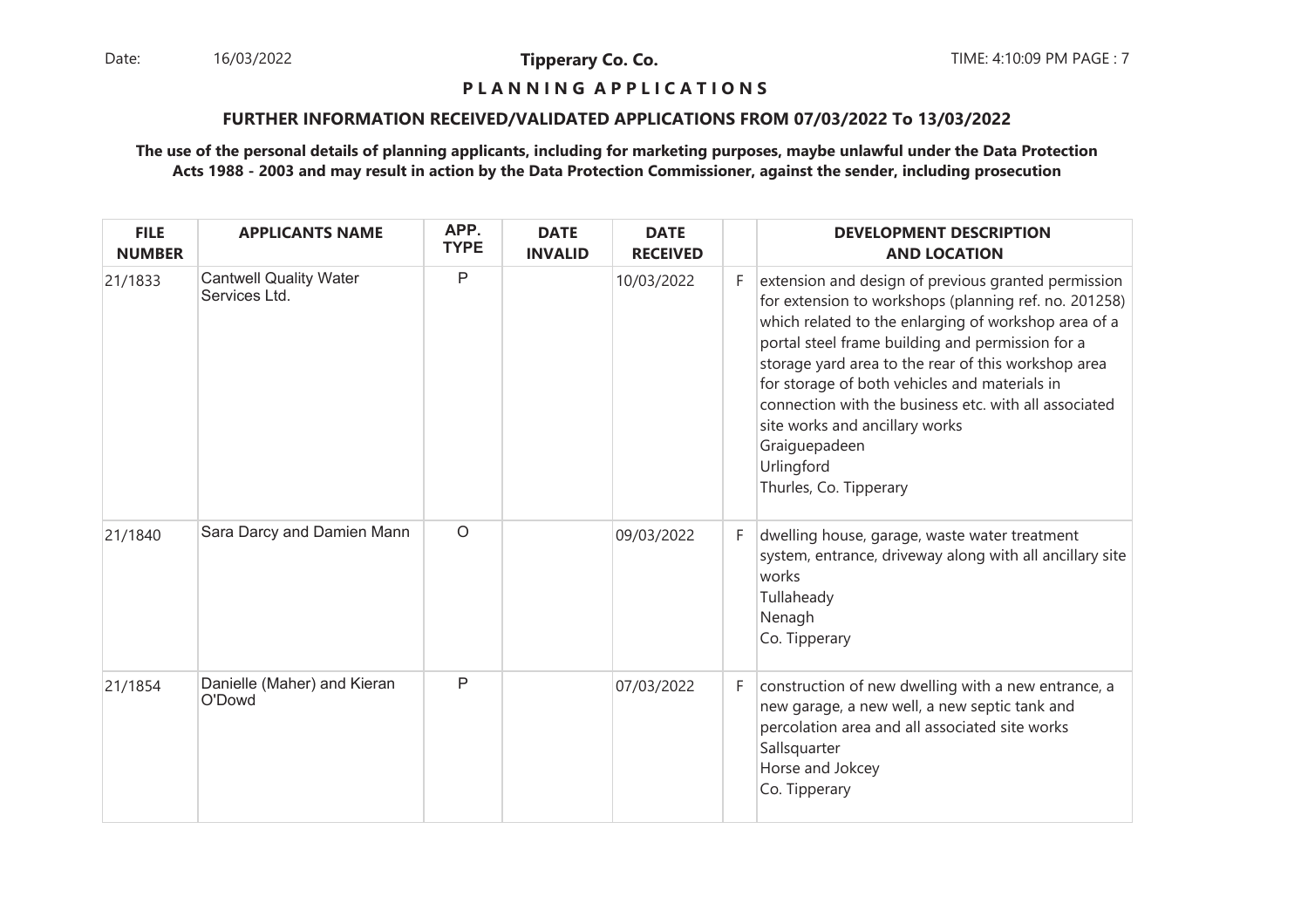Date: 16/03/2022 **Tipperary Co. Co. Co.** The TIME: 4:10:09 PM PAGE : 8 16/03/2022

**Tipperary Co. Co.**

## **P L A N N I N G A P P L I C A T I O N S**

### **FURTHER INFORMATION RECEIVED/VALIDATED APPLICATIONS FROM 07/03/2022 To 13/03/2022**

| <b>FILE</b><br><b>NUMBER</b> | <b>APPLICANTS NAME</b>        | APP.<br><b>TYPE</b> | <b>DATE</b><br><b>INVALID</b> | <b>DATE</b><br><b>RECEIVED</b> |    | <b>DEVELOPMENT DESCRIPTION</b><br><b>AND LOCATION</b>                                                                                                                                                                                         |
|------------------------------|-------------------------------|---------------------|-------------------------------|--------------------------------|----|-----------------------------------------------------------------------------------------------------------------------------------------------------------------------------------------------------------------------------------------------|
| 21/1861                      | <b>Maurice McCormack</b>      | $\mathsf{R}$        |                               | 10/03/2022                     | F. | extension of existing dwelling house and<br>PERMISSION for relocation of septic tank and<br>percolation area and carry out all associated works<br>Archerstown<br>Thurles<br>Co. Tipperary                                                    |
| 21/1891                      | Elaine Bailey and Cian Duggan | P                   |                               | 10/03/2022                     | F. | to construction a new two storey dwelling house,<br>Granny flat, Domestic garage, on site waste water<br>treatment well, Percolation area, Site entrance,<br>Driveway and all associated site works<br>Skeheenaranky<br>Cahir<br>Co Tipperary |
| 22/15                        | Kelly Hodgins and Aaron Coe   | P                   |                               | 08/03/2022                     | F. | dwelling, garage, entrance and waste water treatment<br>system including associated site works<br>Behamore (Smith)<br>Cloughjordan<br>Co. Tipperary                                                                                           |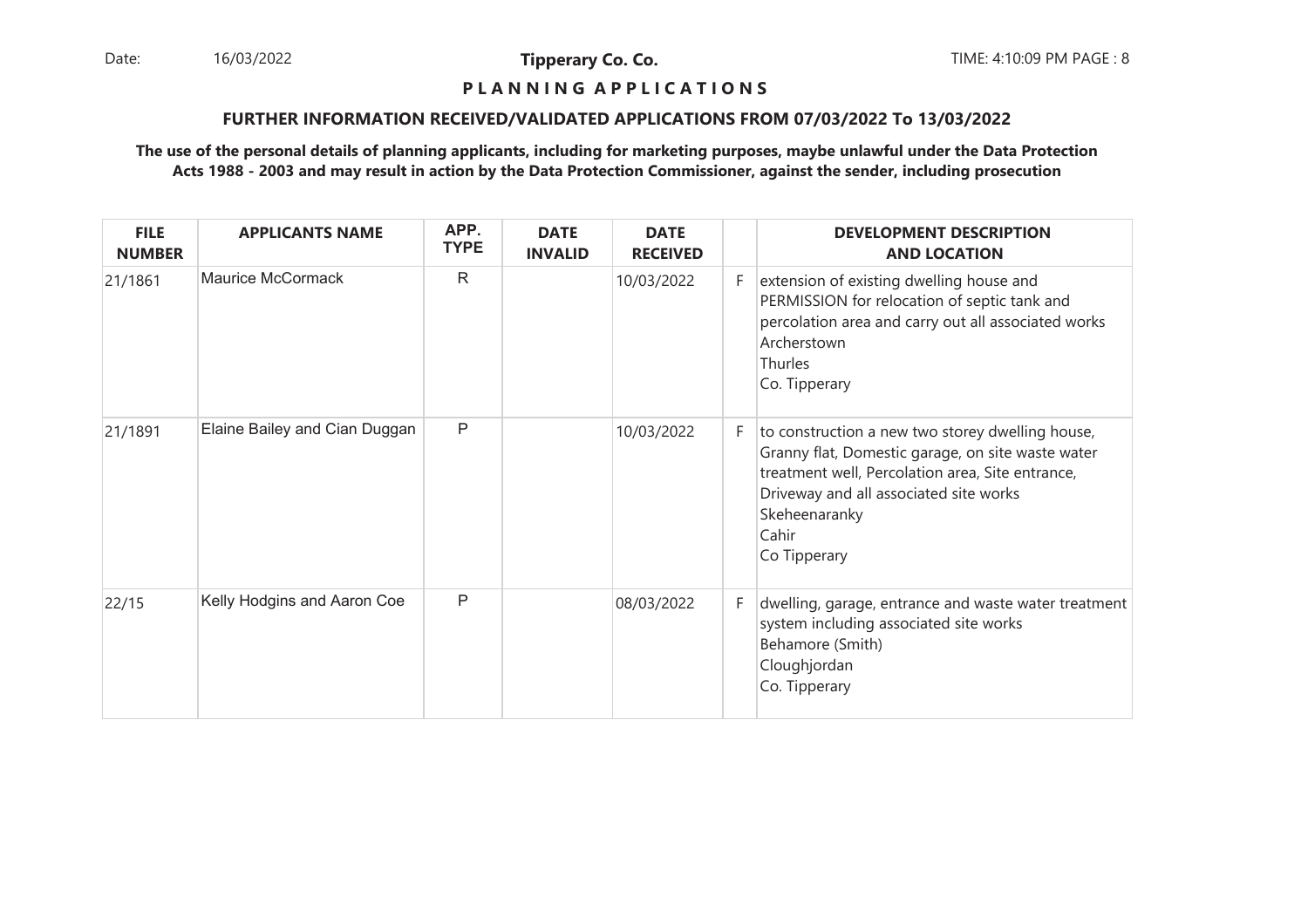Date: 16/03/2022 **Tipperary Co. Co. The Co. Co.** TIME: 4:10:09 PM PAGE : 9 16/03/2022

**Tipperary Co. Co.**

## **P L A N N I N G A P P L I C A T I O N S**

### **FURTHER INFORMATION RECEIVED/VALIDATED APPLICATIONS FROM 07/03/2022 To 13/03/2022**

| <b>FILE</b><br><b>NUMBER</b> | <b>APPLICANTS NAME</b>              | APP.<br><b>TYPE</b> | <b>DATE</b><br><b>INVALID</b> | <b>DATE</b><br><b>RECEIVED</b> |    | <b>DEVELOPMENT DESCRIPTION</b><br><b>AND LOCATION</b>                                                                                                                                                                                                                                 |
|------------------------------|-------------------------------------|---------------------|-------------------------------|--------------------------------|----|---------------------------------------------------------------------------------------------------------------------------------------------------------------------------------------------------------------------------------------------------------------------------------------|
| 22/24                        | Jim Gannon & Niamh Corrigan         | P                   |                               | 10/03/2022                     | F. | a) new single storey detached<br>(home) office/gym/store accommodation ancillary to<br>dwelling, b) all associated site works and connections<br>to services<br>Lisgarode<br>Kilruane<br>Nenagh<br>Co Tipperary                                                                       |
| 22/59                        | Marian Fitzgerald and Shay<br>Reade | P                   |                               | 08/03/2022                     | F. | construct entrance, dwelling house, domestic garage,<br>waste water treatment system, soil polishing filter and<br>associated site works<br>Rathclogheen<br>Golden<br>Co. Tipperary                                                                                                   |
| 22/166                       | Fiona Nolan                         | $\mathsf{P}$        |                               | 08/03/2022                     | F. | 1) an extension to dwelling consisting of kitchen,<br>dining, living and utility spaces, 2) alterations to<br>existing elevations, 3) provision of a new detached<br>garden room home office ancillary to the exsiting<br>dwelling<br>Templemore Road<br>Cloughjordan<br>Co Tipperary |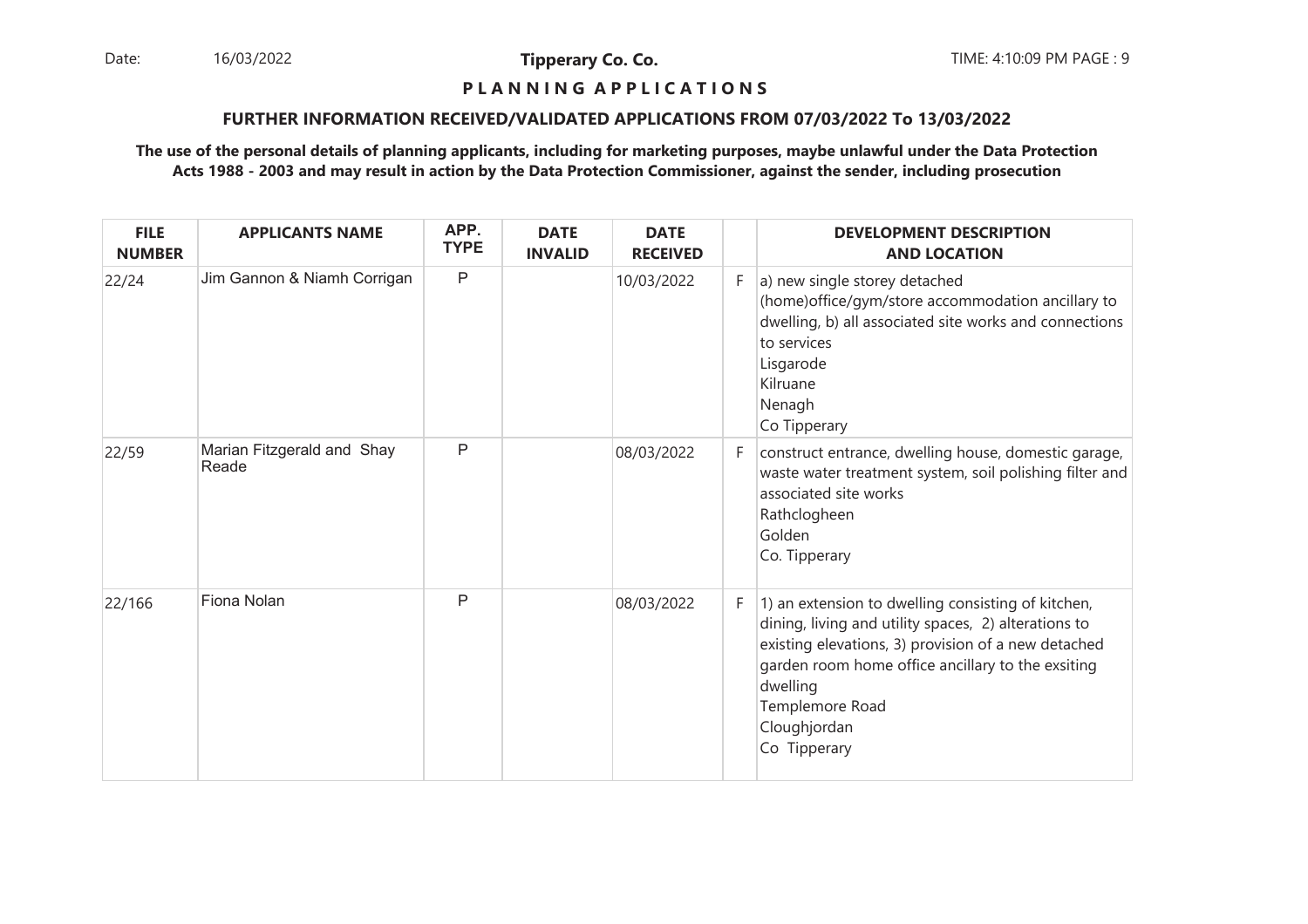16/03/2022

**Tipperary Co. Co.**

#### **P L A N N I N G A P P L I C A T I O N S**

## **FURTHER INFORMATION RECEIVED/VALIDATED APPLICATIONS FROM 07/03/2022 To 13/03/2022**

## **The use of the personal details of planning applicants, including for marketing purposes, maybe unlawful under the Data ProtectionActs 1988 - 2003 and may result in action by the Data Protection Commissioner, against the sender, including prosecution**

| <b>FILE</b><br><b>NUMBER</b> | <b>APPLICANTS NAME</b>                | APP.<br><b>TYPE</b> | <b>DATE</b><br><b>INVALID</b> | <b>DATE</b><br><b>RECEIVED</b> |    | <b>DEVELOPMENT DESCRIPTION</b><br><b>AND LOCATION</b>                                                                                                                                                                                                                                                                               |
|------------------------------|---------------------------------------|---------------------|-------------------------------|--------------------------------|----|-------------------------------------------------------------------------------------------------------------------------------------------------------------------------------------------------------------------------------------------------------------------------------------------------------------------------------------|
| 22/60023                     | Sharon O'Reilly and Gerard<br>Kennedy | P                   |                               | 07/03/2022                     | F. | following works: a) construction of a new, part two-<br>storey, part single-storey detached dwelling; b) new<br>detached garage; c) new site entrance; d) new<br>connections to existing utilities; e) new waste-water<br>treatment system & percolation area; f) all associated<br>site works<br>Ballinree<br>Boherlahan<br>Cashel |

**22Total:**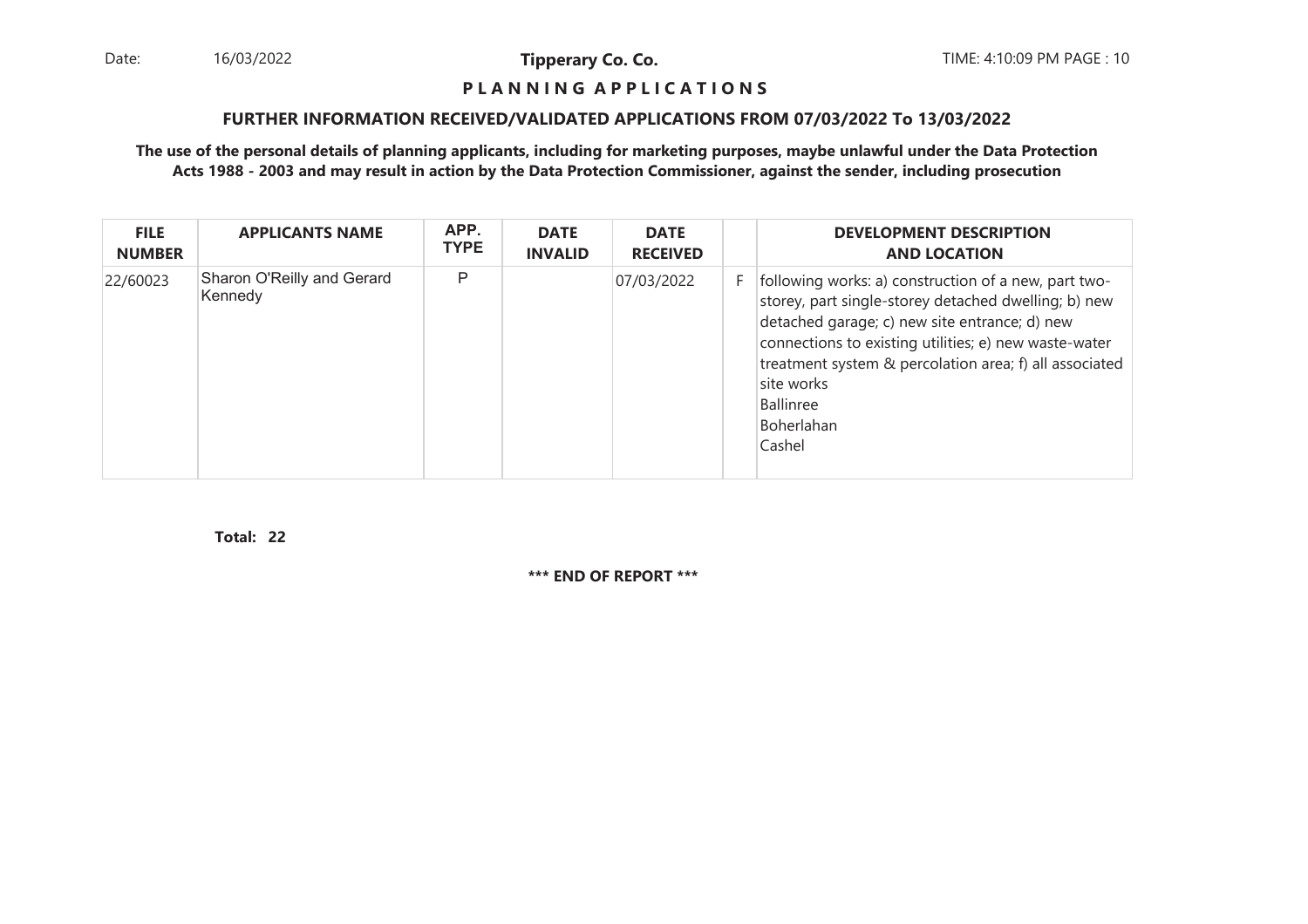## **P L A N N I N G A P P L I C A T I O N S**

## **INVALID APPLICATIONS FROM 07/03/2022 To 13/03/2022**

| <b>FILE</b><br><b>NUMBER</b> | <b>APPLICANTS NAME</b>              | APP.<br><b>TYPE</b> | <b>DATE</b><br><b>INVALID</b> | <b>DEVELOPMENT DESCRIPTION AND LOCATION</b>                                                                                                                                                                                                                                                                                                                                                       |
|------------------------------|-------------------------------------|---------------------|-------------------------------|---------------------------------------------------------------------------------------------------------------------------------------------------------------------------------------------------------------------------------------------------------------------------------------------------------------------------------------------------------------------------------------------------|
| 22/179                       | <b>Gary Costelloe</b>               | P                   | 07/03/2022                    | The development will consist of a house extension to the rear of<br>the property, energy efficiency upgrade and associated site<br>works.<br>15 St Patricks Terrace<br>Abraham's Lane<br>Clonmel<br>Co. Tipperary                                                                                                                                                                                 |
| 22/181                       | Marie-Claire McCarthy & David Burke | P                   | 08/03/2022                    | To construct a dwelling house, domestic garage, effluent<br>treatment system and percolation area, entrance and all other<br>associated site works<br>Curaheen<br>Newcastle<br>Clonmel<br>Co. Tipperary                                                                                                                                                                                           |
| 22/189                       | Camo Fuels Ltd                      | $\mathsf{R}$        | 08/03/2022                    | previously constructed forecourt canopy shop extension,<br>signage and car wash and PERMISSION to construct a new waste<br>water treatment system with alterations and extensions<br>consisting of a new store area, office area, fuel store area and to<br>extend the existing retail area to include new off licence with all<br>associated site works<br>Clongower<br>Thurles<br>Co. Tipperary |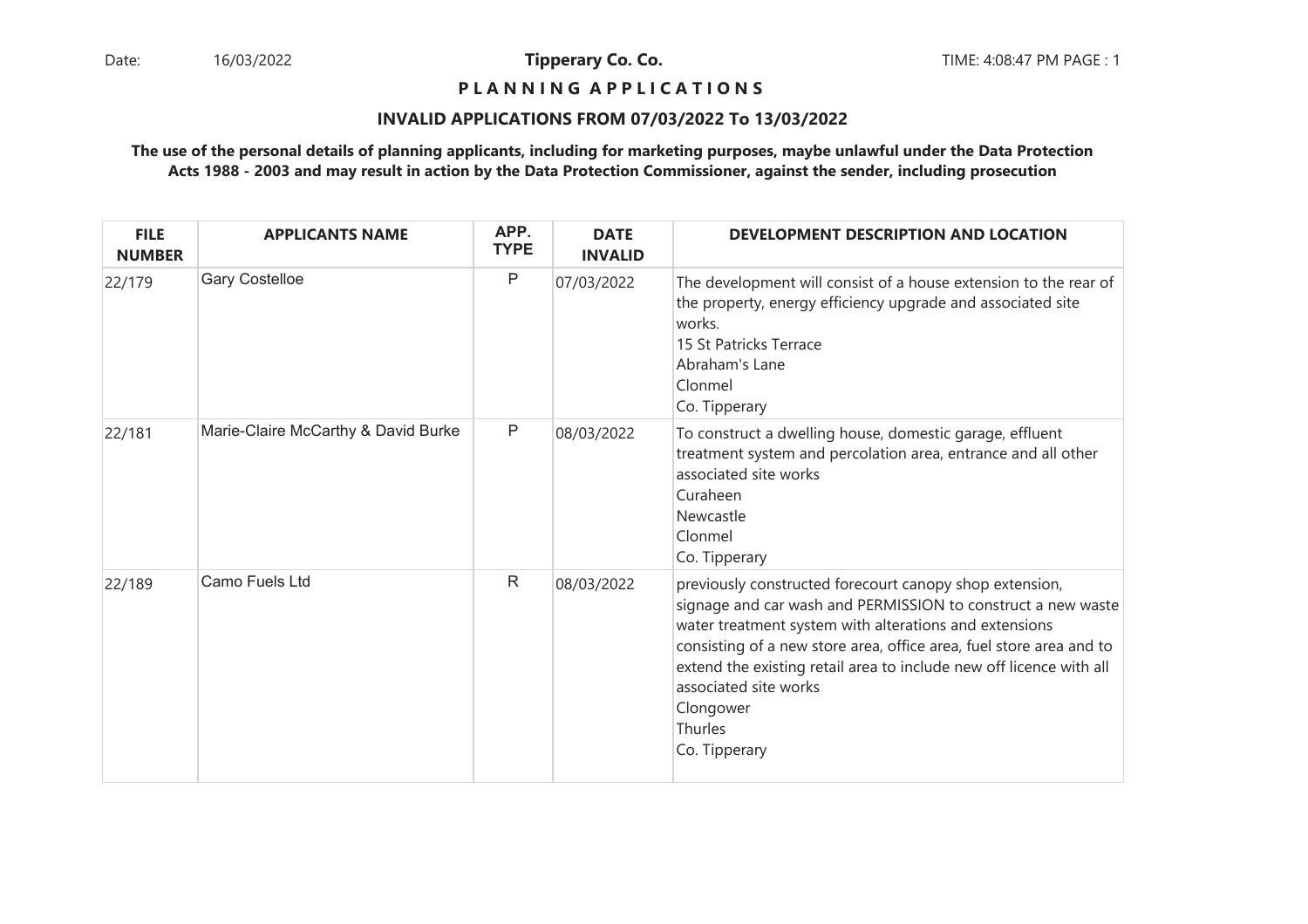## **P L A N N I N G A P P L I C A T I O N S**

#### **INVALID APPLICATIONS FROM 07/03/2022 To 13/03/2022**

| <b>FILE</b><br><b>NUMBER</b> | <b>APPLICANTS NAME</b>              | APP.<br><b>TYPE</b> | <b>DATE</b><br><b>INVALID</b> | DEVELOPMENT DESCRIPTION AND LOCATION                                                                                                                                                                                                                                                                                                                                                                              |
|------------------------------|-------------------------------------|---------------------|-------------------------------|-------------------------------------------------------------------------------------------------------------------------------------------------------------------------------------------------------------------------------------------------------------------------------------------------------------------------------------------------------------------------------------------------------------------|
| 22/192                       | Conor & Aine O'Sullivan             | P                   | 09/03/2022                    | demolition of an existing dwelling house, construction of a new<br>replacement dwelling house, site entrance, installation of a<br>packaged waste water treatment system and all associated site<br>works<br>Redwood<br>Rathcabbin<br>Co Tipperary                                                                                                                                                                |
| 22/194                       | <b>Martin Bourke</b>                | P                   | 10/03/2022                    | construction of a new part two storey, part single storey 4<br>bedroom dwelling house, new single storey domestic garage,<br>new vehicular entrance, on site wastewater treatment system,<br>together with all associated site works<br>Rocker<br>Loughmore<br>Templemore<br>Co Tipperary                                                                                                                         |
| 22/195                       | James J. Devine & Alice Evans-Bevan | P                   | 10/03/2022                    | (1) Renovation $\&$ alterations to the existing dwelling, (2)<br>Construct a two-storey extension to existing dwelling, (3)<br>Construction of flat green roof (4) Construct a garage with flat<br>green roof construction (5) Construction of waste water<br>treatment unit and soil polishing filter percolation area; and all<br>associated site works<br>Heathfield<br>Shanrahan<br>Clogheen<br>Co. Tipperary |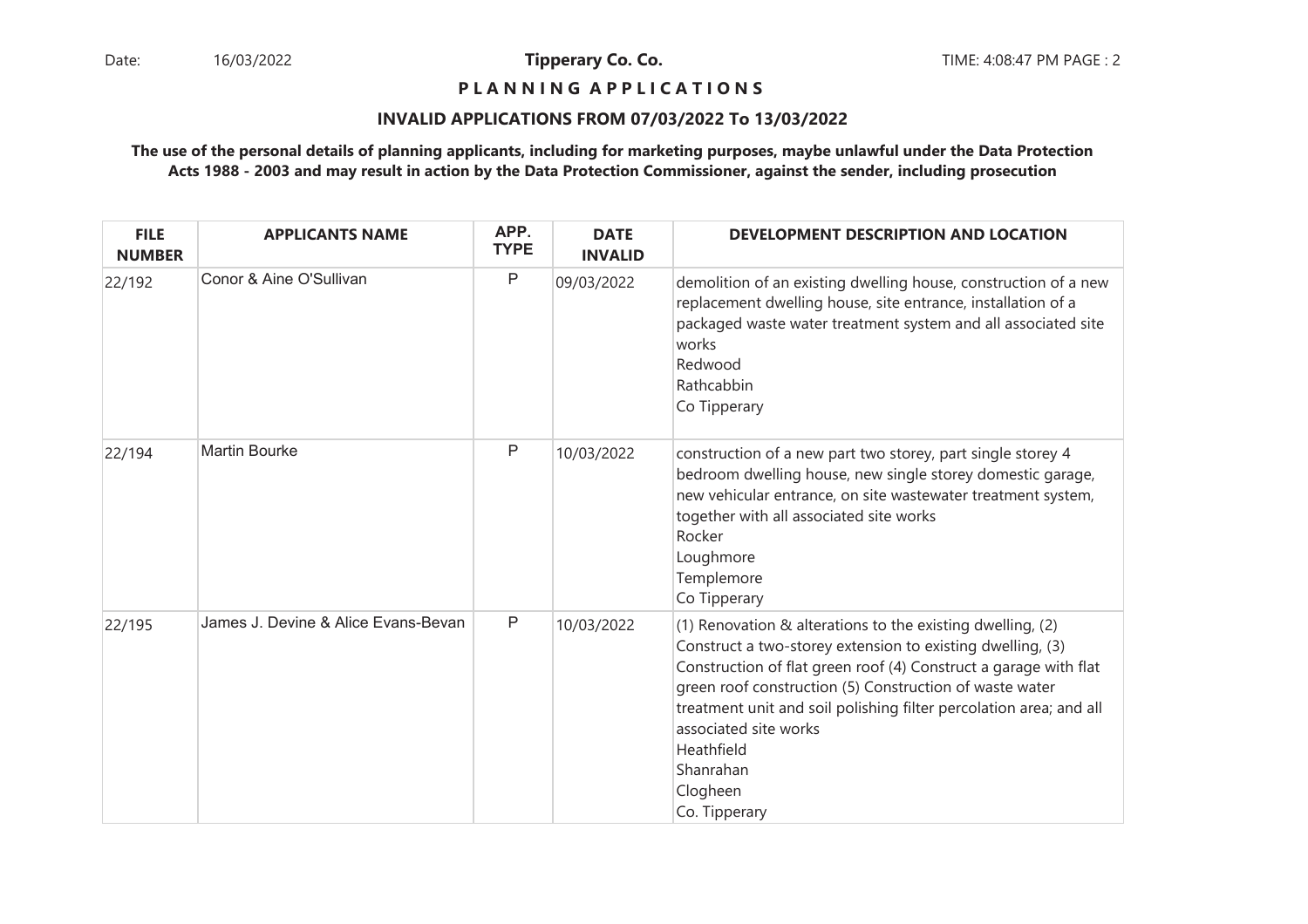**P L A N N I N G A P P L I C A T I O N S** 

## **INVALID APPLICATIONS FROM 07/03/2022 To 13/03/2022**

| <b>FILE</b><br><b>NUMBER</b> | <b>APPLICANTS NAME</b>            | APP.<br><b>TYPE</b> | <b>DATE</b><br><b>INVALID</b> | DEVELOPMENT DESCRIPTION AND LOCATION                                                                                                                                                                                                                                                                                                                                                                                                                                                                                                                                                                                                                                                                                                    |
|------------------------------|-----------------------------------|---------------------|-------------------------------|-----------------------------------------------------------------------------------------------------------------------------------------------------------------------------------------------------------------------------------------------------------------------------------------------------------------------------------------------------------------------------------------------------------------------------------------------------------------------------------------------------------------------------------------------------------------------------------------------------------------------------------------------------------------------------------------------------------------------------------------|
| 22/196                       | Kashmiri Properties (Ireland) Ltd | P                   | 10/03/2022                    | the construction of a new single storey standalone coffee shop<br>unit with an overall height of 5.8m and a gross floor area of<br>204sq.m, to be used for the preparation and sale of food and<br>beverages for consumption on and off the premises, to be<br>located within the South Eastern section of the car park of<br>Nenagh Retail Park, also included is signage for the unit,<br>associated outdoor seating area, bin store, a new pedestrian<br>crossing, landscaping and all associated site works and the<br>provision of 8 no. cycle spaces. It is the intention that the<br>planning application will supersede planning application ref<br>19/600485 granted 16/09/19<br>Nenagh Retail Park<br>Nenagh<br>Co. Tipperary |
| 22/202                       | Diarmuid Delahunty                | Ρ                   | 09/03/2022                    | change of design to part single and part storey and half dwelling<br>and garage which was previously granted planning ref. no.<br>201550, consisting of a new smaller part single and part storey<br>and half dwelling, change garage roof and all associated site<br>works<br>Ballynahow<br>Ballycahill<br>Thurles, Co. Tipperary                                                                                                                                                                                                                                                                                                                                                                                                      |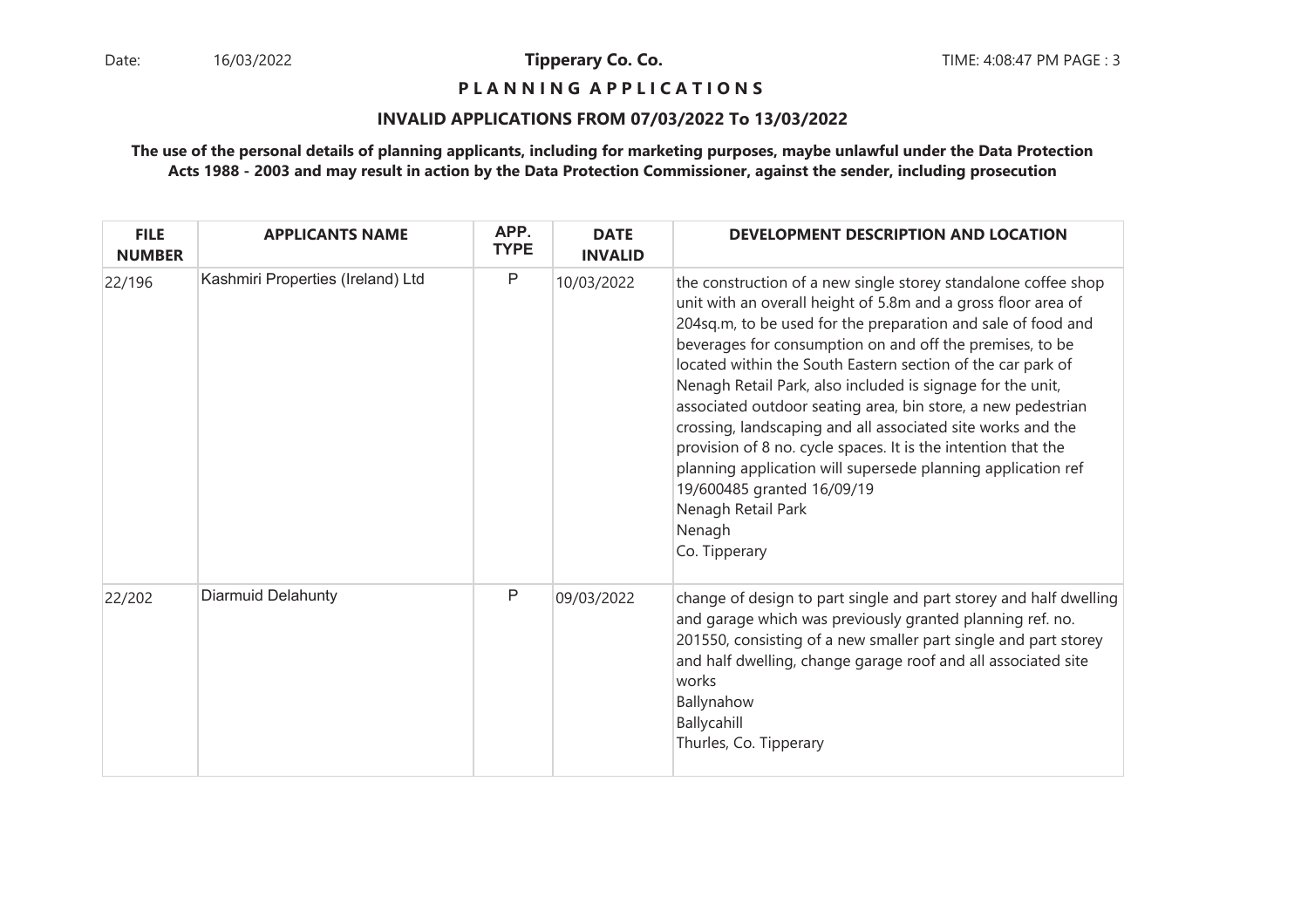## **P L A N N I N G A P P L I C A T I O N S**

## **INVALID APPLICATIONS FROM 07/03/2022 To 13/03/2022**

| <b>FILE</b><br><b>NUMBER</b> | <b>APPLICANTS NAME</b>        | APP.<br><b>TYPE</b> | <b>DATE</b><br><b>INVALID</b> | DEVELOPMENT DESCRIPTION AND LOCATION                                                                                                                                                                                                                                                                                                                                                                                                                                     |
|------------------------------|-------------------------------|---------------------|-------------------------------|--------------------------------------------------------------------------------------------------------------------------------------------------------------------------------------------------------------------------------------------------------------------------------------------------------------------------------------------------------------------------------------------------------------------------------------------------------------------------|
| 22/60103                     | Dearbhla Kennedy Gerald Hogan | P                   | 07/03/2022                    | Full planning permission for the following: a) Permission to<br>demolish existing dwelling and outbuildings, b) permission to<br>construct replacement dwelling with garage and wastewater<br>treatment system and relocate existing entrance to improve<br>sightline with all associated siteworks at Regaile, Thurles, Co.<br>Tipperary. E41PA06<br>Regaile<br>Thurles<br>Co Tipperary<br>E41PA06                                                                      |
| 22/60104                     | <b>Yellow Wave Ltd</b>        | P                   | 08/03/2022                    | 1) Construct 52 No. dwelling houses, (30 No. 4 bed semi-<br>detached, 16 No 3 bed semi-detached, 4 No. 3 bed end of<br>terrace and 2 No 2 bed mid terrace), 2) Construct all roads,<br>footpaths, green areas and associated services, 3) Connect to<br>existing services on site, 4) Carry out all ancillary site works. A<br>Natura Impact Statement will be submitted with the application.<br>Parklands Estate<br>Glenconnor Td, Clonmel<br>Co Tipperary<br>E91 T0X7 |
| 22/60107                     | Mary & David Fitzgerald       | P                   | 08/03/2022                    | Permission to construct a two storey extension to rear of<br>dwelling and all other ancillary site works they will also be<br>applying for retention permission for a Porto cabin office and an<br>extension to the garage<br>The Bungalow<br><b>Ballina</b><br>Co Tipperary<br>V94RY7A                                                                                                                                                                                  |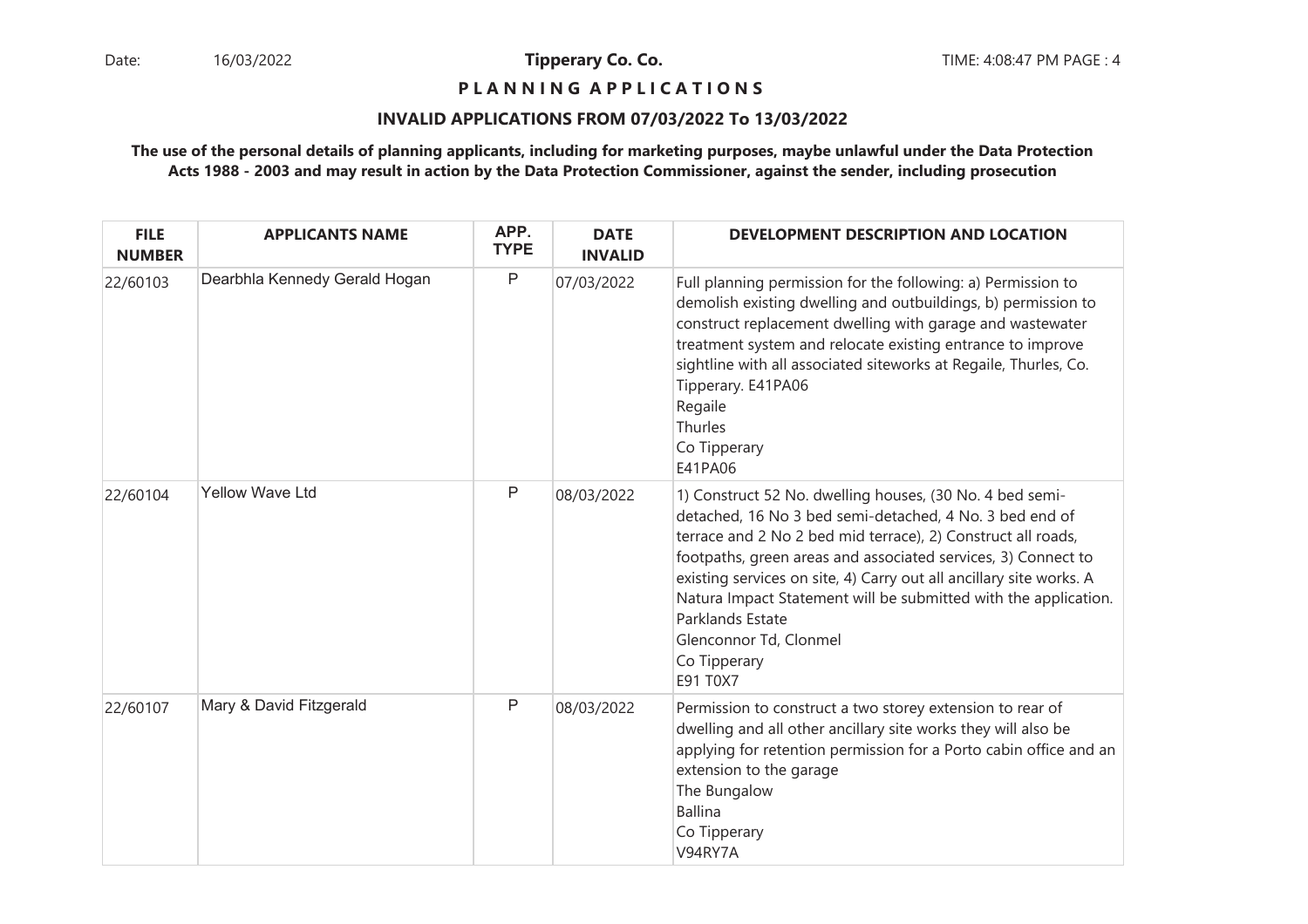**P L A N N I N G A P P L I C A T I O N S** 

## **INVALID APPLICATIONS FROM 07/03/2022 To 13/03/2022**

| <b>FILE</b><br><b>NUMBER</b> | <b>APPLICANTS NAME</b>                        | APP.<br><b>TYPE</b> | <b>DATE</b><br><b>INVALID</b> | DEVELOPMENT DESCRIPTION AND LOCATION                                                                                                                                                                                                                                                                                                                                                                                                                                                                                                                                                                                                                                                                                                                                               |
|------------------------------|-----------------------------------------------|---------------------|-------------------------------|------------------------------------------------------------------------------------------------------------------------------------------------------------------------------------------------------------------------------------------------------------------------------------------------------------------------------------------------------------------------------------------------------------------------------------------------------------------------------------------------------------------------------------------------------------------------------------------------------------------------------------------------------------------------------------------------------------------------------------------------------------------------------------|
| 22/60112                     | South Eastern Cattle Breeding Society<br>Ltd. | $\mathsf{P}$        | 09/03/2022                    | The development will consist of works as follows: 1) Repair and<br>renovation of existing disused asbestos slated single storey<br>laboratory storage facilities.<br>2 Provision of new single storey laboratory building in former<br>19th. C farm yard flanking the disused single storey laboratory<br>store 3) Demolition of a) two redundant single storey lean-to<br>roofed sheds flanking the former 19th.C farm yard and b) one<br>additional separate mid 20th.C single storey asbestos roofed<br>laboratory store.<br>4) Connection of associated electrical and drainage services to<br>existing and proposed main campus facilities a protected<br>structure no. S155<br>South Eastern Cattle Breeding Society Ltd<br>Dovea House, Thurles<br>Co. Tipperary<br>E41FH28 |
| 22/60113                     | Mike McCarthy                                 | $\mathsf{R}$        | 10/03/2022                    | Retention permission for dwelling, garage and entrance as<br>constructed and the location on site of dwelling, garage and<br>entrance<br>Urra<br>Ballycommon,<br>Nenagh, Co Tipperary<br>E45FH70                                                                                                                                                                                                                                                                                                                                                                                                                                                                                                                                                                                   |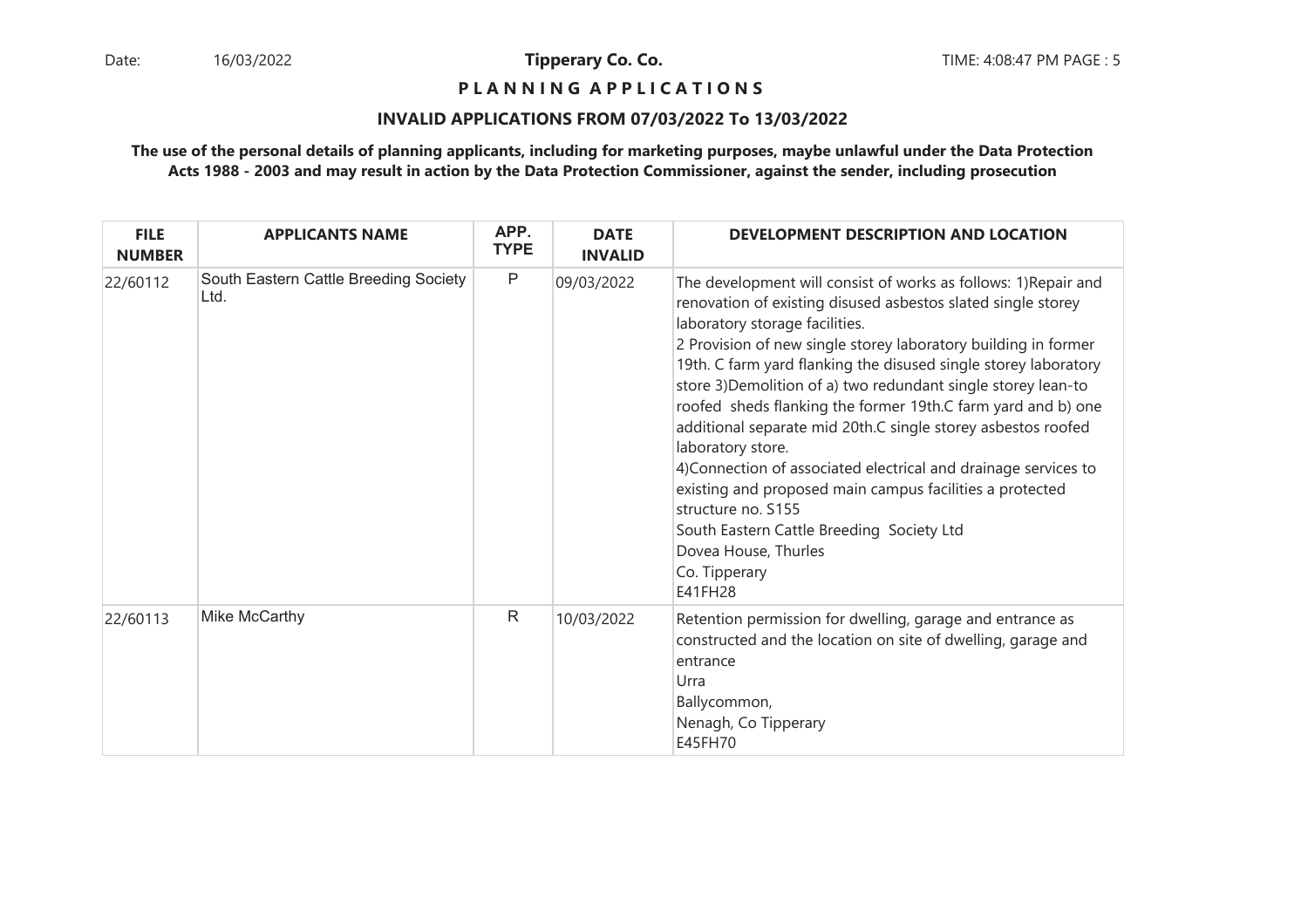## **P L A N N I N G A P P L I C A T I O N S**

#### **INVALID APPLICATIONS FROM 07/03/2022 To 13/03/2022**

**The use of the personal details of planning applicants, including for marketing purposes, maybe unlawful under the Data ProtectionActs 1988 - 2003 and may result in action by the Data Protection Commissioner, against the sender, including prosecution**

**13Total:**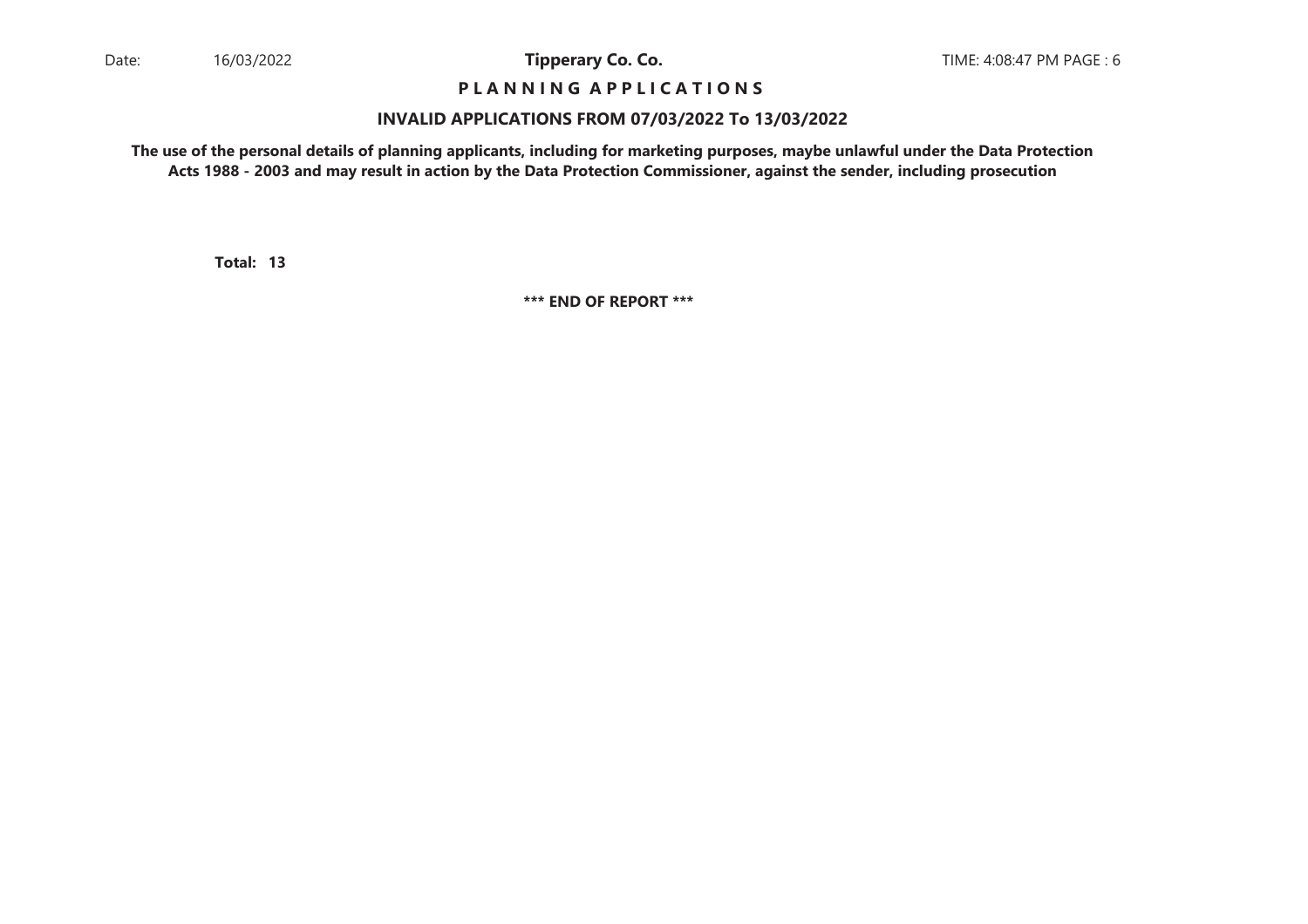# **P L A N N I N G A P P L I C A T I O N S**

## **EIAR - NIS REPORTS REQUESTED FROM 07/03/2022 To 13/03/2022**

| <b>FILE</b><br><b>NUMBER</b> | <b>APPLICANTS NAME</b> | APP.<br><b>TYPE</b> | <b>Request</b><br><b>Date</b> | <b>Article</b><br><b>Number</b> | DEVELOPMENT DESCRIPTION AND LOCATION                                                                                                                               |
|------------------------------|------------------------|---------------------|-------------------------------|---------------------------------|--------------------------------------------------------------------------------------------------------------------------------------------------------------------|
| 22/36                        | Caoimhin Campbell      | P                   | 08/03/2022                    | 177                             | 1 no. industrial unit with a floor area of 4910 sqm, 13 car parking<br>spaces and all associated services<br>Gurtnafleur<br>Powerstown<br>Clonmel<br>Co. Tipperary |

**1Total:**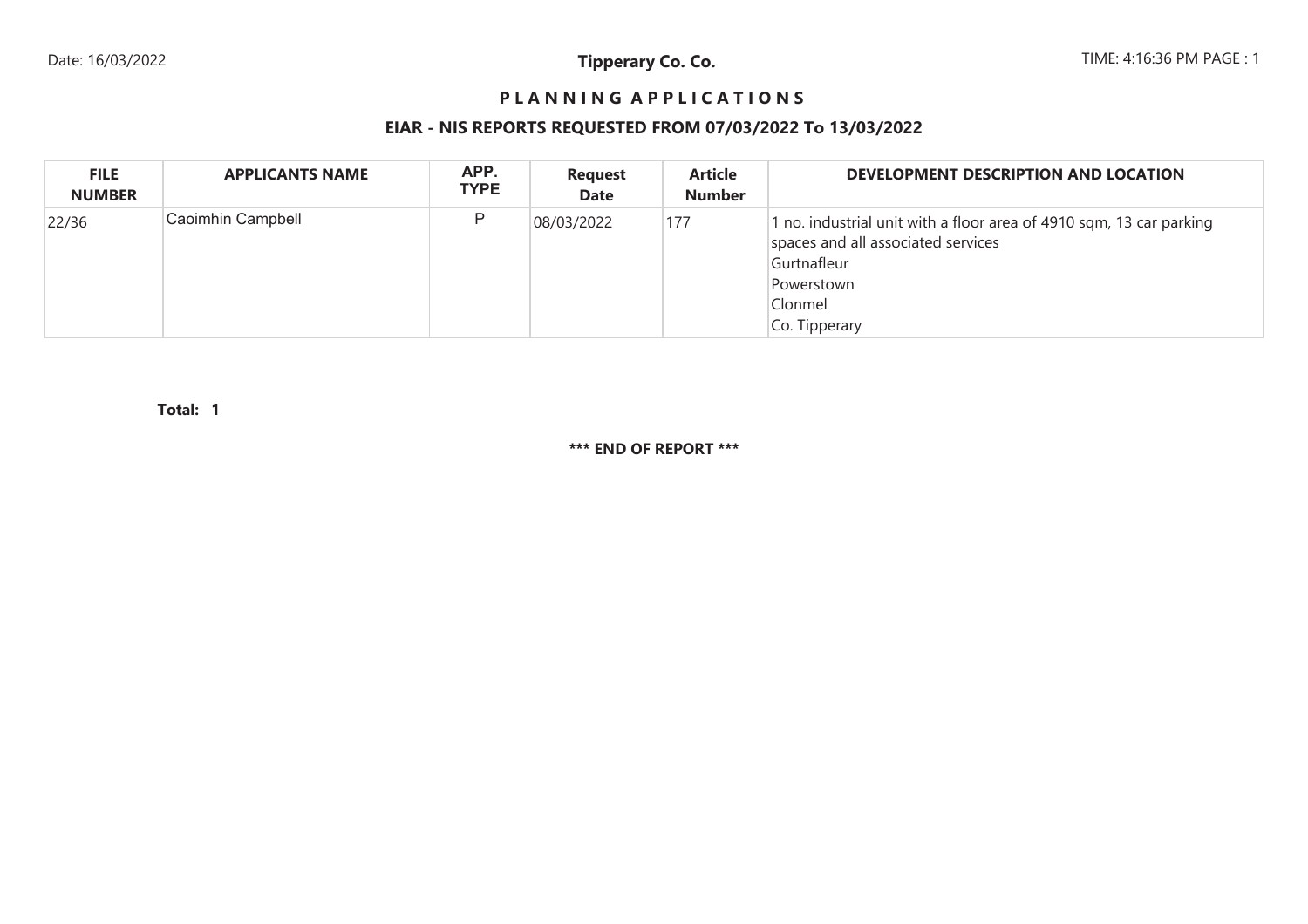## **P L A N N I N G A P P L I C A T I O N S**

## **EIAR - NIS REPORTS RECEIVED FROM 07/03/2022 To 13/03/2022**

| A DD<br><b>FILE</b><br>CATION<br>AP.<br>$\alpha$<br>DEVI<br>RIP<br>AND<br>HON<br>، ۱۷۵<br>בונו<br>1PMFN<br>NAML<br><b>TVDE</b><br>Date |  |
|----------------------------------------------------------------------------------------------------------------------------------------|--|
|----------------------------------------------------------------------------------------------------------------------------------------|--|

**0Total:**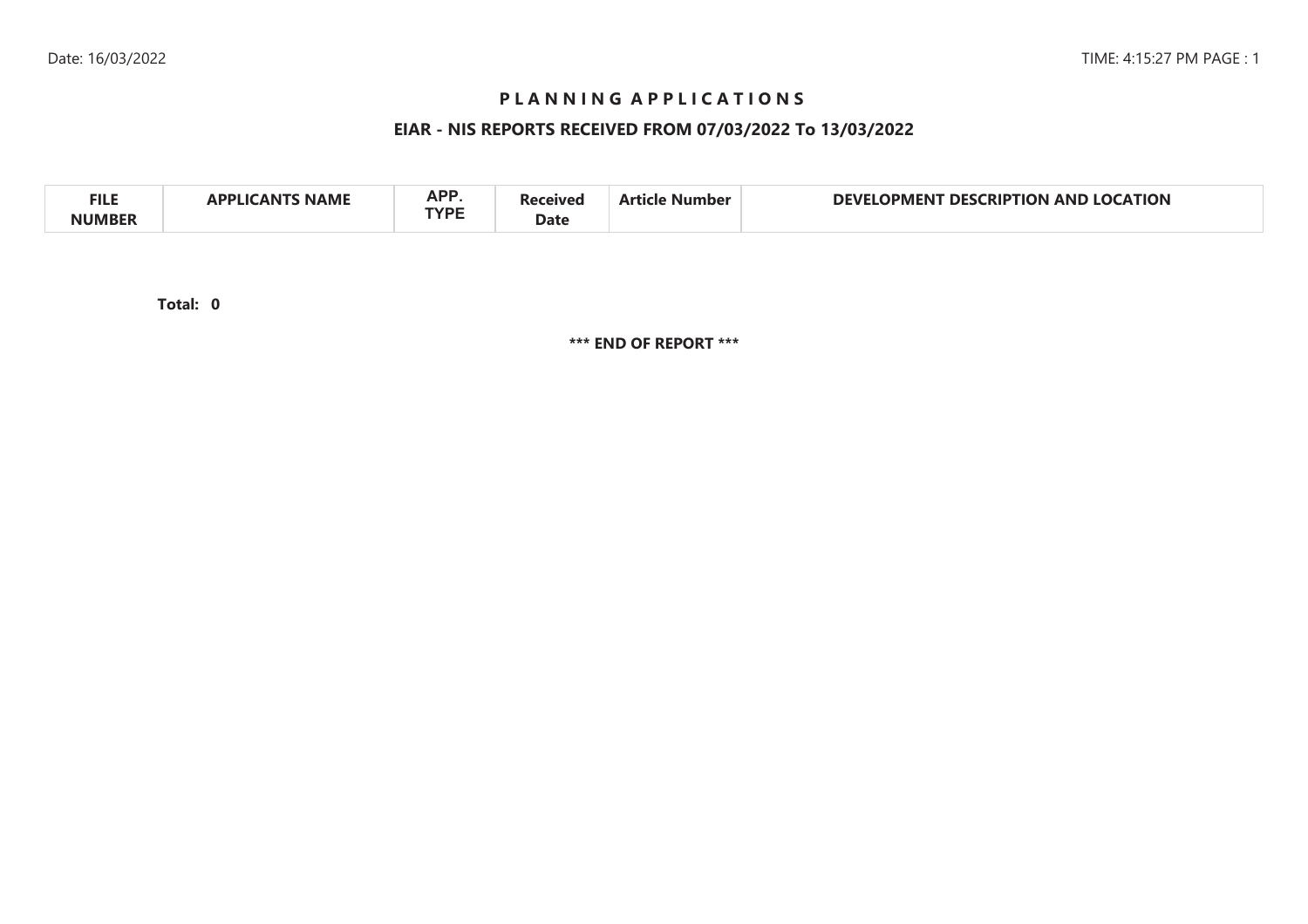# **A N B O R D P L E A N Á L A**

## **APPEALS NOTIFIED FROM 07/03/2022 To 13/03/2022**

| <b>FILE</b>   | <b>APPLICANTS NAME</b>                            | APP.        | <b>DECISION</b> | L.A. | <b>DEVELOPMENT DESCRIPTION</b>                                                                                                                                                                          | <b>B.P. DATE</b> |
|---------------|---------------------------------------------------|-------------|-----------------|------|---------------------------------------------------------------------------------------------------------------------------------------------------------------------------------------------------------|------------------|
| <b>NUMBER</b> | <b>AND ADDRESS</b>                                | <b>TYPE</b> | <b>DATE</b>     | DEC. | <b>AND LOCATION</b>                                                                                                                                                                                     |                  |
| 21/1691       | <b>Benny Forte</b><br>14 Market Street<br>Clonmel | D           | 24/02/2022      | R    | $\vert$ (a) partial demolition of existing shed and (b) construction of a<br>dwelling house, garage, entrance and all associated site<br>development works<br>Albert Street<br>Clonmel<br>Co. Tipperary | 11/03/2022       |

**Total: 1**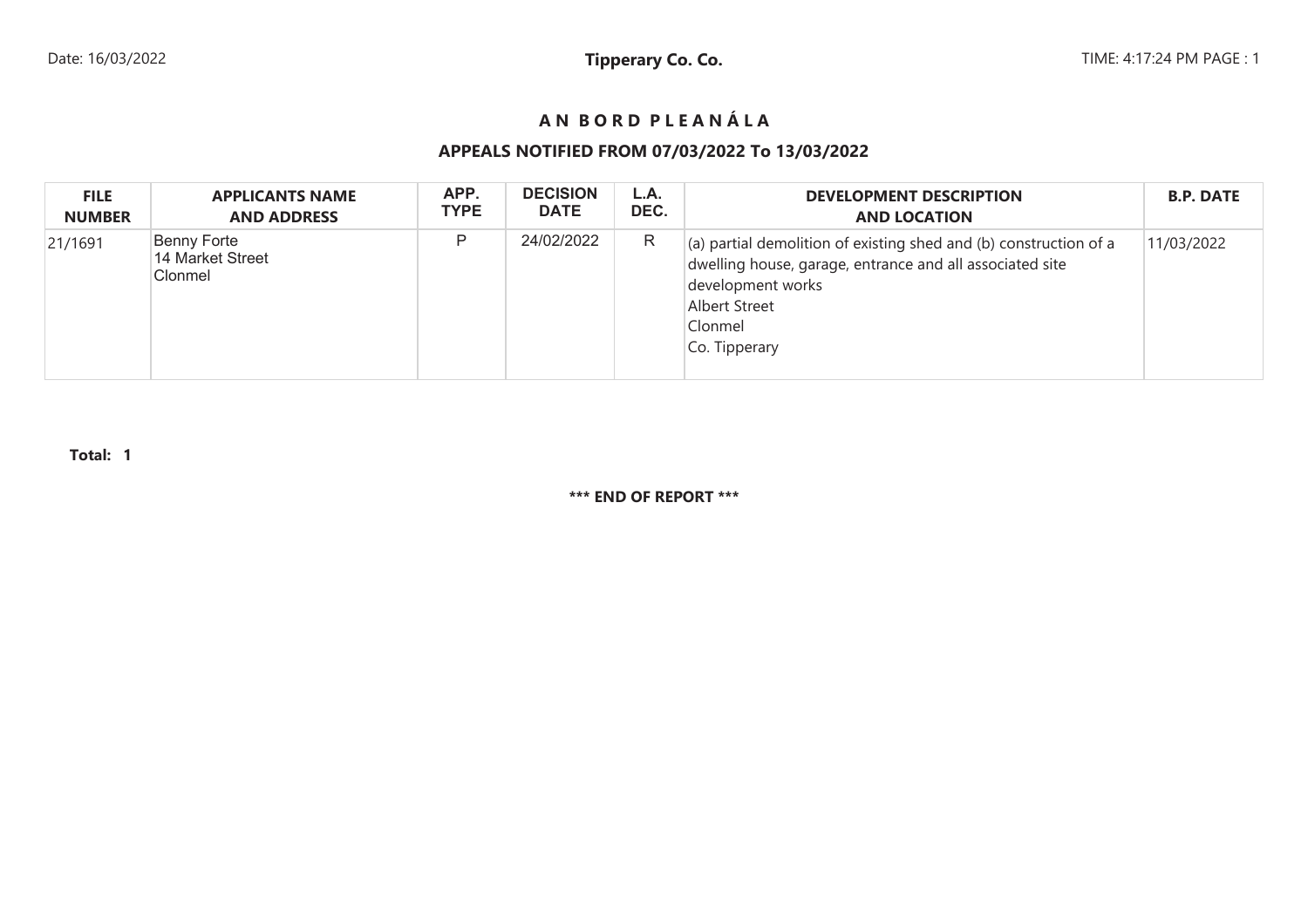# **A N B O R D P L E A N Á L A**

# **APPEAL DECISIONS NOTIFIED FROM 07/03/2022 To 13/03/2022**

| <b>FILE</b>   | <b>APPLICANTS NAME</b>                                                                                  | APP.         | <b>DECISION</b> | <b>DEVELOPMENT DESCRIPTION</b>                                                                                                                                                                                                                                                                                                                                                                                                                                                                                                                                                                                                                                                                                                                                                                                                                                                                                                                                                                                                                                                                                                                                                                                                                                                                                                                                                                                                                                                                                                                      | B.P.             | <b>DECISION</b> |
|---------------|---------------------------------------------------------------------------------------------------------|--------------|-----------------|-----------------------------------------------------------------------------------------------------------------------------------------------------------------------------------------------------------------------------------------------------------------------------------------------------------------------------------------------------------------------------------------------------------------------------------------------------------------------------------------------------------------------------------------------------------------------------------------------------------------------------------------------------------------------------------------------------------------------------------------------------------------------------------------------------------------------------------------------------------------------------------------------------------------------------------------------------------------------------------------------------------------------------------------------------------------------------------------------------------------------------------------------------------------------------------------------------------------------------------------------------------------------------------------------------------------------------------------------------------------------------------------------------------------------------------------------------------------------------------------------------------------------------------------------------|------------------|-----------------|
| <b>NUMBER</b> | <b>AND ADDRESS</b>                                                                                      | <b>TYPE</b>  | <b>DATE</b>     | <b>AND LOCATION</b>                                                                                                                                                                                                                                                                                                                                                                                                                                                                                                                                                                                                                                                                                                                                                                                                                                                                                                                                                                                                                                                                                                                                                                                                                                                                                                                                                                                                                                                                                                                                 | <b>DEC. DATE</b> |                 |
| 20/237        | <b>Kingscroft Developments</b><br>Limited<br>9 Abbey House<br><b>Main Street</b><br>Clonee<br>Co. Meath | $\mathsf{P}$ | 30/04/2021      | the construction of a mixed-use development<br>totalling 10,383.41 sq m gross floor area,<br>comprising a single storey childcare facility<br>(162.45 sq m gross floor area) and 84 no. two<br>storey dwellings (totalling 10,220.96 sq m gross<br>floor area). The proposed development will<br>consist of: a childcare facility with 553 sq m<br>ancillary private outdoor play area, roof<br>mounted PV solar panels and 12 no. dedicated<br>vehicle parking/drop-off spaces, 4 no. four<br>bedroom detached dwellings with 8 no.<br>dedicated resident car parking spaces, 16 no.<br>four bedroom semi-detached dwellings with 32<br>no. dedicated resident car parking spaces, 46 no.<br>three bedroom semi-detached dwellings with 92<br>no. dedicated resident car parking spaces, 6 no.<br>two bedroom semi-detached dwellings with 12<br>no. dedicated resident car parking spaces, and<br>12 no. two bedroom terraced dwellings with 18<br>no. dedicated resident car parking spaces. Each<br>of the proposed dwelling units will feature roof<br>mounted PV solar panels. The overall<br>development will be served by a new primary<br>vehicular and pedestrian access from the<br>Dundrum Road, 36 no. visitor car parking spaces,<br>boundary treatments, hard and soft landscaping,<br>private and public open spaces, internal roads<br>and pedestrian walkways, services (incl. 2 no.<br>below ground attenuation tanks), site lighting<br>and all other ancillary and associated site<br>development works above and below ground | 07/03/2022       | <b>REFUSED</b>  |